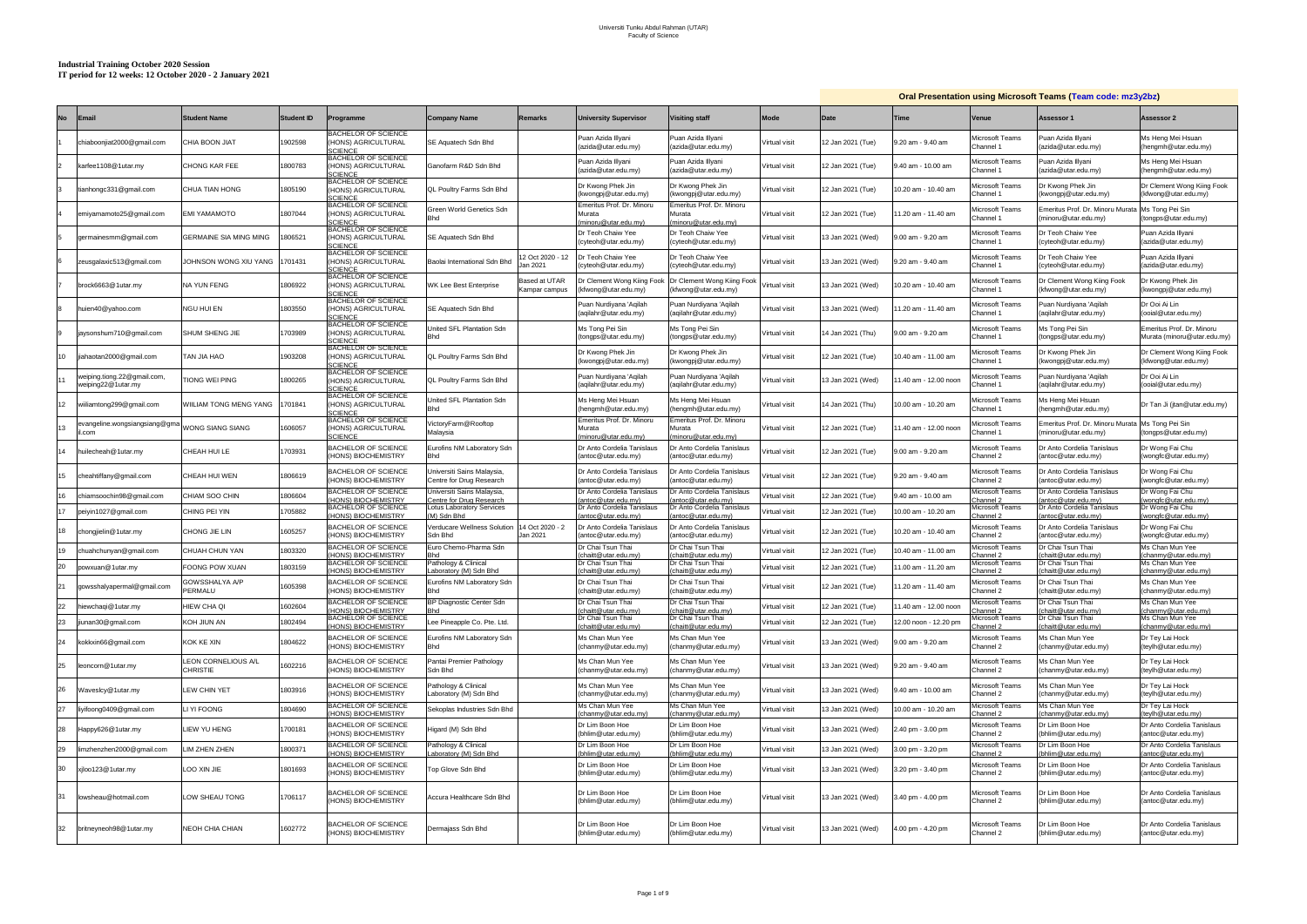| <b>Oral Presentation using Microsoft Teams (Team code: mz3y2bz)</b> |
|---------------------------------------------------------------------|
|                                                                     |

|           |                                                                       |                                        |                   |                                                                         |                                                                                 |                                                                                                |                                                            |                                                                                                                |                |                   |                       |                                      | <u>Urai i resentation dsing microsoft Teams (Team coue, mayyaba</u> |                                                               |
|-----------|-----------------------------------------------------------------------|----------------------------------------|-------------------|-------------------------------------------------------------------------|---------------------------------------------------------------------------------|------------------------------------------------------------------------------------------------|------------------------------------------------------------|----------------------------------------------------------------------------------------------------------------|----------------|-------------------|-----------------------|--------------------------------------|---------------------------------------------------------------------|---------------------------------------------------------------|
| <b>No</b> | <b>Email</b>                                                          | <b>Student Name</b>                    | <b>Student ID</b> | Programme                                                               | <b>Company Name</b>                                                             | <b>Remarks</b>                                                                                 | <b>University Supervisor</b>                               | <b>Visiting staff</b>                                                                                          | Mode           | Date              | Time                  | Venue                                | Assessor 1                                                          | Assessor 2                                                    |
| 33        | genny0310@hotmail.com                                                 | ng Jing Ning                           | 1802831           | BACHELOR OF SCIENCE<br>HONS) BIOCHEMISTRY                               | Eurofins NM Laboratory Sdn<br><b>Bhd</b>                                        |                                                                                                | Dr Tey Lai Hock<br>(teylh@utar.edu.my)                     | Dr Tey Lai Hock<br>(teylh@utar.edu.my)                                                                         | Virtual visit  | 4 Jan 2021 (Thu)  | 9.00 am - 9.20 am     | <i>A</i> icrosoft Teams<br>Channel 2 | Dr Tey Lai Hock<br>(teylh@utar.edu.my)                              | Dr Chai Tsun Thai<br>(chaitt@utar.edu.my)                     |
| 34        | huangmin0915@1utar.my                                                 | NG MIN                                 | 402978            | <b>BACHELOR OF SCIENCE</b><br>HONS) BIOCHEMISTRY                        | Eurofins NM Laboratory Sdn<br>Bhd                                               |                                                                                                | Dr Tey Lai Hock<br>(teylh@utar.edu.my)                     | Dr Tey Lai Hock<br>(teylh@utar.edu.my)                                                                         | Virtual visit  | 14 Jan 2021 (Thu) | 9.20 am - 9.40 am     | Microsoft Teams<br>Channel 2         | Dr Tey Lai Hock<br>teylh@utar.edu.my)                               | Dr Chai Tsun Thai<br>(chaitt@utar.edu.my)                     |
| 35        | keithng@1utar.my                                                      | NG XIN JIE KEITH                       | 705488            | <b>BACHELOR OF SCIENCE</b><br>HONS) BIOCHEMISTRY                        | Pathology & Clinical<br>Laboratory (M) Sdn Bhd                                  |                                                                                                | Dr Tey Lai Hock<br>(teylh@utar.edu.my)                     | Dr Tey Lai Hock<br>(teylh@utar.edu.my)                                                                         | Virtual visit  | 14 Jan 2021 (Thu) | 9.40 am - 10.00 am    | <i>l</i> icrosoft Teams<br>hannel 2  | Dr Tey Lai Hock<br>(teylh@utar.edu.my)                              | Dr Chai Tsun Thai<br>(chaitt@utar.edu.my)                     |
| 36        | angelng.99@hotmail.com                                                | NG YI QING                             | 1806700           | <b>BACHELOR OF SCIENCE</b><br>HONS) BIOCHEMISTRY                        | Medi-Vance Healthcare Sdn                                                       |                                                                                                | Dr Tey Lai Hock<br>teylh@utar.edu.my)                      | Dr Tey Lai Hock<br>teylh@utar.edu.my)                                                                          | Virtual visit  | 4 Jan 2021 (Thu)  | 10.00 am - 10.20 am   | <i>l</i> icrosoft Teams<br>hannel 2  | Dr Tey Lai Hock<br>teylh@utar.edu.my)                               | Dr Chai Tsun Thai<br>(chaitt@utar.edu.my)                     |
| 37        | poonweichi115@gmail.com                                               | POON WEI CHI                           | 1805087           | <b>BACHELOR OF SCIENCE</b><br><b>HONS) BIOCHEMISTRY</b>                 | Pathology & Clinical<br>aboratory (M) Sdn Bhd                                   |                                                                                                | Dr Tey Lai Hock<br>teylh@utar.edu.my                       | Dr Tey Lai Hock<br>teylh@utar.edu.my                                                                           | Virtual visit  | 14 Jan 2021 (Thu) | 0.20 am - 10.40 am    | <i>A</i> icrosoft Teams<br>hannel 2: | Dr Tey Lai Hock<br>eylh@utar.edu.my)                                | Dr Chai Tsun Thai<br>chaitt@utar.edu.my                       |
| 38        | shalinibuniswary@gmail.com                                            | SHALINI BUNISWARY A/P                  | 706201            | <b>BACHELOR OF SCIENCE</b>                                              | Gnosis Laboratories (M) Sdn 12 Oct 2020 - 11                                    |                                                                                                | Dr Wong Fai Chu                                            | Dr Wong Fai Chu                                                                                                | Virtual visit  | 4 Jan 2021 (Thu)  | 0.40 am - 11.00 am    | <i>A</i> icrosoft Teams              | Dr Wong Fai Chu                                                     | Dr Lim Boon Hoe                                               |
| 39        | chiatian32@outlook.com                                                | <b>KALYANAPANDIAN</b><br>TAN CHIA TIAN | 1904691           | <b>HONS) BIOCHEMISTRY</b><br><b>BACHELOR OF SCIENCE</b>                 | Amcen Lab Sdn Bhd                                                               | an 2021                                                                                        | wongfc@utar.edu.my)<br>Dr Wong Fai Chu                     | wongfc@utar.edu.my<br>Dr Wong Fai Chu                                                                          | Virtual visit  | 4 Jan 2021 (Thu)  | 1.00 am - 11.20 am    | hannel 2<br>Microsoft Teams          | wongfc@utar.edu.my)<br>Dr Wong Fai Chu                              | (bhlim@utar.edu.my)<br>Dr Lim Boon Hoe                        |
| 40        | lolchristina.0109@gmail.com,                                          | TEE TONG XUAN                          | 1900911           | HONS) BIOCHEMISTRY<br>BACHELOR OF SCIENCE                               | Promise Earth (M) Sdn Bhd                                                       |                                                                                                | wongfc@utar.edu.my)<br>Dr Wong Fai Chu                     | (wongfc@utar.edu.my<br>Dr Wong Fai Chu                                                                         | Virtual visit  | 14 Jan 2021 (Thu) | 1.20 am - 11.40 am    | hannel 2:<br><i>l</i> icrosoft Teams | wongfc@utar.edu.my)<br>Dr Wong Fai Chu                              | (bhlim@utar.edu.my<br>Dr Lim Boon Hoe                         |
|           | tx.christina@1utar.mv                                                 |                                        |                   | HONS) BIOCHEMISTRY                                                      |                                                                                 |                                                                                                | wongfc@utar.edu.mv)                                        | wongfc@utar.edu.my)                                                                                            |                |                   |                       | hannel 2:                            | wongfc@utar.edu.my)                                                 | (bhlim@utar.edu.my)                                           |
|           | jeffersonteohanyao@1utar.my                                           | EO HAN YAO                             | 1801056           | BACHELOR OF SCIENCE<br>HONS) BIOCHEMISTRY                               | Apical Scientific Sdn Bhd                                                       | 12 Oct 2020 - 31<br>Dec 2020                                                                   | Dr Wong Fai Chu<br>wongfc@utar.edu.my)                     | Dr Wong Fai Chu<br>(wongfc@utar.edu.my)                                                                        | Virtual visit  | 14 Jan 2021 (Thu) | 1.40 am - 12.00 noon  | Aicrosoft Teams<br>hannel 2          | Dr Wong Fai Chu<br>wongfc@utar.edu.my)                              | Dr Lim Boon Hoe<br>(bhlim@utar.edu.my)                        |
| 42        | haranetha98@1utar.my,<br>haranetha98@gmail.com                        | THARANE A/P PANDIA                     | 807235            | <b>BACHELOR OF SCIENCE</b><br>HONS) BIOCHEMISTRY                        | <b>KCK Pharmaceutical</b><br>Industries Sdn Bhd                                 | <b>\n</b> assignment<br>during CMCO                                                            | Dr Wong Fai Chu<br>wongfc@utar.edu.my)                     | Dr Wong Fai Chu<br>(wongfc@utar.edu.my)                                                                        | Virtual visit  | 4 Jan 2021 (Thu)  | 12.00 noon - 12.20 pm | licrosoft Teams<br>hannel 2:         | Dr Wong Fai Chu<br>wongfc@utar.edu.my)                              | Dr Lim Boon Hoe<br>(bhlim@utar.edu.my)                        |
| 43        | yamunah.vinayagam07@gmail.co                                          | 'AMUNAH VINAYAGAM                      | 505996            | <b>BACHELOR OF SCIENCE</b><br>HONS) BIOCHEMISTRY                        | Earth-Nature Biotech Sdn<br>Bhd                                                 |                                                                                                | Ms Chang Chew Cheen<br>changcc@utar.edu.my)                | Ms Chang Chew Cheen<br>(changcc@utar.edu.my)                                                                   | Virtual visit  | 4 Jan 2021 (Thu)  | 2.20 pm - 12.40 pm    | Aicrosoft Teams<br>hannel 2          | Ms Chang Chew Cheen<br>changcc@utar.edu.my)                         | Dr Chee Swee Yong<br>(csy@utar.edu.my)                        |
| 44        | mavis.meigin@gmail.com                                                | <b>EEP MEI QIN</b>                     | 1802884           | <b>BACHELOR OF SCIENCE</b><br>(HONS) BIOCHEMISTRY                       | Kansai Paint Asia Pacific Sdn<br>Bhd                                            |                                                                                                | Ms Chang Chew Cheen<br>changcc@utar.edu.mv)                | Ms Chang Chew Cheen<br>(changcc@utar.edu.my)                                                                   | Virtual visit  | 4 Jan 2021 (Thu)  | 12.40 pm - 1.00 pm    | <i>A</i> icrosoft Teams<br>Channel 2 | Ms Chang Chew Cheen<br>changcc@utar.edu.my)                         | Dr Chee Swee Yong<br>(csy@utar.edu.my)                        |
| 45        | shinchanqwertyuiop@gmail.com                                          | ANG YONG XIN                           | 403680            | <b>BACHELOR OF SCIENCE</b><br><b>HONS) BIOMEDICAL</b><br><b>SCIENCE</b> | Accura Healthcare Sdn Bhd                                                       |                                                                                                | Dr Chee Huei Phing<br>(cheehp@utar.edu.my)                 | Dr Chee Huei Phing<br>(cheehp@utar.edu.my)                                                                     | Virtual visit  | 4 Jan 2021 (Thu)  | 2.00 pm - 2.20 pm     | Microsoft Teams<br>Channel 1         | Dr Chee Huei Phing<br>(cheehp@utar.edu.my)                          | Ms Ho Lai Yee<br>(holy@utar.edu.my)                           |
| 46        | siewfoon1996@gmail.com                                                | CHONG SIEW FOON                        | 1606800           | <b>BACHELOR OF SCIENCE</b><br>HONS) BIOMEDICAL<br><b>SCIENCE</b>        | Universiti Putra Malaysia,<br>Faculty of Medicine and<br><b>Health Sciences</b> |                                                                                                | Ms Ho Lai Yee<br>(holy@utar.edu.my)                        | Ms Ho Lai Yee<br>(holy@utar.edu.my)                                                                            | Virtual visit  | 14 Jan 2021 (Thu) | 2.20 pm - 2.40 pm     | <i>l</i> icrosoft Teams<br>Channel 1 | Ms Ho Lai Yee<br>holy@utar.edu.my)                                  | Dr Chee Huei Phing<br>(cheehp@utar.edu.my)                    |
| 47        | melvinaannmel14@gmail.com                                             | MELVINA ANN A/P ROBERT                 | 1606922           | <b>BACHELOR OF SCIENCE</b><br>HONS) BIOMEDICAL<br><b>SCIENCE</b>        | Island Hospital Sdn Bhd                                                         | <b>In assignment</b><br>during CMCO                                                            | Dr Phoon Lee Quen<br>(phoonlq@utar.edu.my)                 | Dr Phoon Lee Quen<br>(phoonlq@utar.edu.my)                                                                     | Virtual visit  | 14 Jan 2021 (Thu) | 2.40 pm - 3.00 pm     | Aicrosoft Teams<br>Channel 1         | Dr Phoon Lee Quen<br>(phoonlq@utar.edu.my)                          | Dr Sit Nam Weng<br>(sitnw@utar.edu.my)                        |
| 48        | sharmilamajor@gmail.com                                               | SHARMILA MAJOR                         | 700497            | <b>BACHELOR OF SCIENCE</b><br>HONS) BIOMEDICAL<br><b>SCIENCE</b>        | Accura Healthcare Sdn Bhd                                                       |                                                                                                |                                                            | Dr Sinouvassane Djearamane Dr Sinouvassane Djearamane<br>(sinouvassane@utar.edu.my) (sinouvassane@utar.edu.my) | Virtual visit  | 14 Jan 2021 (Thu) | 3.00 pm - 3.20 pm     | Microsoft Teams<br>Channel 1         | Dr Sinouvassane Djearamane<br>(sinouvassane@utar.edu.my)            | Dr Phoon Lee Quen<br>(phoonlg@utar.edu.my)                    |
| 49        | ttynejvi@gmail.com                                                    | /ISHANTTYNE A/P<br>ATHMALINGAM         | 1606330           | <b>BACHELOR OF SCIENCE</b><br>HONS) BIOMEDICAL<br><b>SCIENCE</b>        | Gnosis Laboratories (M) Sdn<br>Bhd                                              |                                                                                                | Dr Sit Nam Weng<br>(sitnw@utar.edu.my)                     | Dr Sit Nam Weng<br>(sitnw@utar.edu.my)                                                                         | Virtual visit  | 14 Jan 2021 (Thu) | 3.20 pm - 3.40 pm     | <i>A</i> icrosoft Teams<br>Channel 1 | Dr Sit Nam Weng<br>sitnw@utar.edu.my)                               | Dr Sinouvassane Djearamane<br>(sinouvassane@utar.edu.my)      |
| 50        | amandapua96@1utar.my                                                  | AMANDA PUA QI JUAN                     | 1806277           | BACHELOR OF SCIENCE<br>HONS) BIOTECHNOLOGY                              | lustlife Group Sdn Bhd                                                          | :020                                                                                           | Oct 2020-31 Dec Dr Choo Quok Cheong<br>choogc@utar.edu.my) | Dr Choo Quok Cheong<br>(chooqc@utar.edu.my)                                                                    | Virtual visit  | 12 Jan 2021 (Tue) | 9.00 am - 9.20 am     | <i>l</i> icrosoft Teams<br>Channel 3 | Dr Choo Quok Cheong<br>chooqc@utar.edu.my)                          | Dr Wong Hann Ling<br>(hlwong@utar.edu.my)                     |
|           | sthiunggggx@1utar.my,<br>shutingtheutarian2016@gmail.co CHAN SHU TING |                                        | 1607497           | <b>BACHELOR OF SCIENCE</b><br>HONS) BIOTECHNOLOGY                       | Kulim (Malaysia) Berhad                                                         |                                                                                                | Dr Choo Quok Cheong<br>choogc@utar.edu.my)                 | Dr Choo Quok Cheong<br>(choogc@utar.edu.my)                                                                    | Virtual visit  | 12 Jan 2021 (Tue) | 9.20 am - 9.40 am     | Aicrosoft Teams<br>Channel 3         | Dr Choo Quok Cheong<br>chooqc@utar.edu.my)                          | Dr Wong Hann Ling<br>(hlwong@utar.edu.my)                     |
| 52        | libracheong990924@gmail.com                                           | CHEONG POI YI                          | 703669            | <b>BACHELOR OF SCIENCE</b><br><b>HONS) BIOTECHNOLOGY</b>                | Universiti Tunku Abdul<br>Rahmar                                                |                                                                                                | Dr Tee Chong Siang<br>eecs@utar.edu.my                     | Not applicable                                                                                                 | Not applicable | 12 Jan 2021 (Tue) | 3.20 pm - 3.40 pm     | <i>A</i> icrosoft Teams<br>hannel 3: | Dr Tee Chong Siang<br>eecs@utar.edu.my)                             | Dr Lee Kok Chang<br>(leekc@utar.edu.my)                       |
| 53        | kuanshenchuah@1utar.my,<br>kuanshenchuah@gmail.com                    | CHUAH KUAN SHEN                        | 806276            | BACHELOR OF SCIENCE<br>HONS) BIOTECHNOLOGY                              | DXN Pharmaceutical Sdn<br>Bhd                                                   |                                                                                                | Dr Choo Quok Cheong<br>choogc@utar.edu.my)                 | Dr Choo Quok Cheong<br>(choogc@utar.edu.my)                                                                    | Virtual visit  | 2 Jan 2021 (Tue)  | 3.40 am - 10.00 am    | Microsoft Teams<br>:hannel 3         | Dr Choo Quok Cheong<br>choogc@utar.edu.my)                          | Dr Wong Hann Ling<br>(hlwong@utar.edu.my)                     |
| 54        | mogachua.dx@gmail.com                                                 | <b>DAMIEN CHUA SHANG YI</b>            | 702560            | BACHELOR OF SCIENCE                                                     | Alfa and Friends Sdn Bhd                                                        |                                                                                                | Dr Choo Quok Cheong                                        | Dr Choo Quok Cheong                                                                                            | Virtual visit  | 12 Jan 2021 (Tue) | 10.00 am - 10.20 am   | Microsoft Teams                      | Dr Choo Quok Cheong                                                 | Dr Wong Hann Ling                                             |
|           |                                                                       | <b>DARSHINI A/P</b>                    |                   | HONS) BIOTECHNOLOGY<br><b>BACHELOR OF SCIENCE</b>                       | Universiti Sains Malaysia,                                                      |                                                                                                | choogc@utar.edu.my)<br>Dr Chow Yit Lai                     | (choogc@utar.edu.my)<br>Dr Chow Yit Lai                                                                        |                |                   |                       | Channel 3<br>Microsoft Teams         | choogc@utar.edu.my)<br>Dr Chow Yit Lai                              | (hlwong@utar.edu.my)<br>Dr Lisa Ong Gaik Ai                   |
| 55        | darshinikarunagaran9@1utar.my                                         | KARUNAGARAN                            | 1806702           | HONS) BIOTECHNOLOGY                                                     | Institute for Research in<br>Molecular Medicine                                 |                                                                                                | (chowyl@utar.edu.my)                                       | (chowyl@utar.edu.my)                                                                                           | Virtual visit  | 12 Jan 2021 (Tue) | 10.20 am - 10.40 am   | Channel 3                            | (chowyl@utar.edu.my)                                                | (ongga@utar.edu.my)                                           |
| 56        | doreenchia0330@gmail.com                                              | DOREEN CHIA TZE FANG                   | 1901682           | <b>BACHELOR OF SCIENCE</b><br>(HONS) BIOTECHNOLOGY                      | <b>Quantum Diagnostics</b>                                                      |                                                                                                | Dr Chow Yit Lai<br>chowyl@utar.edu.my)                     | Dr Chow Yit Lai<br>(chowyl@utar.edu.my)                                                                        | Virtual visit  | 12 Jan 2021 (Tue) | 10.40 am - 11.00 am   | Microsoft Teams<br>hannel 3          | Dr Chow Yit Lai<br>chowyl@utar.edu.my)                              | Dr Lisa Ong Gaik Ai<br>(ongga@utar.edu.my)                    |
| 57        | gayathiry.sivadas3@gmail.com                                          | <b>GAYATHIRY A/P SIVADAS</b>           | 800120            | BACHELOR OF SCIENCE<br>(HONS) BIOTECHNOLOGY                             | Forest Research Institute<br>Malaysia                                           | VFH 22-27 Oct<br>2020                                                                          | Dr Chow Yit Lai<br>(chowyl@utar.edu.my)                    | Dr Chow Yit Lai<br>(chowyl@utar.edu.my)                                                                        | Virtual visit  | 12 Jan 2021 (Tue) | 1.00 am - 11.20 am    | Microsoft Teams<br>Channel 3         | Dr Chow Yit Lai<br>(chowyl@utar.edu.my)                             | Dr Lisa Ong Gaik Ai<br>(ongga@utar.edu.my)                    |
| 58        | gohjiaronggg@hotmail.com                                              | <b>GOH JIARONG</b>                     | 1802102           | <b>BACHELOR OF SCIENCE</b><br>(HONS) BIOTECHNOLOGY                      | Custom Food Ingredients Sdn<br><b>Bhd</b>                                       | 12 Oct 2020 - 31<br>Dec 2020 plus an<br>issignment during<br>CMCO, extend<br>until 15 Jan 2021 | Dr Eddy Cheah Seong Guan<br>(cheahsq@utar.edu.my)          | Dr Eddy Cheah Seong Guan<br>(cheahsg@utar.edu.my)                                                              | Virtual visit  | 6 Jan 2021 (Sat)  | 12.00 noon - 12.20 pm | Aicrosoft Teams<br>Special Channel   | Dr Eddy Cheah Seong Guan<br>(cheahsg@utar.edu.my)                   | Dr Yap Moh Lan<br>(ymlan@utar.edu.my)                         |
| 59        | jivashnyshny24@1utar.my,<br>vashnyshny24@gmail.com                    | JIVASHNY A/P CHANDRAN                  | 807213            | <b>BACHELOR OF SCIENCE</b><br><b>HONS) BIOTECHNOLOGY</b>                | <b>BP Healthcare Group</b>                                                      |                                                                                                | Dr Eddy Cheah Seong Guan<br>cheahsq@utar.edu.my)           | Dr Eddy Cheah Seong Guan<br>cheahsq@utar.edu.my)                                                               | Virtual visit  | 12 Jan 2021 (Tue) | 1.20 am - 11.40 am    | Aicrosoft Teams<br>hannel 3          | Dr Eddy Cheah Seong Guan<br>cheahsg@utar.edu.my)                    | Dr Yap Moh Lan<br>(ymlan@utar.edu.my)                         |
| 60        | jocelynchu777@1utar.my                                                | JOCELYN CHU YEE FEI                    | 1901071           | BACHELOR OF SCIENCE<br>HONS) BIOTECHNOLOGY                              | Bio Synergy Laboratories Sdn<br>3hd                                             |                                                                                                | Dr Eddy Cheah Seong Guan<br>cheahsg@utar.edu.my)           | Dr Eddy Cheah Seong Guan<br>cheahsg@utar.edu.my)                                                               | Virtual visit  | 12 Jan 2021 (Tue) | 1.40 am - 12.00 noon  | Aicrosoft Teams<br>hannel 3:         | Dr Eddy Cheah Seong Guan<br>cheahsg@utar.edu.my)                    | Dr Yap Moh Lan<br>(ymlan@utar.edu.my)                         |
|           | Kavinraj08@1utar.my                                                   | KAVIN RAJ A/L RAMASAMY                 | 1504295           | <b>BACHELOR OF SCIENCE</b><br>HONS) BIOTECHNOLOGY                       | Biocon Sdn Bhd                                                                  |                                                                                                | Dr Gideon Khoo<br>gideonkhoo@utar.edu.my)                  | Dr Gideon Khoo<br>jideonkhoo@utar.edu.my)                                                                      | Virtual visit  | 13 Jan 2021 (Wed) | 2.40 pm - 3.00 pm     | Microsoft Teams<br>Channel 3         | Dr Gideon Khoo<br>qideonkhoo@utar.edu.my)                           | Dr Loo Keat Wei                                               |
| 62        | kayathiri_mahen@yahoo.com                                             | KAYATHIRI A/P<br>S.MAKANTHRAN          | 1500190           | BACHELOR OF SCIENCE<br>HONS) BIOTECHNOLOGY                              | Accura Healthcare Sdn Bhd                                                       |                                                                                                | Dr Gideon Khoo<br>(gideonkhoo@utar.edu.my)                 | Dr Gideon Khoo<br>(gideonkhoo@utar.edu.my)                                                                     | Virtual visit  | 13 Jan 2021 (Wed) | 3.00 pm - 3.20 pm     | Microsoft Teams<br>Channel 3         | Dr Gideon Khoo<br>gideonkhoo@utar.edu.my)                           | (lookw@utar.edu.my)<br>Dr Loo Keat Wei<br>(lookw@utar.edu.my) |
| 63        | kennethleong@1utar.my                                                 | KENNETH LEONG HONG KAI                 | 1801626           | BACHELOR OF SCIENCE<br>HONS) BIOTECHNOLOGY                              | Eurofins NM Laboratory Sdn<br><b>Bhd</b>                                        |                                                                                                | Dr Gideon Khoo<br>(gideonkhoo@utar.edu.my)                 | Dr Gideon Khoo<br>(gideonkhoo@utar.edu.my)                                                                     | Virtual visit  | 13 Jan 2021 (Wed) | 3.20 pm - 3.40 pm     | Microsoft Teams<br>Channel 3         | Dr Gideon Khoo<br>(gideonkhoo@utar.edu.my)                          | Dr Loo Keat Wei<br>(lookw@utar.edu.my)                        |
| 64        | huici0072@1utar.my                                                    | LAU HUI CI                             | 1803599           | <b>BACHELOR OF SCIENCE</b><br>HONS) BIOTECHNOLOGY                       | Custom Food Ingredients Sdr<br><b>Bhd</b>                                       | 12 Oct 2020 - 31<br>Dec 2020 plus an<br>assignment during<br>CMCO, extend<br>until 15 Jan 2021 | Dr Goh Wei Lim<br>(wlgoh@utar.edu.my)                      | Dr Goh Wei Lim<br>(wlgoh@utar.edu.my)                                                                          | Virtual visit  | 6 Jan 2021 (Sat)  | 4.00 pm - 4.20 pm     | <b>Microsoft Teams</b><br>Channel 3  | Dr Goh Wei Lim<br>(wlgoh@utar.edu.my)                               | Dr Loh Pek Chin<br>(lohpc@utar.edu.my)                        |
| 65        | 1010yling@gmail.com                                                   | <b>LEONG YI LING</b>                   | 1804258           | <b>BACHELOR OF SCIENCE</b><br><b>HONS) BIOTECHNOLOGY</b>                | Food Excellence Specialist<br>Sdn Bhd                                           |                                                                                                | Dr Goh Wei Lim<br>vlgoh@utar.edu.my)                       | Dr Goh Wei Lim<br>wlgoh@utar.edu.my)                                                                           | Virtual visit  | 12 Jan 2021 (Tue) | 12.20 pm - 12.40 pm   | <i>l</i> icrosoft Teams<br>hannel 3  | Dr Goh Wei Lim<br>wlgoh@utar.edu.my)                                | Dr Loh Pek Chin<br>(lohpc@utar.edu.my)                        |
| 66        | limkahlau@1utar.my                                                    | LIM KAH LAU                            | 1602317           | BACHELOR OF SCIENCE                                                     | Bio Synergy Laboratories Sdn                                                    |                                                                                                | Dr Goh Wei Lim                                             | Dr Goh Wei Lim                                                                                                 | Virtual visit  | 12 Jan 2021 (Tue) | 12.40 pm - 1.00 pm    | Microsoft Teams                      | Dr Goh Wei Lim                                                      | Dr Loh Pek Chin                                               |
|           |                                                                       |                                        |                   | HONS) BIOTECHNOLOGY                                                     | <b>Bhd</b>                                                                      |                                                                                                | (wlgoh@utar.edu.my)                                        | (wlgoh@utar.edu.my)                                                                                            |                |                   |                       | hannel 3                             | wlgoh@utar.edu.my)                                                  | (lohpc@utar.edu.my)                                           |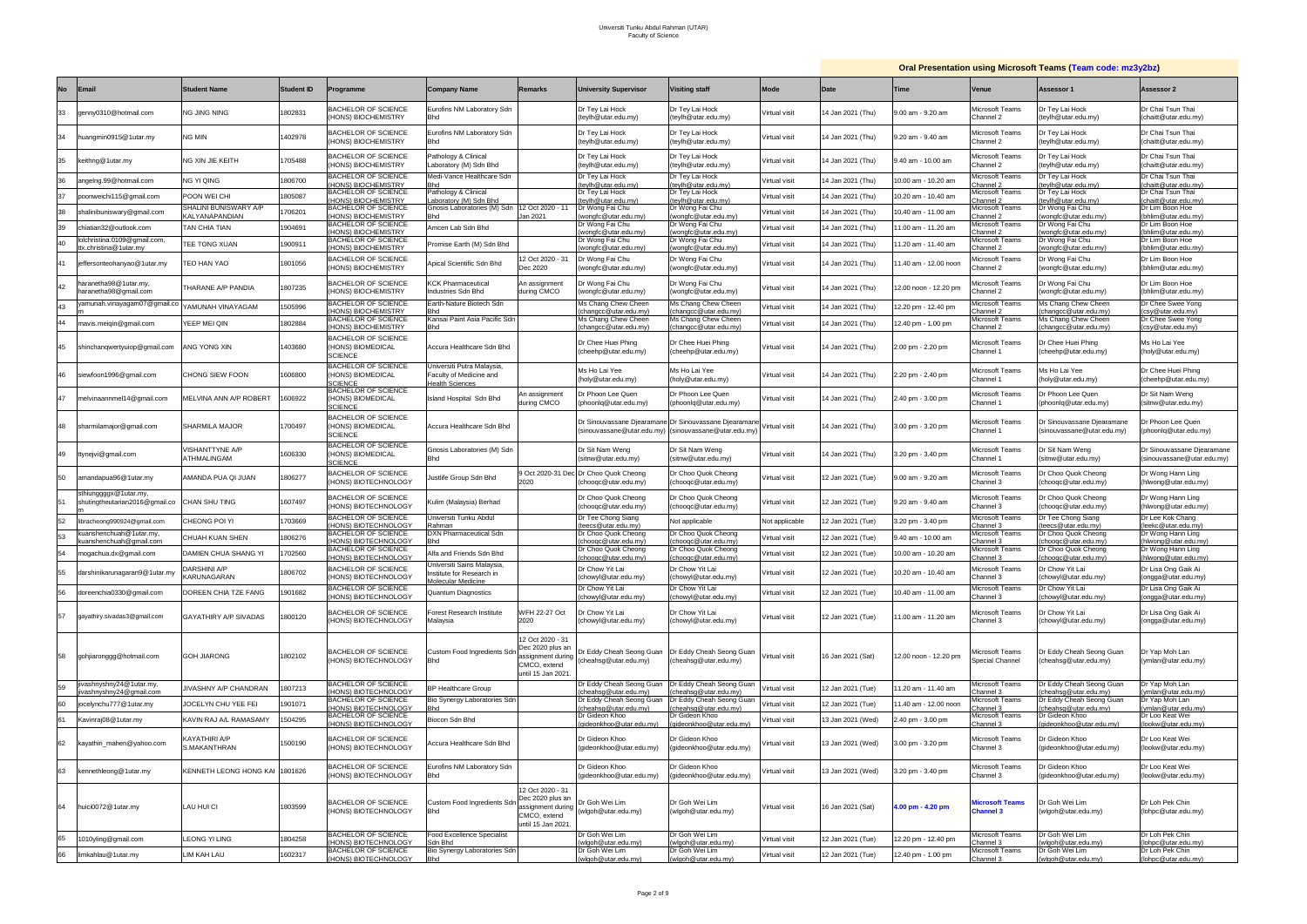# **Oral Presentation using Microsoft Teams (Team code: mz3y2bz)**

|           |                                                        |                                             |                   |                                                                      |                                                      |                                          |                                                                     |                                                                     |                |                   |                       |                                                  | <b>Craft Roomanon aging improver reams (Team coup, macyable</b>                           |                                                                        |
|-----------|--------------------------------------------------------|---------------------------------------------|-------------------|----------------------------------------------------------------------|------------------------------------------------------|------------------------------------------|---------------------------------------------------------------------|---------------------------------------------------------------------|----------------|-------------------|-----------------------|--------------------------------------------------|-------------------------------------------------------------------------------------------|------------------------------------------------------------------------|
| <b>No</b> | <b>Email</b>                                           | <b>Student Name</b>                         | <b>Student ID</b> | Programme                                                            | Company Name                                         | <b>Remarks</b>                           | <b>University Supervisor</b>                                        | <b>Visiting staff</b>                                               | <b>Mode</b>    | <b>Date</b>       | Time                  | Venue                                            | Assessor 1                                                                                | Assessor 2                                                             |
| 67        | siyeee@1utar.my                                        | LIM SI YE                                   | 1806525           | BACHELOR OF SCIENCE<br>HONS) BIOTECHNOLOGY                           | ab E Express Sdn Bhd                                 |                                          | Dr Kho Chiew Ling<br>(khocl@utar.edu.my)                            | Dr Kho Chiew Ling<br>(khocl@utar.edu.my)                            | Virtual visit  | 12 Jan 2021 (Tue) | .00 pm - 1.20 pm      | Microsoft Teams<br>:hannel 3                     | Dr Kho Chiew Ling<br>khocl@utar.edu.my)                                                   | Dr Wong Wey Lim<br>(wongwl@utar.edu.my)                                |
| 68        | touhoualice13@gmail.com                                | <b>ISA BINTI ABDUL MALIK</b>                | 1703723           | BACHELOR OF SCIENCE<br>HONS) BIOTECHNOLOGY                           | Zhulian Industries Sdn Bhd                           |                                          | Dr Kho Chiew Ling<br>khocl@utar.edu.my)                             | Dr Kho Chiew Ling<br>(khocl@utar.edu.my)                            | Virtual visit  | 12 Jan 2021 (Tue) | .20 pm - 1.40 pm      | Microsoft Teams<br>:hannel 3                     | Dr Kho Chiew Ling<br>khocl@utar.edu.my                                                    | Dr Wong Wey Lim<br>(wongwl@utar.edu.my)                                |
| 69        | tzerfengloh@1utar.my                                   | LOH TZER FENG                               | 1803920           | BACHELOR OF SCIENCE                                                  | Ganofarm R&D Sdn Bhd                                 |                                          | Dr Kho Chiew Ling                                                   | Dr Kho Chiew Ling                                                   | Virtual visit  | 12 Jan 2021 (Tue) | .40 pm - 2.00 pm      | Microsoft Teams                                  | Dr Kho Chiew Ling                                                                         | Dr Wong Wey Lim                                                        |
| 70        | angpi0501@1utar.my                                     | OH WEN CHUEN.                               | 1802101           | <b>HONS) BIOTECHNOLOGY</b><br><b>BACHELOR OF SCIENCE</b>             | <b>BP Healthcare Group</b>                           |                                          | (khocl@utar.edu.my)<br>Dr Kho Chiew Ling                            | (khocl@utar.edu.my)<br>Dr Kho Chiew Ling                            | Virtual visit  | 2 Jan 2021 (Tue)  | .00 pm - 2.20 pm      | hannel 3:<br>Microsoft Teams                     | khocl@utar.edu.my)<br>Dr Kho Chiew Ling                                                   | <u>(wonqwl@utar.edu.my)</u><br>Dr Wong Wey Lim                         |
|           | kaibin1997@1utar.my                                    | LOW KAI BIN                                 | 1504729           | HONS) BIOTECHNOLOGY<br><b>BACHELOR OF SCIENCE</b>                    | Medi-Vance Healthcare Sdn                            | 12 Oct 2020 - 10                         | (khocl@utar.edu.my)<br>Dr Lisa Ong Gaik Ai                          | (khocl@utar.edu.my)<br>Dr Lisa Ong Gaik Ai                          | Virtual visit  | 3 Jan 2021 (Wed   | 3.00 am - 9.20 am     | Channel 3<br>Microsoft Teams                     | khocl@utar.edu.my<br>Dr Lisa Ong Gaik Ai                                                  | (wongwl@utar.edu.my)<br>Dr Chow Yit Lai                                |
|           |                                                        |                                             |                   | HONS) BIOTECHNOLOGY<br>BACHELOR OF SCIENCE                           |                                                      | an 2021                                  | ongga@utar.edu.my<br>Dr Lisa Ong Gaik Ai                            | ongga@utar.edu.my<br>Dr Lisa Ong Gaik Ai                            |                |                   |                       | : hannel:<br>Microsoft Teams                     | ngga@utar.edu.my<br>Dr Lisa Ong Gaik Ai                                                   | chowyl@utar.edu.my<br>Dr Chow Yit Lai                                  |
| 72        | xizeng@1utar.my                                        | LOW XI ZENG                                 | 1806841           | <b>HONS) BIOTECHNOLOGY</b>                                           | MY CO2 (KL) Sdn Bhd<br>Jniversiti Sains Malaysia,    |                                          | ongga@utar.edu.my)                                                  | (ongga@utar.edu.my)                                                 | Virtual visit  | 3 Jan 2021 (Wed)  | 9.20 am - 9.40 am     | Channel 3                                        | ongga@utar.edu.my)                                                                        | (chowyl@utar.edu.my)                                                   |
| 73        | ngwenshuang@1utar.my                                   | NG WENSHUANG                                | 1806896           | <b>BACHELOR OF SCIENCE</b><br>HONS) BIOTECHNOLOGY                    | nstitute for Research in<br>Molecular Medicine       |                                          | Dr Lisa Ong Gaik Ai<br>(ongga@utar.edu.my)                          | Dr Lisa Ong Gaik Ai<br>(ongga@utar.edu.my)                          | Virtual visit  | 13 Jan 2021 (Wed) | 9.40 am - 10.00 am    | <i>l</i> licrosoft Teams<br>Channel 3            | Dr Lisa Ong Gaik Ai<br>ongga@utar.edu.my)                                                 | Dr Chow Yit Lai<br>(chowyl@utar.edu.my)                                |
|           | xinweii714@1utar.my,<br>xinweii714@gmail.com           | ng Xin Wei                                  | 1701974           | <b>BACHELOR OF SCIENCE</b><br>HONS) BIOTECHNOLOGY                    | CryoCord Sdn Bhd                                     | 12 Oct 2020 - 31<br>Dec 2020             | Dr Lisa Ong Gaik Ai<br>(ongga@utar.edu.my)                          | Dr Lisa Ong Gaik Ai<br>(ongga@utar.edu.my)                          | Virtual visit  | 13 Jan 2021 (Wed) | 0.00 am - 10.20 am    | <i>l</i> icrosoft Teams<br>Channel 3             | Dr Lisa Ong Gaik Ai<br>(ongga@utar.edu.my)                                                | Dr Chow Yit Lai<br>(chowyl@utar.edu.my                                 |
| 75        | nicholaschung92@1utar.my                               | NICHOLAS CHUNG HUI<br>ZHANG                 | 1500731           | BACHELOR OF SCIENCE<br>HONS) BIOTECHNOLOGY                           | <b>Jniversiti Tunku Abdul</b><br>Rahman              |                                          | Dr Eddy Cheah Seong Guan<br>(cheahsg@utar.edu.my)                   | Not applicable                                                      | Not applicable | 12 Jan 2021 (Tue) | 12.00 noon - 12.20 pm | licrosoft Teams<br>hannel 3                      | Dr Eddy Cheah Seong Guan<br>cheahsg@utar.edu.my)                                          | Dr Yap Moh Lan<br>(ymlan@utar.edu.my)                                  |
| 76        | nicjarnel@1utar.my                                     | NICOLE LIM JIA-YU                           | 1805084           | <b>BACHELOR OF SCIENCE</b><br>HONS) BIOTECHNOLOGY                    | AcuBiz Consulting Sdn Bhd                            | 12 Oct 2020 - 8<br>Jan 2021              | Dr Lee Kok Chang<br>(leekc@utar.edu.my)                             | Dr Lee Kok Chang<br>(leekc@utar.edu.my)                             | Virtual visit  | 4 Jan 2021 (Thu)  | 12.20 pm - 12.40 pm   | <i>l</i> icrosoft Teams<br>Channel 3             | Dr Lee Kok Chang<br>(leekc@utar.edu.my)                                                   | Dr Gideon Khoo<br>(gideonkhoo@utar.edu.my)                             |
| 77        | lexthris@gmail.com                                     | OOI YONG CHEN                               | 1605080           | BACHELOR OF SCIENCE<br>HONS) BIOTECHNOLOGY                           | Lian Hin Lee Agriculture Sdn<br>Bhd                  | 12 Oct 2020 - 31<br>Dec 2020             | Dr Loh Pek Chin<br>lohpc@utar.edu.my)                               | Dr Loh Pek Chin<br>(lohpc@utar.edu.my)                              | √irtual visit  | 13 Jan 2021 (Wed) | 0.20 am - 10.40 am    | <i>l</i> icrosoft Teams<br>hannel 3              | Dr Loh Pek Chin<br>lohpc@utar.edu.my)                                                     | Dr Goh Wei Lim<br>(wlgoh@utar.edu.my)                                  |
| 78        | www.pavi_sweet@yahoo.com                               | PAVITRAA A/P GANESAN                        | 800291            | BACHELOR OF SCIENCE<br>HONS) BIOTECHNOLOGY                           | Accura Healthcare Sdn Bhd                            |                                          | Dr Loh Pek Chin<br>(lohpc@utar.edu.my)                              | Dr Loh Pek Chin<br>(lohpc@utar.edu.my)                              | Virtual visit  | 13 Jan 2021 (Wed) | 10.40 am - 11.00 am   | Microsoft Teams<br>Channel 3                     | Dr Loh Pek Chin<br>(lohpc@utar.edu.my)                                                    | Dr Goh Wei Lim<br>(wlgoh@utar.edu.my)                                  |
|           | praveenaveena22@gmail.com,<br>praveenaveena22@1utar.my | PRAVEENA A/P<br>KASIVISVANATHAN             | 800563            | BACHELOR OF SCIENCE<br>HONS) BIOTECHNOLOGY                           | <b>Top Glove Sdn Bhd</b>                             |                                          | Dr Loh Pek Chin<br>(lohpc@utar.edu.my)                              | Dr Loh Pek Chin<br>(lohpc@utar.edu.my)                              | Virtual visit  | 13 Jan 2021 (Wed) | 1.00 am - 11.20 am    | <i>l</i> licrosoft Teams<br>Channel 3            | Dr Loh Pek Chin<br>lohpc@utar.edu.my)                                                     | Dr Goh Wei Lim<br>(wlgoh@utar.edu.my)                                  |
| 80        | harini2610@1utar.my                                    | SAI SAMHARINI A/P<br>VIGNESWARAN            | 1803095           | BACHELOR OF SCIENCE<br>HONS) BIOTECHNOLOGY                           | Polis Diraja Malaysia                                |                                          | Dr Nor Ismaliza<br>(ismaliza@utar.edu.my)                           | Dr Nor Ismaliza<br>(ismaliza@utar.edu.my)                           | Virtual visit  | 13 Jan 2021 (Wed) | 3.40 pm - 4.00 pm     | <i>l</i> icrosoft Teams<br>Channel 3             | Dr Nor Ismaliza<br>ismaliza@utar.edu.my)                                                  | Dr Tee Chong Siang<br>(teecs@utar.edu.my)                              |
|           | veiman0522@1utar.my                                    | SEOW WEI MAN                                | 1807173           | <b>BACHELOR OF SCIENCE</b><br>HONS) BIOTECHNOLOGY                    | Neogenix Laboratoire Sdn<br>3hd                      |                                          | Dr Loh Pek Chin<br>(lohpc@utar.edu.my)                              | Dr Loh Pek Chin<br>(lohpc@utar.edu.my)                              | Virtual visit  | 3 Jan 2021 (Wed   | 1.20 am - 11.40 am    | Microsoft Teams<br>hannel 3:                     | Dr Loh Pek Chin<br>lohpc@utar.edu.my)                                                     | Dr Goh Wei Lim<br>(wlgoh@utar.edu.my)                                  |
| 82        | sharvitha14@gmail.com                                  | SHARVITHA A/P<br><b>DHAMOTHARAN</b>         | 1605400           | BACHELOR OF SCIENCE<br>HONS) BIOTECHNOLOGY                           | Universiti Teknologi Mara<br>Kampus Sungai Buloh     | 12 Oct 2020 - 11<br>an 2021              | Dr Nor Ismaliza<br>ismaliza@utar.edu.my)                            | Dr Nor Ismaliza<br>(ismaliza@utar.edu.mv)                           | Virtual visit  | 13 Jan 2021 (Wed) | 1.00 pm - 4.20 pm     | <i>l</i> licrosoft Teams<br>hannel 3:            | Dr Nor Ismaliza<br>smaliza@utar.edu.mv)                                                   | Dr Tee Chong Siang<br>(teecs@utar.edu.my)                              |
| 83        | winniesnj@1utar.my                                     | SOH NING JING                               | 1802054           | BACHELOR OF SCIENCE                                                  | Miaow Miaow Food Products                            |                                          | Dr Loo Keat Wei                                                     | Dr Loo Keat Wei                                                     | Virtual visit  | 4 Jan 2021 (Thu)  | 10.40 am - 11.00 am   | Microsoft Teams                                  | Dr Loo Keat Wei                                                                           | Dr Nor Ismaliza                                                        |
| 84        | thavanesh93.ts@gmail.com                               | <b>HAVENESWARI A/P</b>                      | 1506470           | HONS) BIOTECHNOLOGY<br>BACHELOR OF SCIENCE                           | 3dn Bhd<br>TST Bioceutical Sdn Bhd                   |                                          | lookw@utar.edu.my)<br>Dr Loo Keat Wei                               | (lookw@utar.edu.my)<br>Dr Loo Keat Wei                              | Virtual visit  | 4 Jan 2021 (Thu)  | 1.00 am - 11.20 am    | hannel 3:<br><i>l</i> licrosoft Teams            | lookw@utar.edu.my)<br>Dr Loo Keat Wei                                                     | (ismaliza@utar.edu.my)<br>Dr Nor Ismaliza                              |
| 85        | ken-7001@hotmail.com                                   | <b>ITHAMBARAM</b><br><b>THONG CHIA KANG</b> | 1702795           | <b>HONS) BIOTECHNOLOGY</b><br>BACHELOR OF SCIENCE                    | EB Packging Sdn Bhd                                  |                                          | lookw@utar.edu.my)<br>Dr Loo Keat Wei                               | (lookw@utar.edu.my<br>Dr Loo Keat Wei                               | Virtual visit  | 4 Jan 2021 (Thu)  |                       | hannel 3<br>Microsoft Teams                      | ookw@utar.edu.my)<br>Dr Loo Keat Wei                                                      | (ismaliza@utar.edu.my)<br>Dr Nor Ismaliza                              |
|           |                                                        |                                             |                   | HONS) BIOTECHNOLOGY                                                  |                                                      |                                          | lookw@utar.edu.my)                                                  | (lookw@utar.edu.my                                                  |                |                   | 1.20 am - 11.40 am    | hannel 3:                                        | lookw@utar.edu.my)                                                                        | (ismaliza@utar.edu.my)                                                 |
| 86        | danielyee1999@1utar.my                                 | YEE WENN BIN                                | 1801807           | <b>BACHELOR OF SCIENCE</b><br>HONS) BIOTECHNOLOGY                    | <b>ACGT Sdn Bhd</b><br>Jniversiti Sains Malaysia,    | 12 Oct 2020 - 31<br>Dec 2020             | Dr Loo Keat Wei<br>(lookw@utar.edu.my)                              | Dr Loo Keat Wei<br>(lookw@utar.edu.my)                              | Virtual visit  | 14 Jan 2021 (Thu) | 1.40 am - 12.00 noon  | licrosoft Teams<br>hannel 3:                     | Dr Loo Keat Wei<br>(lookw@utar.edu.my)                                                    | Dr Gideon Khoo<br>(gideonkhoo@utar.edu.my)                             |
| 87        | kaihuiykh80@1utar.my                                   | YEOH KAI HUI                                | 1900570           | <b>BACHELOR OF SCIENCE</b><br>HONS) BIOTECHNOLOGY                    | nstitute for Research in<br>Molecular Medicine       |                                          | Puan Norliza<br>norliza@utar.edu.my)                                | Puan Norliza<br>(norliza@utar.edu.my)                               | Virtual visit  | 13 Jan 2021 (Wed) | 1.40 am - 12.00 noon  | <i>l</i> licrosoft Teams<br>hannel 3             | Puan Norliza<br>norliza@utar.edu.my)                                                      | Dr Shit Chong Seng<br>(scseng@utar.edu.my)                             |
| 88        | zoea11234@1utar.my                                     | ZOE WEE XIN JIE                             | 1802334           | <b>BACHELOR OF SCIENCE</b><br>HONS) BIOTECHNOLOGY                    | Eurofins NM Laboratory Sdn<br>Bhd                    |                                          | Puan Norliza<br>(norliza@utar.edu.my)                               | Puan Norliza<br>(norliza@utar.edu.my)                               | Virtual visit  | 13 Jan 2021 (Wed) | 12.00 noon - 12.20 pm | licrosoft Teams<br>hannel 3:                     | <sup>o</sup> uan Norliza<br>norliza@utar.edu.my)                                          | Dr Shit Chong Seng<br>(scseng@utar.edu.my)                             |
| 89        | cckm000619@gmail.com                                   | CHAN KAH MIN                                | 802507            | BACHELOR OF SCIENCE<br>HONS) CHEMISTRY<br><b>BACHELOR OF SCIENCE</b> | Eurofins NM Laboratory Sdn                           |                                          | Ms Chang Chew Cheen<br>(changcc@utar.edu.my)<br>Ms Chang Chew Cheen | Ms Chang Chew Cheen<br>(changcc@utar.edu.my)<br>Ms Chang Chew Cheen | Virtual visit  | 14 Jan 2021 (Thu) | .00 pm - 1.20 pm      | Microsoft Teams<br>Channel 2<br>Microsoft Teams  | Ms Chang Chew Cheen<br>changcc@utar.edu.my)<br>Ms Chang Chew Cheen                        | Dr Chee Swee Yong<br>(csy@utar.edu.my)<br>Dr Chee Swee Yong            |
| 90        | chanyongli@1utar.my                                    | CHAN YONG LI                                | 1904214           | (HONS) CHEMISTRY                                                     | ejuruteraan F.C.L                                    | Hybrid mode                              | (changcc@utar.edu.my)                                               | (changcc@utar.edu.my)                                               | Virtual visit  | 4 Jan 2021 (Thu)  | .20 pm - 1.40 pm      | : Channel                                        | changcc@utar.edu.my)                                                                      | (csy@utar.edu.my)                                                      |
| 91        | changlingying@live.co.uk                               | CHANG LING YING                             | 1901683           | BACHELOR OF SCIENCE<br><b>HONS) CHEMISTRY</b>                        | Kansai Paint Asia Pacific Sdn 13 Oct 2020 - 2<br>Rhd | Jan 2021                                 | Ms Chang Chew Cheen<br>(changcc@utar.edu.mv)                        | Ms Chang Chew Cheen<br>(changcc@utar.edu.mv)                        | Virtual visit  | 4 Jan 2021 (Thu)  | 1.40 pm - 2.00 pm     | Microsoft Teams<br>hannel 2:                     | Ms Chang Chew Cheen<br>changcc@utar.edu.mv)                                               | Dr Chee Swee Yong<br>(csy@utar.edu.mv)                                 |
| 92        | yanthong8208@1utar.my                                  | CHANG YAN THONG                             | 1804816           | <b>BACHELOR OF SCIENCE</b><br>HONS) CHEMISTRY                        | Dr. Orizi (M) Sdn Bhd                                |                                          | Dr Chee Swee Yong<br>(csy@utar.edu.my)                              | Dr Chee Swee Yong<br>(csy@utar.edu.my)                              | Virtual visit  | 12 Jan 2021 (Tue) | 12.20 pm - 12.40 pm   | Aicrosoft Teams<br>Channel 2                     | Dr Chee Swee Yong<br>(csy@utar.edu.my)                                                    | Ms Chang Chew Cheen<br>(changcc@utar.edu.my)                           |
| 93        | 422757294@qq.com                                       | CHEN JIAYI                                  | 807300            | BACHELOR OF SCIENCE<br>HONS) CHEMISTRY                               | Universiti Tunku Abdul<br>Rahman                     |                                          | Dr Chee Swee Yong<br>csy@utar.edu.my)                               | Not applicable                                                      | Not applicable | 12 Jan 2021 (Tue) | 2.40 pm - 1.00 pm     | Microsoft Teams<br>hannel 2:                     | Dr Chee Swee Yong<br>csy@utar.edu.my)                                                     | Ms Chang Chew Cheen<br>(changcc@utar.edu.my)                           |
| 94        | cheng.yunru.cyr@gmail.com                              | CHENG YUN RU                                | 1805427           | BACHELOR OF SCIENCE<br>HONS) CHEMISTRY                               | Envilab Sdn Bhd                                      |                                          | Dr Chee Swee Yong<br>csy@utar.edu.my)                               | Dr Chee Swee Yong<br>(csy@utar.edu.my)                              | Virtual visit  | 12 Jan 2021 (Tue) | .00 pm - 1.20 pm      | Microsoft Teams<br>Channel 2                     | <b>Dr Chee Swee Yong</b><br>csy@utar.edu.my)                                              | Ms Chang Chew Cheen<br>(changcc@utar.edu.my)                           |
| 95        | elriccheong1205@1utar.my                               | CHEONG CHEE CHOONG                          | 804273            | BACHELOR OF SCIENCE<br><b>HONS) CHEMISTRY</b>                        | Seasonings Specialities Sdn<br>Bhd                   | 2020                                     | Paused 22-28 Oct Dr Chee Swee Yong<br>csy@utar.edu.my)              | Dr Chee Swee Yong<br>(csy@utar.edu.my)                              | Virtual visit  | 12 Jan 2021 (Tue) | .20 pm - 1.40 pm      | Microsoft Teams<br>Channel 2                     | Dr Chee Swee Yong<br>csy@utar.edu.my)                                                     | Ms Chang Chew Cheen<br>(changcc@utar.edu.my)                           |
| 96        | richardcst 96@hotmail.com                              | CHEONG SOON TENG                            | 1401851           | BACHELOR OF SCIENCE<br>(HONS) CHEMISTRY                              | KenEp Laboratories (M) Sdn<br><b>Bhd</b>             | 12 Oct 2020 - 3<br>Jan 2021              | Dr Ha Sie Tiong<br>(hast@utar.edu.my)                               | Dr Ha Sie Tiong<br>(hast@utar.edu.my)                               | Virtual visit  | 16 Jan 2021 (Sat) | 12.20 pm - 12.40 pm   | <b>Microsoft Teams</b><br><b>Special Channel</b> | Dr Ha Sie Tiong<br>(hast@utar.edu.my)                                                     | Dr Lim Chan Kiang<br>(cklim@utar.edu.my)<br>Represented by Dr Ooi Mei  |
| 97        | meiyichew@1utar.my,<br>meiyichew@gmail.com             | CHEW MEI YI                                 | 1801966           | BACHELOR OF SCIENCE<br>HONS) CHEMISTRY                               | <b>Intercontinental Specialty</b><br>Fats Sdn Bhd    | Paused 22-27 Oct Dr Ha Sie Tiong<br>2020 | (hast@utar.edu.my)                                                  | Dr Ha Sie Tiong<br>(hast@utar.edu.my)                               | Virtual visit  | 12 Jan 2021 (Tue) | 2.00 pm - 2.20 pm     | Microsoft Teams<br>Channel 2                     | Dr Ha Sie Tiong<br>(hast@utar.edu.my)                                                     | Dr Lim Chan Kiang<br>(cklim@utar.edu.my)<br>[Represented by Dr Ooi Mei |
| 98        | chiangzhangjie@gmail.com                               | CHIANG ZHANG JIE                            | 1900070           | BACHELOR OF SCIENCE<br>HONS) CHEMISTRY                               | ExcelVite Sdn Bhd                                    | 12 Oct 2020 - 31<br>Dec 2020             | Dr Ha Sie Tiong<br>(hast@utar.edu.my)                               | Dr Ha Sie Tiong<br>(hast@utar.edu.my)                               | Virtual visit  | 12 Jan 2021 (Tue) | 2.20 pm - 2.40 pm     | Microsoft Teams<br>Channel 2                     | Dr Ha Sie Tiong<br>(hast@utar.edu.my)                                                     | Dr Lim Chan Kiang<br>(cklim@utar.edu.my)<br>[Represented by Dr Ooi Mei |
| 99        | cichoojing@1utar.my                                    | CHOO JING                                   | 1901317           | <b>BACHELOR OF SCIENCE</b><br>(HONS) CHEMISTRY                       | Envilab Sdn Bhd                                      |                                          | Dr Ha Sie Tiong<br>(hast@utar.edu.my)                               | Dr Ha Sie Tiong<br>(hast@utar.edu.my)                               | Virtual visit  | 12 Jan 2021 (Tue) | 2.40 pm - 3.00 pm     | Microsoft Teams<br>Channel 2                     | Dr Ha Sie Tiong<br>(hast@utar.edu.my)                                                     | Dr Lim Chan Kiang<br>(cklim@utar.edu.my)<br>[Represented by Dr Ooi Mei |
|           | 100 eddie1923@1utar.my                                 | EDDIE WONG ER DI                            | 1801967           | <b>BACHELOR OF SCIENCE</b><br>HONS) CHEMISTRY                        | Hach Malaysia Sdn Bhd                                |                                          | Dr Ha Sie Tiong<br>(hast@utar.edu.my)                               | Dr Ha Sie Tiong<br>(hast@utar.edu.my)                               | Virtual visit  | 12 Jan 2021 (Tue) | 3.00 pm - 3.20 pm     | Microsoft Teams<br>Channel 2                     | Dr Ha Sie Tiong<br>(hast@utar.edu.my)                                                     | Dr Lim Chan Kiang<br>(cklim@utar.edu.my)<br>[Represented by Dr Ooi Mei |
| 101       | evangelinexuan628@gmail.com                            | EVANGELINE LEE YUN XUAN 1806727             |                   | <b>BACHELOR OF SCIENCE</b><br>HONS) CHEMISTRY                        | Permulab Sdn Bhd                                     |                                          | Dr Lim Chan Kiang<br>(cklim@utar.edu.my)                            | Dr Lim Chan Kiang<br>(cklim@utar.edu.my)                            | Virtual visit  | 13 Jan 2021 (Wed) | 10.20 am - 10.40 am   | Microsoft Teams<br>Channel 2                     | Dr Lim Chan Kiang<br>cklim@utar.edu.my)<br>[Represented by Ms Chang<br><b>Chew Cheenl</b> | Dr Ha Sie Tiong<br>(hast@utar.edu.my)                                  |
|           |                                                        |                                             |                   |                                                                      |                                                      |                                          |                                                                     |                                                                     |                |                   |                       |                                                  |                                                                                           |                                                                        |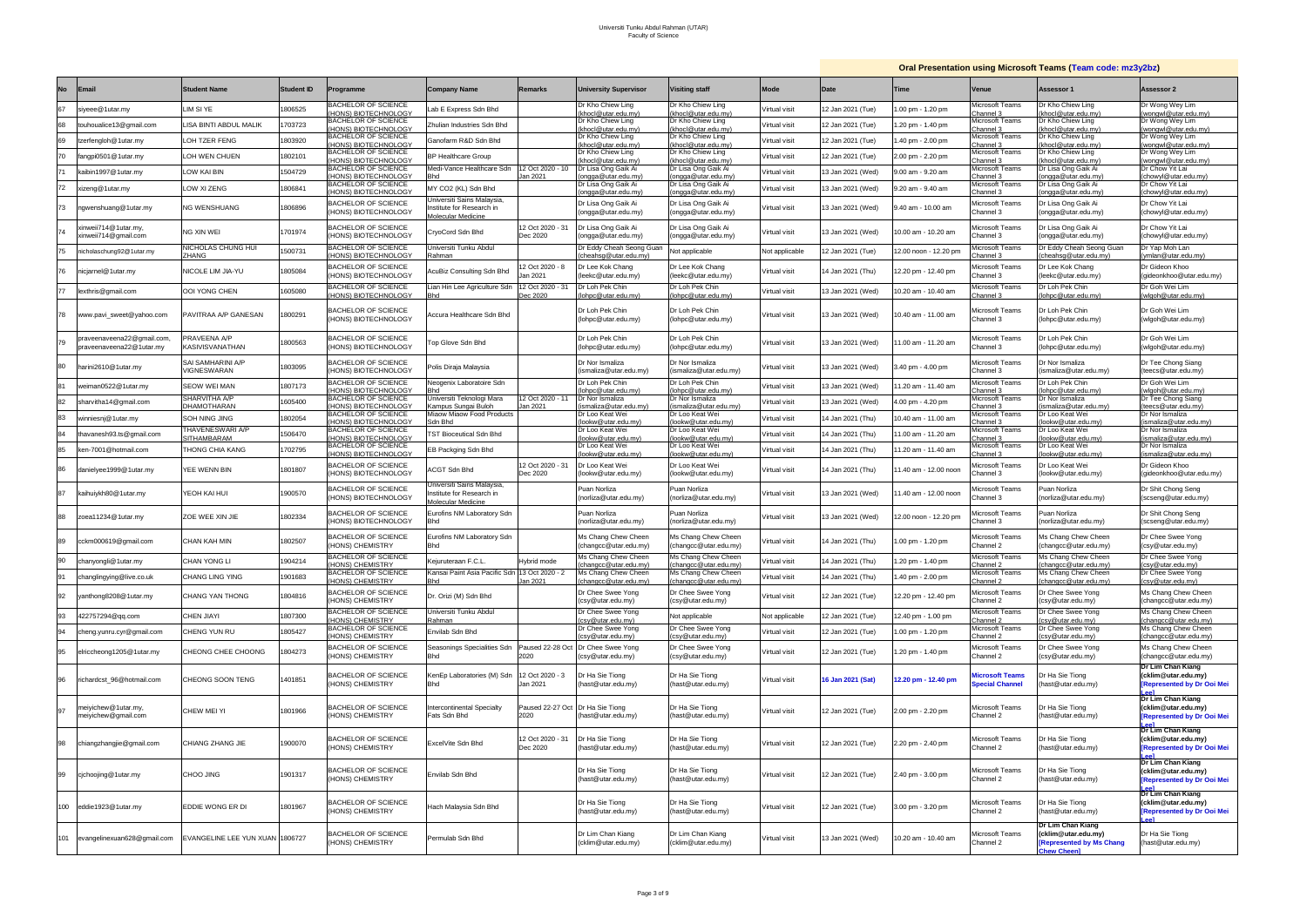|           |                               |                                      |                   |                                                      |                                                                                                          |                                                |                                                   |                                                    |               |                   |                       |                                       | <b>Oral Presentation using Microsoft Teams (Team code: mz3y2bz)</b>                     |                                                    |
|-----------|-------------------------------|--------------------------------------|-------------------|------------------------------------------------------|----------------------------------------------------------------------------------------------------------|------------------------------------------------|---------------------------------------------------|----------------------------------------------------|---------------|-------------------|-----------------------|---------------------------------------|-----------------------------------------------------------------------------------------|----------------------------------------------------|
| <b>No</b> | Email                         | <b>Student Name</b>                  | <b>Student ID</b> | Programme                                            | <b>Company Name</b>                                                                                      | Remarks                                        | <b>University Supervisor</b>                      | <b>Visiting staff</b>                              | <b>Mode</b>   | Date              | Time                  | Venue                                 | Assessor 1                                                                              | Assessor 2                                         |
| 102       | louis07788@1utar.my           | FOO YU CHENG                         | 1802613           | <b>BACHELOR OF SCIENCE</b><br>HONS) CHEMISTRY        | Envilab Sdn Bhd                                                                                          |                                                | Dr Lim Chan Kiang<br>(cklim@utar.edu.my)          | Dr Lim Chan Kiang<br>(cklim@utar.edu.my)           | Virtual visit | 13 Jan 2021 (Wed) | 10.40 am - 11.00 am   | <i>l</i> icrosoft Teams<br>hannel 2   | Dr Lim Chan Kiang<br>cklim@utar.edu.my)<br><b>Represented by Ms Chang</b><br>hew Cheen  | Dr Ha Sie Tiong<br>(hast@utar.edu.my)              |
|           | 103 ronnygan20@gmail.com      | <b>GAN ZHAO RONG</b>                 | 1800444           | BACHELOR OF SCIENCE<br>HONS) CHEMISTRY               | MY CO2 (KL) Sdn Bhd                                                                                      |                                                | Dr Lim Chan Kiang<br>(cklim@utar.edu.my)          | Dr Lim Chan Kiang<br>(cklim@utar.edu.my)           | Virtual visit | 13 Jan 2021 (Wed) | 1.00 am - 11.20 am    | <i>l</i> icrosoft Teams<br>hannel 2   | Dr Lim Chan Kiang<br>cklim@utar.edu.my)<br><b>Represented by Ms Chang</b><br>hew Cheen  | Dr Ha Sie Tiong<br>(hast@utar.edu.my)              |
| 104       | harvindaen951017@gmail.com    | HARVINDAEN A/L MUNIANDY              | 1606466           | BACHELOR OF SCIENCE<br>HONS) CHEMISTRY               | Latexx Manufacturing Sdn<br><b>Bhd</b>                                                                   |                                                | Dr Lim Chan Kiang<br>(cklim@utar.edu.my)          | Dr Lim Chan Kiang<br>(cklim@utar.edu.my)           | Virtual visit | 13 Jan 2021 (Wed) | 1.20 am - 11.40 am    | <i>A</i> icrosoft Teams<br>-2 hannel  | Dr Lim Chan Kiang<br>cklim@utar.edu.my)<br><b>Represented by Ms Chang</b><br>hew Cheenl | Dr Ha Sie Tiong<br>(hast@utar.edu.my)              |
| 105       | hojingyou1999@1utar.my        | HO JINGYOU                           | 1705750           | <b>BACHELOR OF SCIENCE</b><br>HONS) CHEMISTRY        | Lolla Industries (M) Sdn Bhd                                                                             |                                                | Dr Mohammod Aminuzzan<br>mohammoda@utar.edu.my)   | Dr Mohammod Aminuzzamar<br>(mohammoda@utar.edu.mv) | Virtual visit | 12 Jan 2021 (Tue) | 3.20 pm - 3.40 pm     | <i>l</i> licrosoft Teams<br>Channel 2 | 0r Mohammod Aminuzzaman<br>mohammoda@utar.edu.my)                                       | Dr Ooi Zhong Xian<br>(ooizx@utar.edu.my)           |
| 106       | izykiel.edward@gmail.com      | IZYKIEL INNASI A/L EDWARD            | 1604697           | <b>BACHELOR OF SCIENCE</b><br>HONS) CHEMISTRY        | Universiti Teknologi Malaysia                                                                            |                                                | Dr Mohammod Aminuzzama<br>(mohammoda@utar.edu.my) | Dr Mohammod Aminuzzama<br>(mohammoda@utar.edu.my)  | Virtual visit | 12 Jan 2021 (Tue) | .40 pm - 4.00 pm      | <i>l</i> licrosoft Teams<br>Channel 2 | )r Mohammod Aminuzzaman<br>mohammoda@utar.edu.my)                                       | Dr Ooi Zhong Xian<br>(ooizx@utar.edu.my)           |
| 107       | janicelim0523@1utar.my        | JANICE LIM YU HAN                    | 1801703           | <b>BACHELOR OF SCIENCE</b><br>HONS) CHEMISTRY        | Envilab Sdn Bhd                                                                                          |                                                | Dr Mohammod Aminuzzama<br>mohammoda@utar.edu.my)  | Dr Mohammod Aminuzzaman<br>(mohammoda@utar.edu.my) | √irtual visit | 12 Jan 2021 (Tue) | 1.00 pm - 4.20 pm     | Aicrosoft Teams<br>Channel 2          | Or Mohammod Aminuzzaman<br>mohammoda@utar.edu.my)                                       | Dr Ooi Zhong Xian<br>(ooizx@utar.edu.my)           |
| 108       | Jcgoh1997@gmail.com           | JESSIE GOH PEI YING                  | 1800268           | <b>BACHELOR OF SCIENCE</b><br>HONS) CHEMISTRY        | Lembaga Getah Malaysia                                                                                   |                                                | Dr Mohammod Aminuzzama<br>mohammoda@utar.edu.my)  | Dr Mohammod Aminuzzaman<br>(mohammoda@utar.edu.my) | Virtual visit | 12 Jan 2021 (Tue) | 1.20 pm - 4.40 pm     | <i>l</i> icrosoft Teams<br>Channel 2  | )r Mohammod Aminuzzaman<br>mohammoda@utar.edu.my)                                       | Dr Ooi Zhong Xian<br>(ooizx@utar.edu.my)           |
| 109       | jojol5012@gmail.com           | <b>JOLSON TE YONG SHEN</b>           | 805425            | BACHELOR OF SCIENCE<br>HONS) CHEMISTRY               | EnviLab Sdn Bhd                                                                                          |                                                | Dr Mohammod Aminuzzama<br>mohammoda@utar.edu.my)  | Dr Mohammod Aminuzzaman<br>(mohammoda@utar.edu.my) | Virtual visit | 12 Jan 2021 (Tue) | .40 pm - 5.00 pm      | Aicrosoft Teams<br>Channel 2          | Dr Mohammod Aminuzzaman<br>mohammoda@utar.edu.my)                                       | Dr Ooi Zhong Xian<br>(ooizx@utar.edu.my)           |
| 110       | jordanlewjy@gmail.com         | JORDAN LEW JOON YIF                  | 1901139           | <b>BACHELOR OF SCIENCE</b><br><b>HONS) CHEMISTRY</b> | Acumen Scientific Sdn Bhd                                                                                |                                                | Dr Ooi Mei Lee<br>ooiml@utar.edu.my)              | Dr Ooi Mei Lee<br>ooiml@utar.edu.my)               | Virtual visit | 13 Jan 2021 (Wed) | 1.40 am - 12.00 noon  | <i>l</i> licrosoft Teams<br>hannel 2  | Dr Ooi Mei Lee<br>boiml@utar.edu.my)                                                    | Dr Yip Foo Win<br>(vipfw@utar.edu.my)              |
| 111       | 980728yee@gmail.com           | <b>KANG HUI YEE</b>                  | 1604812           | BACHELOR OF SCIENCE<br>HONS) CHEMISTRY               | Syarikat Wen Ken Drug Sdn<br>Bhd                                                                         |                                                | Dr Ooi Mei Lee<br>ooiml@utar.edu.my)              | Dr Ooi Mei Lee<br>ooiml@utar.edu.mv)               | Virtual visit | 13 Jan 2021 (Wed) | 12.00 noon - 12.20 pm | licrosoft Teams<br>hannel 2           | Dr Ooi Mei Lee<br>boiml@utar.edu.my)                                                    | Dr Yip Foo Win<br>(vipfw@utar.edu.my)              |
| 112       | leongsikyee1998@1utar.my      | LEONG SIK YEE                        | 1802708           | <b>BACHELOR OF SCIENCE</b><br>HONS) CHEMISTRY        | Tatawa Industries (M) Sdn<br><b>Bhd</b>                                                                  |                                                | Dr Ooi Mei Lee<br>(ooiml@utar.edu.mv)             | Dr Ooi Mei Lee<br>(ooiml@utar.edu.my)              | Virtual visit | 13 Jan 2021 (Wed) | 12.20 pm - 12.40 pm   | <i>l</i> icrosoft Teams<br>Channel 2  | Dr Ooi Mei Lee<br>ooiml@utar.edu.my)                                                    | Dr Yip Foo Win<br>(yipfw@utar.edu.my)              |
| 113       | lxjing1124@1utar.my           | LEONG XUE JING                       | 1802709           | <b>BACHELOR OF SCIENCE</b><br>HONS) CHEMISTRY        | Pavilion Coating (M) Sdn Bhd                                                                             |                                                | Dr Ooi Mei Lee<br>(ooiml@utar.edu.my)             | Dr Ooi Mei Lee<br>(ooiml@utar.edu.my)              | Virtual visit | 13 Jan 2021 (Wed) | 12.40 pm - 1.00 pm    | <i>l</i> icrosoft Teams<br>Channel 2  | Or Ooi Mei Lee<br>ooiml@utar.edu.my)                                                    | Dr Yip Foo Win<br>(yipfw@utar.edu.my)              |
|           | 114 zhisyn@gmail.com          | LIEW ZHI SYN                         | 1803232           | <b>BACHELOR OF SCIENCE</b><br>HONS) CHEMISTRY        | Maxter Glove Manufacturing<br>Sdn Bhd                                                                    |                                                | Dr Ong Siew Teng<br>ongst@utar.edu.my)            | Dr Ong Siew Teng<br>ongst@utar.edu.my)             | Virtual visit | 13 Jan 2021 (Wed) | .00 pm - 1.20 pm      | <i>l</i> licrosoft Teams<br>hannel 2: | Dr Ong Siew Teng<br>ongst@utar.edu.my)                                                  | Dr Ooi Mei Lee<br>(ooiml@utar.edu.my)              |
| 115       | Isyon1498@gmail.com           | IM SIEW YON                          | 1806703           | BACHELOR OF SCIENCE<br>HONS) CHEMISTRY               | Flavor Inn Corporation Sdn                                                                               |                                                | Dr Ong Siew Teng<br>ongst@utar.edu.my             | Dr Ong Siew Teng<br>ongst@utar.edu.my)             | Virtual visit | 3 Jan 2021 (Wed)  | .20 pm - 1.40 pm      | <i>l</i> icrosoft Teams<br>hannel 2:  | Dr Ong Siew Teng<br>ongst@utar.edu.my                                                   | Dr Ooi Mei Lee<br>ooiml@utar.edu.my                |
| 116       | xueliin99@1utar.my            | LOH XUE LIN                          | 1904060           | BACHELOR OF SCIENCE<br>(HONS) CHEMISTRY              | Public Packages Sdn Bhd                                                                                  |                                                | Dr Ong Siew Teng<br>ongst@utar.edu.mv)            | Dr Ong Siew Teng<br>(onast@utar.edu.mv)            | Virtual visit | 13 Jan 2021 (Wed) | 40 pm - 2.00 pm       | <i>A</i> icrosoft Teams<br>Channel 2  | Dr Ong Siew Teng<br>onast@utar.edu.mv)                                                  | Dr Ooi Mei Lee<br>ooiml@utar.edu.mv                |
| 117       | xintongloo@1utar.my           | LOO XIN TONG                         | 902955            | <b>BACHELOR OF SCIENCE</b><br>HONS) CHEMISTRY        | Bio Synergy Laboratories Sdn<br>Bhd                                                                      |                                                | Dr Ong Siew Teng<br>(ongst@utar.edu.my)           | Dr Ong Siew Teng<br>(ongst@utar.edu.my)            | Virtual visit | 13 Jan 2021 (Wed) | .00 pm - 2.20 pm      | <i>A</i> icrosoft Teams<br>Channel 2  | Dr Ong Siew Teng<br>ongst@utar.edu.my)                                                  | Dr Ooi Mei Lee<br>(ooiml@utar.edu.my)              |
|           | 118 lyy6.jl@gmail.com         | LOOK YUN YEE                         | 1802710           | <b>BACHELOR OF SCIENCE</b><br>HONS) CHEMISTRY        | Eurofins NM Laboratory Sdn<br><b>Bhd</b>                                                                 |                                                | Dr Ong Siew Teng<br>(ongst@utar.edu.my)           | Dr Ong Siew Teng<br>(ongst@utar.edu.my)            | Virtual visit | 13 Jan 2021 (Wed) | 2.20 pm - 2.40 pm     | Aicrosoft Teams<br>Channel 2          | Dr Ong Siew Teng<br>ongst@utar.edu.my)                                                  | Dr Ooi Mei Lee<br>(ooiml@utar.edu.mv)              |
|           | 119 zhiennnn00@gmail.com      | NEOW ZHI EN                          | 1804053           | <b>BACHELOR OF SCIENCE</b><br>HONS) CHEMISTRY        | Torto Food Industries (M)<br>Sdn Bhd                                                                     |                                                | Dr Ooi Zhong Xian<br>(ooizx@utar.edu.my)          | Dr Ooi Zhong Xian<br>(ooizx@utar.edu.my)           | Virtual visit | 14 Jan 2021 (Thu) | 2.00 pm - 2.20 pm     | <i>l</i> icrosoft Teams<br>Channel 2  | Ir Ooi Zhong Xian<br>(ooizx@utar.edu.my)                                                | Dr Ong Siew Teng<br>(ongst@utar.edu.my)            |
| 120       | yuxuanng@outlook.com          | NG YU XUAN                           | 1602896           | <b>BACHELOR OF SCIENCE</b><br>HONS) CHEMISTRY        | Hach Malaysia Sdn Bhd                                                                                    |                                                | Dr Ooi Zhong Xian<br>(ooizx@utar.edu.my)          | Dr Ooi Zhong Xian<br>(ooizx@utar.edu.my)           | Virtual visit | 14 Jan 2021 (Thu) | 2.20 pm - 2.40 pm     | licrosoft Teams<br>Channel 2          | Dr Ooi Zhong Xian<br>(ooizx@utar.edu.my)                                                | Dr Ong Siew Teng<br>(ongst@utar.edu.my)            |
|           | 121 ziyioh@1utar.my           | OH ZI YI                             | 1802711           | BACHELOR OF SCIENCE<br>(HONS) CHEMISTRY              | Amcen Lab Sdn Bhd                                                                                        |                                                | Dr Ooi Zhong Xian<br>(ooizx@utar.edu.my)          | Dr Ooi Zhong Xian<br>(ooizx@utar.edu.my)           | Virtual visit | 14 Jan 2021 (Thu) | 2.40 pm - 3.00 pm     | licrosoft Teams<br>Channel 2          | Dr Ooi Zhong Xian<br>ooizx@utar.edu.my)                                                 | Dr Ong Siew Teng<br>(ongst@utar.edu.mv)            |
|           | 122 kevinyx1999@1utar.my      | <b>OOI YU XUAN</b>                   | 702031            | <b>BACHELOR OF SCIENCE</b><br>HONS) CHEMISTRY        | Eurofins NM Laboratory Sdn<br>Bhd                                                                        |                                                | Dr Ooi Zhong Xian<br>(ooizx@utar.edu.my)          | Dr Ooi Zhong Xian<br>(ooizx@utar.edu.my)           | Virtual visit | 4 Jan 2021 (Thu)  | 3.00 pm - 3.20 pm     | Microsoft Teams<br>Channel 2          | Dr Ooi Zhong Xian<br>ooizx@utar.edu.my)                                                 | Dr Ong Siew Teng<br>(ongst@utar.edu.my)            |
| 123       | p.joseph196@gmail.com         | PANG DING TIAN                       | 1500103           | <b>BACHELOR OF SCIENCE</b><br>HONS) CHEMISTRY        | ThermoFisher Scientific (M)<br>Sdn Bhd                                                                   |                                                | Dr Sim Kooi Mow<br>simkm@utar.edu.my)             | Dr Sim Kooi Mow<br>(simkm@utar.edu.my)             | Virtual visit | 13 Jan 2021 (Wed) | 1.20 pm - 4.40 pm     | Microsoft Teams<br>-2 hannel          | Dr Sim Kooi Mow<br>simkm@utar.edu.mv)                                                   | Dr Tan Shu Min<br>(tansm@utar.edu.my)              |
|           | 124 Jinxianpee0730@1utar.my   | PEE JIN XIAN                         | 1801545           | BACHELOR OF SCIENCE<br>HONS) CHEMISTRY               | Commersol Commodities Pt<br>Ltd                                                                          | Work From Home;<br>26 Oct 2020 - 15<br>an 2021 | Dr Sim Kooi Mow<br>(simkm@utar.edu.my)            | Dr Sim Kooi Mow<br>(simkm@utar.edu.my)             | Virtual visit | 16 Jan 2021 (Sat) | 1.00 pm - 1.20 pm     | Microsoft Teams<br>Special Channel    | Dr Sim Kooi Mow<br>simkm@utar.edu.my)                                                   | Dr Tan Shu Min<br>(tansm@utar.edu.my)              |
|           | 125 pcy.yee@1utar.my          | PEK CHEN YEE                         | 1704650           | <b>BACHELOR OF SCIENCE</b><br>HONS) CHEMISTRY        | Scientex Great Wall Sdn Bhd                                                                              |                                                | Dr Sim Kooi Mow<br>(simkm@utar.edu.my)            | Dr Sim Kooi Mow<br>(simkm@utar.edu.my)             | Virtual visit | 13 Jan 2021 (Wed) | 4.40 pm - 5.00 pm     | Microsoft Teams<br>Channel 2          | Dr Sim Kooi Mow<br>(simkm@utar.edu.my)                                                  | Dr Tan Shu Min<br>(tansm@utar.edu.my)              |
| 126       | leashan98@gmail.com           | <b>QUECK LEA SHAN</b>                | 1604381           | BACHELOR OF SCIENCE<br>(HONS) CHEMISTRY              | Lembaga Getah Malaysia                                                                                   |                                                | Dr Sim Kooi Mow<br>(simkm@utar.edu.my)            | Dr Sim Kooi Mow<br>(simkm@utar.edu.my)             | Virtual visit | 13 Jan 2021 (Wed) | 5.00 pm - 5.20 pm     | Microsoft Teams<br>Channel 2          | Dr Sim Kooi Mow<br>(simkm@utar.edu.my)                                                  | Dr Tan Shu Min<br>(tansm@utar.edu.my)              |
| 127       | sasidaran1992@1utar.my        | SASIDARAN A/L<br><b>SUBRAMANIAM</b>  | 2000633           | <b>BACHELOR OF SCIENCE</b><br>HONS) CHEMISTRY        | Kaolin (Malaysia) Sdn Bhd                                                                                |                                                | Dr Tan Shu Min<br>tansm@utar.edu.my)              | Dr Tan Shu Min<br>(tansm@utar.edu.my)              | Virtual visit | 4 Jan 2021 (Thu)  | 3.20 pm - 3.40 pm     | Microsoft Teams<br>hannel 2           | Dr Tan Shu Min<br>tansm@utar.edu.my)                                                    | Dr Sim Kooi Mow<br>(simkm@utar.edu.my)             |
|           | 128 syedabutahir0404@1utar.my | SYED ABU TAHIR BIN ABDUL<br>MUTHALIB | 1806160           | BACHELOR OF SCIENCE<br>(HONS) CHEMISTRY              | Malaysia-Japan International<br>Institute of Technology-<br>Universiti Teknologi Mlaaysia<br>(MJIIT-UTM) |                                                | Dr Tan Shu Min<br>(tansm@utar.edu.my)             | Dr Tan Shu Min<br>(tansm@utar.edu.my)              | Virtual visit | 14 Jan 2021 (Thu) | 3.40 pm - 4.00 pm     | Microsoft Teams<br>Channel 2          | Dr Tan Shu Min<br>(tansm@utar.edu.my)                                                   | Dr Sim Kooi Mow<br>(simkm@utar.edu.my)             |
| 129       | leexiantan111@gmail.com       | <b>TAN LEE XIAN</b>                  | 802223            | BACHELOR OF SCIENCE<br>HONS) CHEMISTRY               | Envilab Sdn Bhd                                                                                          |                                                | Dr Tan Shu Min<br>tansm@utar.edu.my)              | Dr Tan Shu Min<br>(tansm@utar.edu.my)              | Virtual visit | 4 Jan 2021 (Thu)  | 4.00 pm - 4.20 pm     | Microsoft Teams<br>hannel 2           | Dr Tan Shu Min<br>tansm@utar.edu.my)                                                    | Dr Sim Kooi Mow<br>(simkm@utar.edu.my)             |
| 130       | jasontss123@gmail.com         | TAN SOON SHENG                       | 1804649           | <b>BACHELOR OF SCIENCE</b><br>HONS) CHEMISTRY        | CityFarm Malaysia                                                                                        | 12 Oct 2020 - 31<br>Dec 2020                   | Dr Tan Shu Min<br>(tansm@utar.edu.my)             | Dr Tan Shu Min<br>(tansm@utar.edu.my)              | Virtual visit | 4 Jan 2021 (Thu)  | 4.20 pm - 4.40 pm     | Microsoft Teams<br>Channel 2          | Dr Tan Shu Min<br>tansm@utar.edu.my)                                                    | Dr Sim Kooi Mow<br>(simkm@utar.edu.my)             |
| 131       | ellietsh@gmail.com            | HONG SIEW HUI                        | 706111            | <b>BACHELOR OF SCIENCE</b><br>HONS) CHEMISTRY        | armcochem Sdn Bhd                                                                                        |                                                | Dr Yip Foo Win<br>(vipfw@utar.edu.my)             | Dr Yip Foo Win<br>(vipfw@utar.edu.my)              | Virtual visit | 4 Jan 2021 (Thu)  | 3.00 am - 9.20 am     | Microsoft Teams<br>hannel 3           | Dr Yip Foo Win<br>yipfw@utar.edu.my)                                                    | Dr Mohammod Aminuzzaman<br>(mohammoda@utar.edu.my) |
| 132       | tky990511@gmail.com           | TOH KA YIE                           | 706422            | <b>BACHELOR OF SCIENCE</b><br>(HONS) CHEMISTRY       | MY CO2 Sdn Bhd                                                                                           |                                                | Dr Yip Foo Win<br>vipfw@utar.edu.my)              | Dr Yip Foo Win<br>(vipfw@utar.edu.mv)              | Virtual visit | 14 Jan 2021 (Thu) | 9.20 am - 9.40 am     | Microsoft Teams                       | Dr Yip Foo Win                                                                          | Dr Mohammod Aminuzzaman                            |
| 133       | ggning000601@gmail.com        | WONG CHEE NING                       | 1804260           | <b>BACHELOR OF SCIENCE</b>                           | Chemsain Konsultant Sdn                                                                                  |                                                | Dr Yip Foo Win                                    | Dr Yip Foo Win                                     | Virtual visit | 14 Jan 2021 (Thu) | 9.40 am - 10.00 am    | hannel 3:<br>Microsoft Teams          | vipfw@utar.edu.mv)<br>Dr Yip Foo Win                                                    | (mohammoda@utar.edu.my)<br>Dr Mohammod Aminuzzaman |
| 134       | danielyeap99@1utar.my         | YEAP YEE XHIEN                       | 1702168           | HONS) CHEMISTRY<br><b>BACHELOR OF SCIENCE</b>        | Bhd<br>Amcen Lab Sdn Bhd                                                                                 |                                                | (vipfw@utar.edu.my)<br>Dr Yip Foo Win             | (vipfw@utar.edu.my)<br>Dr Yip Foo Win              | Virtual visit | 14 Jan 2021 (Thu) | 10.00 am - 10.20 am   | :hannel 3<br>Aicrosoft Teams          | yipfw@utar.edu.my)<br>Dr Yip Foo Win                                                    | (mohammoda@utar.edu.my)<br>Dr Mohammod Aminuzzaman |
| 135       | florenceyeoh2000@1utar.my     | YEOH ZHI XUAN                        | 1802877           | HONS) CHEMISTRY<br><b>BACHELOR OF SCIENCE</b>        | Nibong Tebal Personal Care                                                                               |                                                | vipfw@utar.edu.my)<br>Dr Yip Foo Win              | (vipfw@utar.edu.my)<br>Dr Yip Foo Win              | Virtual visit | 14 Jan 2021 (Thu) | 10.20 am - 10.40 am   | hannel 3<br>Aicrosoft Teams           | /ipfw@utar.edu.my)<br>Dr Yip Foo Win                                                    | (mohammoda@utar.edu.my)<br>Dr Mohammod Aminuzzaman |
|           |                               | ANG KELLIE                           |                   | HONS) CHEMISTRY<br><b>BACHELOR OF SCIENCE</b>        | Sdn Bhd                                                                                                  |                                                | yipfw@utar.edu.my)<br>Dr Ali Yassoralipour        | (vipfw@utar.edu.my)<br>Dr Ali Yassoralipour        |               |                   |                       | hannel 3<br>Microsoft Teams           | /ipfw@utar.edu.my)<br>Dr Ali Yassoralipour                                              | (mohammoda@utar.edu.my)<br>Dr Tan Yen Nee          |
| 136       | kellieang960905@1utar.my      |                                      | 1605575           | (HONS) FOOD SCIENCE                                  | umut Aquaculture Sdn Bhd.                                                                                |                                                | (aliyas@utar.edu.my)                              | (aliyas@utar.edu.my)                               | Virtual visit | 12 Jan 2021 (Tue) | 12.00 noon - 12.20 pm | hannel 1                              | aliyas@utar.edu.my)                                                                     | (tanyn@utar.edu.my)                                |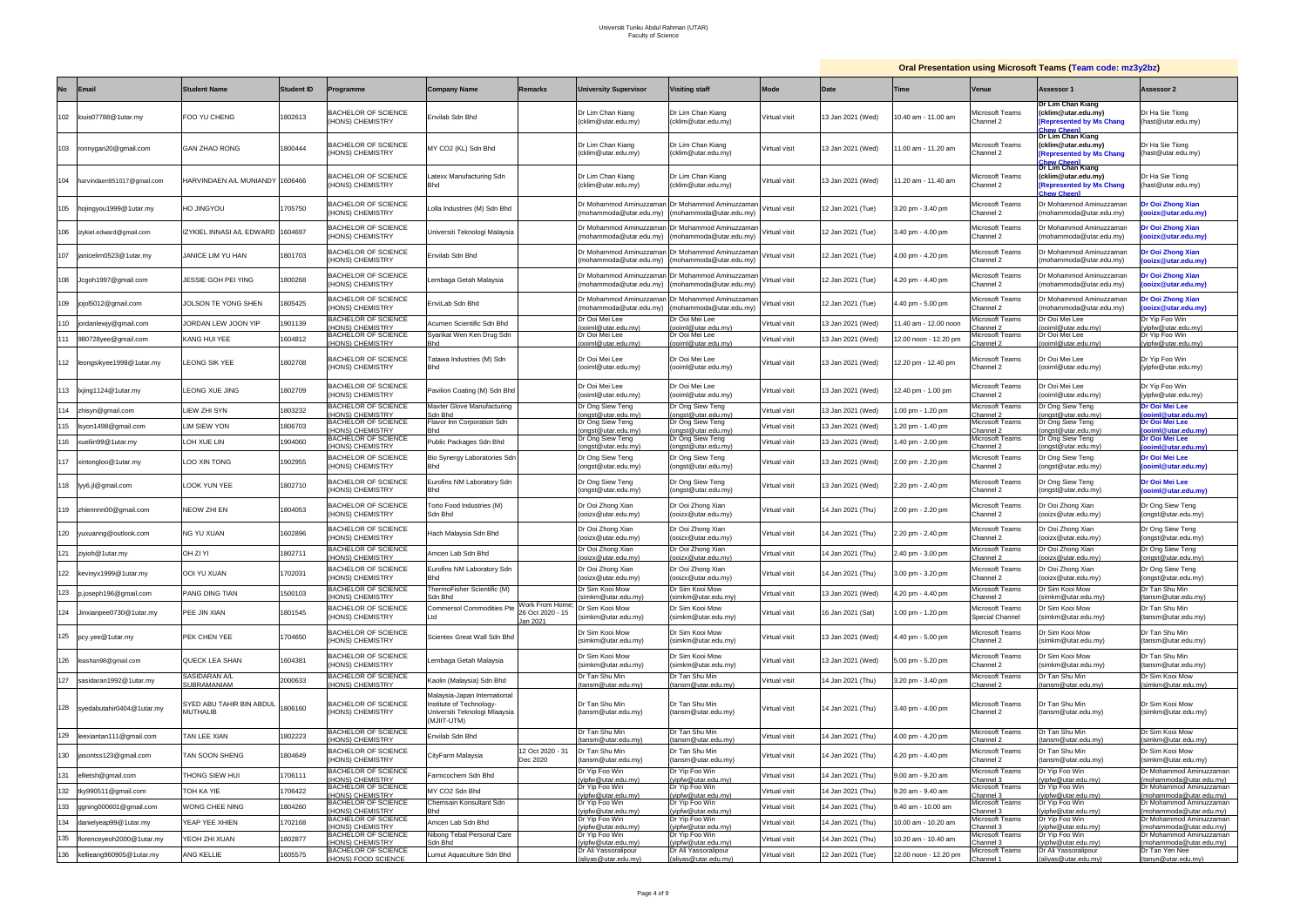| <b>Oral Presentation using Microsoft Teams (Team code: mz3y2bz)</b> |  |  |
|---------------------------------------------------------------------|--|--|
|                                                                     |  |  |

|           |                              |                                    |                   |                                                                        |                                                                                    |                                                                              |                                                                     |                                                                                                  |               |                   |                      |                                           | <b>Diam resentation asing initiosoft reams (ream code: masyaba</b> |                                                                   |
|-----------|------------------------------|------------------------------------|-------------------|------------------------------------------------------------------------|------------------------------------------------------------------------------------|------------------------------------------------------------------------------|---------------------------------------------------------------------|--------------------------------------------------------------------------------------------------|---------------|-------------------|----------------------|-------------------------------------------|--------------------------------------------------------------------|-------------------------------------------------------------------|
| <b>No</b> | <b>Email</b>                 | <b>Student Name</b>                | <b>Student ID</b> | Programme                                                              | <b>Company Name</b>                                                                | <b>Remarks</b>                                                               | <b>University Supervisor</b>                                        | <b>Visiting staff</b>                                                                            | Mode          | Date              | Time                 | Venue                                     | Assessor 1                                                         | Assessor 2                                                        |
| 137       | manzheng04@1utar.my          | CHAN MAN ZHENG                     | 1804722           | <b>BACHELOR OF SCIENCE</b><br>HONS) FOOD SCIENCE                       | Shoon Fatt Biscuit &<br>Confectionery Factory Sdn                                  |                                                                              | Dr Ali Yassoralipour<br>(aliyas@utar.edu.my)                        | Dr Ali Yassoralipour<br>(aliyas@utar.edu.my)                                                     | Virtual visit | 12 Jan 2021 (Tue) | 2.20 pm - 12.40 pm   | <i>A</i> icrosoft Teams<br>Channel 1      | Dr Ali Yassoralipour<br>(aliyas@utar.edu.my)                       | Dr Tan Yen Nee<br>(tanyn@utar.edu.my)                             |
| 138       | puisie0112@1utar.my          | CHAN PUI SIE                       | 1806446           | <b>BACHELOR OF SCIENCE</b><br>HONS) FOOD SCIENCE                       | Seafood Valley Enterprise<br>Sdn Bhd                                               |                                                                              | Dr Ali Yassoralipour<br>lliyas@utar.edu.my                          | Dr Ali Yassoralipour<br>aliyas@utar.edu.my                                                       | /irtual visit | 12 Jan 2021 (Tue) | 2.40 pm - 1.00 pm    | Microsoft Teams<br>hannel 1:              | Dr Ali Yassoralipour<br>aliyas@utar.edu.my)                        | Dr Tan Yen Nee<br>tanyn@utar.edu.my)                              |
| 139       | amandachang1215@gmail.com    | CHANG XIN ER                       | 1801806           | <b>BACHELOR OF SCIENCE</b><br>HONS) FOOD SCIENCE                       | Wilmar Greenfarm Food<br>Industries Sdn Bhd                                        |                                                                              | uan Azida Illyani<br>azida@utar.edu.my)                             | Puan Azida Illyani<br>(azida@utar.edu.my)                                                        | Virtual visit | 12 Jan 2021 (Tue) | 10.00 am - 10.20 am  | <i>A</i> icrosoft Teams<br>hannel 1:      | <sup>9</sup> uan Azida Illyani<br>(azida@utar.edu.my)              | Ms Heng Mei Hsuan<br>(hengmh@utar.edu.my                          |
|           | 140 Cheahyvonne1@gmail.com   | CHEAH WAN YI                       | 1602459           | <b>BACHELOR OF SCIENCE</b><br>HONS) FOOD SCIENCE                       | Urbax Sdn Bhd                                                                      | 12 Oct 2020 - 1<br>Feb 2021                                                  | Dr Chang Ying Ping<br>changyp@utar.edu.my)                          | Dr Chang Ying Ping<br>(changyp@utar.edu.my)                                                      | Virtual visit | 12 Jan 2021 (Tue) | .00 pm - 1.20 pm     | <b>Microsoft Teams</b><br>Channel 1       | Dr Chang Ying Ping<br>changyp@utar.edu.my)                         | Dr Phuah Eng Tong<br>(phuahet@utar.edu.my)                        |
| 141       | 1900668@1utar.my             | CHEAH XUE MEI                      | 900668            | BACHELOR OF SCIENCE<br>HONS) FOOD SCIENCE                              | Piau Kee Live & Frozen<br>Seafood Sdn Bhd                                          |                                                                              | Dr Chang Ying Ping<br>(changyp@utar.edu.my)                         | Dr Chang Ying Ping<br>(changyp@utar.edu.my)                                                      | /irtual visit | 12 Jan 2021 (Tue) | .20 pm - 1.40 pm     | Microsoft Teams<br>Channel 1              | Dr Chang Ying Ping<br>(changyp@utar.edu.my)                        | Dr Phuah Eng Tong<br>(phuahet@utar.edu.my)                        |
| 142       | leng_0613@hotmail.co.uk      | CHEONG HUI LENG                    | 1806751           | BACHELOR OF SCIENCE<br>HONS) FOOD SCIENCE                              | <b>Team Some Sdn Bhd</b>                                                           |                                                                              | Dr Chang Ying Ping<br>changyp@utar.edu.my)                          | Dr Chang Ying Ping<br>(changyp@utar.edu.my)                                                      | Virtual visit | 12 Jan 2021 (Tue) | .40 pm - 2.00 pm     | Microsoft Teams<br>hannel 1               | Dr Chang Ying Ping<br>changyp@utar.edu.my)                         | Dr Phuah Eng Tong<br>phuahet@utar.edu.my                          |
|           | 143 chiuchiu740@gmail.com    | CHIU SHENG GEE                     | 1804567           | BACHELOR OF SCIENCE<br>HONS) FOOD SCIENCE                              | Boh Ming Coldstorage Sdn<br>Bhd                                                    | Delay due to<br>company request. Dr Ee Kah Yaw<br>19 Oct 2020 - 9<br>an 2021 | eeky@utar.edu.my)                                                   | Dr Ee Kah Yaw<br>(eeky@utar.edu.my)                                                              | Virtual visit | 12 Jan 2021 (Tue) | 2.00 pm - 2.20 pm    | Microsoft Teams<br>Channel 1              | Dr Ee Kah Yaw<br>(eeky@utar.edu.my)                                | Dr Teoh Chaiw Yee<br>(cyteoh@utar.edu.my)                         |
| 144       | jie.xi.05@hotmail.com        | CHUAH JIE XI                       | 1802136           | <b>BACHELOR OF SCIENCE</b><br>HONS) FOOD SCIENCE                       | Best-One Food (M) Sdn Bhd                                                          | 2 Oct 2020 - 5<br>an 2021                                                    | Dr Ee Kah Yaw<br>eeky@utar.edu.my)                                  | Dr Ee Kah Yaw<br>(eeky@utar.edu.my)                                                              | Virtual visit | 12 Jan 2021 (Tue) | 2.20 pm - 2.40 pm    | Microsoft Teams<br>hannel 1:              | Dr Ee Kah Yaw<br>eeky@utar.edu.my)                                 | Dr Teoh Chaiw Yee<br>cyteoh@utar.edu.my)                          |
| 145       | jalerchung.jc@gmail.com      | CHUNG JI JIAN                      | 1804238           | BACHELOR OF SCIENCE<br>HONS) FOOD SCIENCE                              | Seafood Valley Enterprise<br><b>Sdn Bhd</b>                                        |                                                                              | Ms Heng Mei Hsuan<br>hengmh@utar.edu.my)                            | Ms Heng Mei Hsuan<br>hengmh@utar.edu.my)                                                         | Virtual visit | 14 Jan 2021 (Thu) | 10.20 am - 10.40 am  | <i>A</i> icrosoft Teams<br>hannel 1       | Ms Heng Mei Hsuan<br>iengmh@utar.edu.my)                           | Dr Tan Ji (jtan@utar.edu.my)                                      |
| 146       | changzhao45@gmail.com        | CHYE CHANG ZHAO                    | 1804830           | BACHELOR OF SCIENCE<br>HONS) FOOD SCIENCE                              | Wilpack Food Services Sdn<br><b>Bhd</b>                                            |                                                                              | Ms Heng Mei Hsuan<br>hengmh@utar.edu.my)                            | Ms Heng Mei Hsuan<br>(hengmh@utar.edu.my)                                                        | Virtual visit | 14 Jan 2021 (Thu) | 0.40 am - 11.00 am   | Microsoft Teams<br>Channel 1              | Ms Heng Mei Hsuan<br>hengmh@utar.edu.my)                           | Dr Tan Ji (jtan@utar.edu.my)                                      |
| 147       | yingying0654@gmail.com       | <b>ELAINE NG</b>                   | 1801702           | <b>BACHELOR OF SCIENCE</b>                                             | Wilmar Greenfarm Food                                                              |                                                                              |                                                                     | Dr Clement Wong Kiing Fook   Dr Clement Wong Kiing Fook                                          | Virtual visit | 13 Jan 2021 (Wed) | 10.40 am - 11.00 am  | Microsoft Teams                           | Dr Clement Wong Kiing Fook<br>kfwong@utar.edu.mv)                  | Dr Kwong Phek Jin<br>kwongpi@utar.edu.mv                          |
| 148       | shuhui3008@1utar.my          | FONG SHU HUI                       | 1804568           | HONS) FOOD SCIENCE<br><b>BACHELOR OF SCIENCE</b>                       | Industries Sdn Bhd<br>Five Stars Fruit Sdn Bhd                                     |                                                                              | (kfwong@utar.edu.my)<br>Work From Home   Dr Clement Wong Kiing Fook | (kfwong@utar.edu.my)<br>Dr Clement Wong Kiing Fook                                               | Virtual visit | 13 Jan 2021 (Wed) | 1.00 am - 11.20 am   | hannel 1:<br>licrosoft Teams              | Dr Clement Wong Kiing Fook                                         | Dr Kwong Phek Jin                                                 |
|           | 149 y.getthasshiney@1utar.my | <b>GETTHASSHINEY A/P</b>           | 1606303           | (HONS) FOOD SCIENCE<br><b>BACHELOR OF SCIENCE</b>                      | NR Food Sdn Bhd                                                                    |                                                                              | kfwong@utar.edu.my)<br>Dr Kwong Phek Jin                            | (kfwong@utar.edu.my)<br>Dr Kwong Phek Jin                                                        | Virtual visit | 12 Jan 2021 (Tue) | 1.00 am - 11.20 am   | hannel 1:<br>Microsoft Teams              | kfwong@utar.edu.my)<br>Dr Kwong Phek Jin                           | (kwongpj@utar.edu.my)<br>Dr Clement Wong Kiing Fook               |
|           |                              | R.YOUGANATHAN                      |                   | HONS) FOOD SCIENCE                                                     |                                                                                    | until 31 Dec 2020                                                            | kwongpj@utar.edu.my)                                                | (kwongpj@utar.edu.my)                                                                            |               |                   |                      | hannel 1:                                 | (kwongpj@utar.edu.my)                                              | kfwong@utar.edu.my)                                               |
|           | 150 hanhanngooi@1utar.my     | <b>GOOI HAN HANN</b>               | 1903847           | <b>BACHELOR OF SCIENCE</b><br>(HONS) FOOD SCIENCE                      | Custom Food Ingredients Sdr<br>Bhd                                                 | assignment<br>during CMCO,<br>extend until 15 Jan<br>2021                    | Dr Kwong Phek Jin<br>(kwongpj@utar.edu.my)                          | Dr Kwong Phek Jin<br>(kwongpj@utar.edu.my)                                                       | Virtual visit | 16 Jan 2021 (Sat) | 1.40 pm - 2.00 pm    | Microsoft Teams<br>Special Channel        | Dr Kwong Phek Jin<br>kwongpj@utar.edu.my)                          | Dr Clement Wong Kiing Fook<br>(kfwong@utar.edu.my)                |
| 151       | ivanlim1118@gmail.com        | IVAN LIM KAI JIE                   | 1803989           | <b>BACHELOR OF SCIENCE</b><br>HONS) FOOD SCIENCE                       | Sensolution Sdn Bhd                                                                |                                                                              | Dr Lye Huey Shi<br>lyehs@utar.edu.my)                               | Dr Lye Huey Shi<br>lyehs@utar.edu.my)                                                            | Virtual visit | 12 Jan 2021 (Tue) | 2.40 pm - 3.00 pm    | Microsoft Teams<br>hannel 1               | Dr Lye Huey Shi<br>yehs@utar.edu.my)                               | Mr Sim Kheng Yuen<br>simky@utar.edu.my)                           |
| 152       | jeanhusky518@1utar.my        | JEANNIE CHAN YUNN LING             | 806878            | BACHELOR OF SCIENCE<br>HONS) FOOD SCIENCE                              | PFT Food Industries Sdn Bho                                                        |                                                                              | Dr Lye Huey Shi<br><u>yehs@utar.edu.my)</u>                         | Dr Lye Huey Shi<br>lyehs@utar.edu.my)                                                            | Virtual visit | 12 Jan 2021 (Tue) | 3.00 pm - 3.20 pm    | Microsoft Teams<br>Channel 1              | Dr Lye Huey Shi<br><u>lyehs@utar.edu.my)</u>                       | Mr Sim Kheng Yuen<br>simky@utar.edu.my)                           |
|           | 153 joannesteven@1utar.my    | JOANNE ASHLEY A/P<br><b>STEVEN</b> | 702583            | <b>BACHELOR OF SCIENCE</b><br>HONS) FOOD SCIENCE                       | Universiti Sains Malaysia,<br>Centre for Drug Research                             |                                                                              | Dr Lye Huey Shi<br>(lyehs@utar.edu.my)                              | Dr Lye Huey Shi<br>(lyehs@utar.edu.my)                                                           | Virtual visit | 12 Jan 2021 (Tue) | 3.20 pm - 3.40 pm    | Microsoft Teams<br>Channel 1              | Dr Lye Huey Shi<br>(lyehs@utar.edu.my)                             | Mr Sim Kheng Yuen<br>(simky@utar.edu.my)                          |
| 154       | shenyunkee0000@gmail.com     | KEE SHEN YUN                       | 1803469           | <b>BACHELOR OF SCIENCE</b><br>HONS) FOOD SCIENCE                       | Sky Nutraceuticals Sdn Bhd                                                         | 2 Oct 2020 - 31<br>Dec 2020                                                  | Dr Lye Huey Shi<br>(lyehs@utar.edu.my)                              | Dr Lye Huey Shi<br>(lyehs@utar.edu.my)                                                           | Virtual visit | 12 Jan 2021 (Tue) | 3.40 pm - 4.00 pm    | Microsoft Teams<br>Channel 1              | Dr Lye Huey Shi<br>lyehs@utar.edu.my)                              | Mr Sim Kheng Yuen<br>(simky@utar.edu.my)                          |
| 155       | jennykhor2000@hotmail.com    | KHOR JING CI                       | 1803940           | <b>BACHELOR OF SCIENCE</b><br>HONS) FOOD SCIENCE                       | Hup Sun Marine Products<br>Sdn Bhd                                                 |                                                                              | Puan Nurdiyana 'Aqilah<br>aqilahr@utar.edu.my)                      | Puan Nurdiyana 'Aqilah<br>aqilahr@utar.edu.my)                                                   | Virtual visit | 13 Jan 2021 (Wed) | 2.00 noon - 12.20 pm | Microsoft Teams<br>hannel 1:              | Puan Nurdiyana 'Aqilah<br>agilahr@utar.edu.my)                     | Dr Ooi Ai Lin<br>ooial@utar.edu.my)                               |
|           | 156 sinyah0117@gmail.com     | KOH SIN YAH                        | 1903005           | BACHELOR OF SCIENCE<br>HONS) FOOD SCIENCE                              | Cinra Food Industries Sdn<br>Bhd                                                   |                                                                              | Puan Nurdiyana 'Aqilah<br>aqilahr@utar.edu.my)                      | Puan Nurdiyana 'Aqilah<br>agilahr@utar.edu.my)                                                   | Virtual visit | 13 Jan 2021 (Wed) | 12.20 pm - 12.40 pm  | Microsoft Teams<br>hannel 1               | Puan Nurdiyana 'Aqilah<br>aqilahr@utar.edu.my)                     | Dr Ooi Ai Lin<br>ooial@utar.edu.my)                               |
|           | 157 bernardkong888@1utar.my  | KONG HUANG KUN                     | 1805055           | BACHELOR OF SCIENCE<br>HONS) FOOD SCIENCE                              | Wellness Concept (M) Sdn<br><b>Bhd</b>                                             | 'etaling Jaya, then<br>Penang branch<br>rom 2 Nov 2020                       | Dr Ooi Ai Lin<br>ooial@utar.edu.my)                                 | Dr Ooi Ai Lin<br>(ooial@utar.edu.my)                                                             | Virtual visit | 14 Jan 2021 (Thu) | 1.20 pm - 1.40 pm    | Microsoft Teams<br>Channel 1              | Dr Ooi Ai Lin<br>(ooial@utar.edu.my)                               | Puan Nurdiyana 'Agilah<br>(aqilahr@utar.edu.my)                   |
| 158       | konglixuan0219@gmail.com     | KONG LI XUAN                       | 1804629           | <b>BACHELOR OF SCIENCE</b><br>HONS) FOOD SCIENCE                       | Food Forest Farm Sdn Bhd                                                           |                                                                              | Ms Tong Pei Sin<br>(tongps@utar.edu.my)                             | Ms Tong Pei Sin<br>(tongps@utar.edu.my)                                                          | Virtual visit | 14 Jan 2021 (Thu) | 9.20 am - 9.40 am    | Microsoft Teams<br>Channel 1              | Ms Tong Pei Sin<br>(tongps@utar.edu.my)                            | Emeritus Prof. Dr. Minoru<br>Murata (minoru@utar.edu.my)          |
| 159       | meiyi000810@gmail.com        | LAW MEI YI                         | 1804196           | <b>BACHELOR OF SCIENCE</b><br>(HONS) FOOD SCIENCE                      | Nutri Action Sdn Bhd                                                               |                                                                              | Ms Tong Pei Sin<br>(tongps@utar.edu.my)                             | Ms Tong Pei Sin<br>(tongps@utar.edu.my)                                                          | Virtual visit | 14 Jan 2021 (Thu) | 9.40 am - 10.00 am   | Microsoft Teams<br>Channel 1              | Ms Tong Pei Sin<br>(tongps@utar.edu.my)                            | Emeritus Prof. Dr. Minoru<br>Murata (minoru@utar.edu.my)          |
| 160       | chengyuen16@gmail.com        | LEONG CHENG YUEN                   | 705834            | <b>BACHELOR OF SCIENCE</b><br>(HONS) FOOD SCIENCE                      | Zenxin Agri-Organic Food<br>Sdn Bhd                                                | Oct 2020 - 31<br>Dec 2020                                                    | Dr Ooi Ai Lin<br>ooial@utar.edu.my)                                 | Dr Ooi Ai Lin<br>(ooial@utar.edu.my)                                                             | Virtual visit | 14 Jan 2021 (Thu) | .40 pm - 2.00 pm     | Microsoft Teams<br>Channel 1              | Dr Ooi Ai Lin<br>poial@utar.edu.my)                                | Puan Nurdiyana 'Aqilah<br>(agilahr@utar.edu.my)                   |
| 161       | khaiyi1117@gmail.com         | LIAU KHAI YI                       | 1801886           | BACHELOR OF SCIENCE<br>(HONS) FOOD SCIENCE                             | Signature Snacks Sdn Bhd                                                           |                                                                              | Dr Ong Mei Kying<br>(ongmk@utar.edu.my)                             | Dr Ong Mei Kying<br>(ongmk@utar.edu.my)                                                          | /irtual visit | 13 Jan 2021 (Wed) | 2.40 pm - 1.00 pm    | Microsoft Teams<br>Channel 1              | Dr Ong Mei Kying<br>(ongmk@utar.edu.my)                            | Dr Teo Kah Cheng<br>(teokc@utar.edu.my)                           |
| 162       | limkoonseng27.rks@gmail.com  | <b>LIM KOON SENG</b>               | 1807212           | <b>BACHELOR OF SCIENCE</b><br>HONS) FOOD SCIENCE                       | Team Some Sdn Bhd                                                                  |                                                                              | Dr Ong Mei Kying<br>ongmk@utar.edu.my)                              | Dr Ong Mei Kying<br>(ongmk@utar.edu.my)                                                          | Virtual visit | 13 Jan 2021 (Wed) | .00 pm - 1.20 pm     | Microsoft Teams<br>hannel 1               | Dr Ong Mei Kying<br>ongmk@utar.edu.my)                             | Dr Teo Kah Cheng<br>(teokc@utar.edu.my)                           |
|           | 163 chewyanlok0828@gmail.com | LOK CHEW YAN                       | 1706144           | BACHELOR OF SCIENCE<br>HONS) FOOD SCIENCE                              | Mayralab (Malaysia) Sdn Bho                                                        | 21 Oct 2020 - 16<br>in 2021                                                  | Mr Sim Kheng Yuen<br>simky@utar.edu.my)                             | Mr Sim Kheng Yuen<br>simky@utar.edu.my)                                                          | Virtual visit | 16 Jan 2021 (Sat) | 1.20 pm - 1.40 pm    | Microsoft Teams<br>pecial Channel         | Mr Sim Kheng Yuen<br>simky@utar.edu.my)                            | Dr Lye Huey Shi<br>(Ivehs@utar.edu.mv)                            |
| 164       | hweejinglua@1utar.my         | LUA HWEE JING                      | 1801147           | <b>BACHELOR OF SCIENCE</b><br>HONS) FOOD SCIENCE                       | Universiti Malaysia<br>Terengganu, Faculty of<br><b>Fisheries and Food Science</b> |                                                                              | Mr Sim Kheng Yuen<br>(simky@utar.edu.my)                            | Mr Sim Kheng Yuen<br>(simky@utar.edu.my)                                                         | Virtual visit | 13 Jan 2021 (Wed) | .20 pm - 1.40 pm     | Microsoft Teams<br>Channel 1              | Mr Sim Kheng Yuen<br>(simky@utar.edu.my)                           | Dr Lye Huey Shi<br>(lyehs@utar.edu.my)                            |
| 165       | kaisheng712@gmail.com        | <b>MAH KAI SHENG</b>               | 1806706           | <b>BACHELOR OF SCIENCE</b><br>HONS) FOOD SCIENCE                       | Kilang Kicap Sun Weng Chun<br>Sdn Bhd                                              |                                                                              | Mr Sim Kheng Yuen<br>simky@utar.edu.my)                             | Mr Sim Kheng Yuen<br>(simky@utar.edu.my)                                                         | Virtual visit | 13 Jan 2021 (Wed) | .40 pm - 2.00 pm     | Microsoft Teams<br>hannel 1               | Mr Sim Kheng Yuen<br>simky@utar.edu.mv)                            | Dr Lye Huey Shi<br>(lyehs@utar.edu.my)                            |
| 166       | mooyingyi@1utar.my           | MOO YING YI                        | 1904898           | BACHELOR OF SCIENCE<br>HONS) FOOD SCIENCE                              | Sin Tai Hing Oyster Sauce                                                          |                                                                              | Mr Sim Kheng Yuen                                                   | Mr Sim Kheng Yuen                                                                                | Virtual visit | 13 Jan 2021 (Wed) | .00 pm - 2.20 pm     | Microsoft Teams                           | Mr Sim Kheng Yuen                                                  | Dr Lye Huey Shi                                                   |
| 167       | kahyeeng1999@gmail.com       | NG KAH YEE                         | 1806580           | BACHELOR OF SCIENCE<br>(HONS) FOOD SCIENCE                             | Factory Sdn Bhd<br>Bidor Kwong Heng Sdn Bhd                                        |                                                                              | simky@utar.edu.my)<br>Dr Phuah Eng Tong<br>(phuahet@utar.edu.my)    | simky@utar.edu.my)<br>Dr Phuah Eng Tong<br>(phuahet@utar.edu.my)                                 | Virtual visit | 13 Jan 2021 (Wed) | 2.20 pm - 2.40 pm    | Channel 1<br>Microsoft Teams<br>Channel 1 | simky@utar.edu.my)<br>Dr Phuah Eng Tong<br>(phuahet@utar.edu.my)   | lyehs@utar.edu.my)<br>Dr Chang Ying Ping<br>(changyp@utar.edu.my) |
| 168       | peizher@1utar.my             | NG PEI ZHER                        | 1803598           | BACHELOR OF SCIENCE<br>HONS) FOOD SCIENCE                              | Sky Nutraceuticals Sdn Bhd                                                         |                                                                              | Dr Phuah Eng Tong<br>(phuahet@utar.edu.my)                          | Dr Phuah Eng Tong<br>(phuahet@utar.edu.my)                                                       | /irtual visit | 13 Jan 2021 (Wed) | 2.40 pm - 3.00 pm    | Microsoft Teams<br>Channel 1              | Dr Phuah Eng Tong<br>(phuahet@utar.edu.my)                         | Dr Chang Ying Ping<br>(changyp@utar.edu.my)                       |
| 169       | pyqian00@gmail.com           | PHUAH YI QIAN                      | 1900896           | <b>BACHELOR OF SCIENCE</b>                                             | Lee Kum Kee (Malaysia)                                                             | 2 Oct 2020 - 8                                                               | Dr Phuah Eng Tong                                                   | Dr Phuah Eng Tong                                                                                | /irtual visit | 13 Jan 2021 (Wed) | 3.00 pm - 3.20 pm    | Microsoft Teams                           | Dr Phuah Eng Tong                                                  | Dr Chang Ying Ping                                                |
| 170       | weiteng0514@1utar.my         | SAW WEI TENG                       | 1803123           | HONS) FOOD SCIENCE<br><b>BACHELOR OF SCIENCE</b>                       | Foods Sdn Bhd<br>Farm's Best Food Industries                                       | an 2021                                                                      | phuahet@utar.edu.my)<br>Dr Phuah Eng Tong                           | (phuahet@utar.edu.my)<br>Dr Phuah Eng Tong                                                       | Virtual visit | 13 Jan 2021 (Wed) | 3.20 pm - 3.40 pm    | Channel 1<br>Microsoft Teams              | (phuahet@utar.edu.my)<br>Dr Phuah Eng Tong                         | (changyp@utar.edu.my)<br>Dr Chang Ying Ping                       |
| 171       | wanting03@1utar.my           | <b>SIA WAN TING</b>                | 1801995           | HONS) FOOD SCIENCE<br><b>BACHELOR OF SCIENCE</b><br>HONS) FOOD SCIENCE | Sdn Bhd<br>Tatawa Industries (M) Sdn<br><b>Bhd</b>                                 |                                                                              | (phuahet@utar.edu.my)                                               | (phuahet@utar.edu.my)<br>Dr Tan Ji (jtan@utar.edu.my) Dr Tan Ji (jtan@utar.edu.my) Virtual visit |               | 13 Jan 2021 (Wed) | 3.40 pm - 4.00 pm    | Channel 1<br>Microsoft Teams<br>Channel 1 | phuahet@utar.edu.my)<br>Dr Tan Ji (jtan@utar.edu.my)               | changyp@utar.edu.my)<br>Dr Ee Kah Yaw<br>(eeky@utar.edu.my)       |
|           |                              |                                    |                   | <b>BACHELOR OF SCIENCE</b>                                             | Flavor Inn Corporation Sdn                                                         |                                                                              |                                                                     |                                                                                                  |               |                   |                      | Microsoft Teams                           |                                                                    | Dr Ee Kah Yaw                                                     |
| 172       | siewyiqing@gmail.com         | SIEW YI QING                       | 1901081           | (HONS) FOOD SCIENCE<br><b>BACHELOR OF SCIENCE</b>                      | Bhd                                                                                |                                                                              |                                                                     | Dr Tan Ji (jtan@utar.edu.my) Dr Tan Ji (jtan@utar.edu.my) Virtual visit                          |               | 13 Jan 2021 (Wed) | .00 pm - 4.20 pm     | Channel 1<br><b>Microsoft Teams</b>       | Dr Tan Ji (jtan@utar.edu.my)                                       | (eeky@utar.edu.my)<br>Dr Ee Kah Yaw                               |
|           | 173 jessicaajy@gmail.com     | <b>TAN JIN YI</b>                  | 1804315           | HONS) FOOD SCIENCE                                                     | Vilmar Edible Oils Sdn Bhd                                                         |                                                                              |                                                                     | Dr Tan Ji (jtan@utar.edu.my) Dr Tan Ji (jtan@utar.edu.my) Virtual visit                          |               | 13 Jan 2021 (Wed) | 4.20 pm - 4.40 pm    | Channel 1                                 | Dr Tan Ji (jtan@utar.edu.my)                                       | eeky@utar.edu.my)                                                 |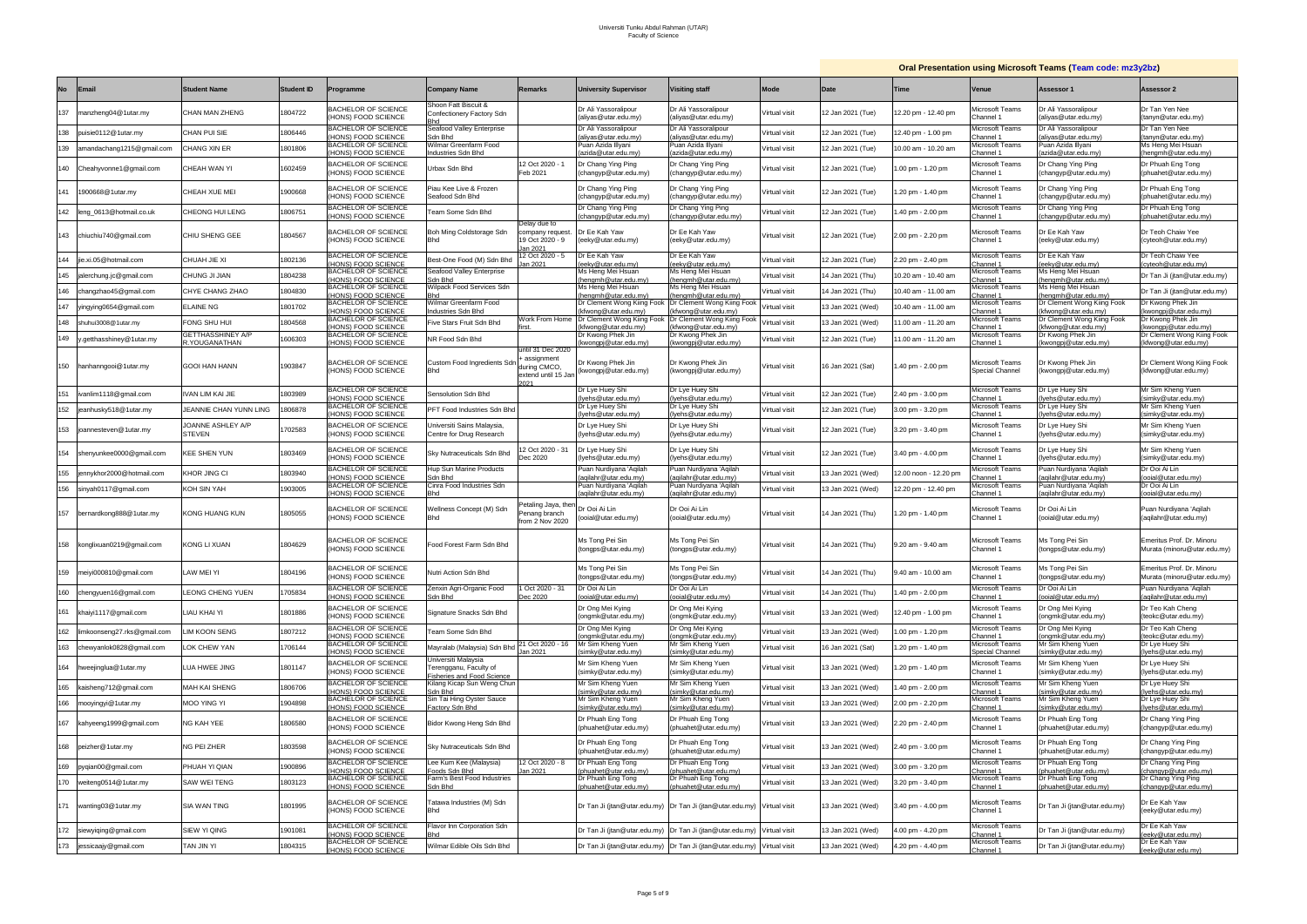## **Oral Presentation using Microsoft Teams (Team code: mz3y2bz)**

|           |                                                     |                                                  |                   |                                                                                                        |                                                     |                                                                                          |                                                      |                                                           |               |                   |                       |                                             | <b>Oral Presentation using Microsoft Teams (Team code: mz3y2bz)</b> |                                                 |
|-----------|-----------------------------------------------------|--------------------------------------------------|-------------------|--------------------------------------------------------------------------------------------------------|-----------------------------------------------------|------------------------------------------------------------------------------------------|------------------------------------------------------|-----------------------------------------------------------|---------------|-------------------|-----------------------|---------------------------------------------|---------------------------------------------------------------------|-------------------------------------------------|
| <b>No</b> | <b>Email</b>                                        | <b>Student Name</b>                              | <b>Student ID</b> | Programme                                                                                              | <b>Company Name</b>                                 | Remarks                                                                                  | <b>University Supervisor</b>                         | <b>Visiting staff</b>                                     | <b>Mode</b>   | Date              | <b>Time</b>           | Venue                                       | Assessor 1                                                          | Assessor 2                                      |
| 174       | shinyin2000@1utar.my                                | TAN SHIN YIN                                     | 1801335           | <b>BACHELOR OF SCIENCE</b><br>HONS) FOOD SCIENCE                                                       | Acumen Scientific Sdn Bhd                           |                                                                                          |                                                      | Dr Tan Ji (jtan@utar.edu.my) Dr Tan Ji (jtan@utar.edu.my) | Virtual visit | 13 Jan 2021 (Wed) | .40 pm - 5.00 pm      | <i>l</i> icrosoft Teams<br>Channel 1        | Dr Tan Ji (jtan@utar.edu.my)                                        | Dr Ee Kah Yaw<br>(eeky@utar.edu.my)             |
| 175       | zero379.tyy@1utar.my                                | TAN YAN YU                                       | 1900905           | <b>BACHELOR OF SCIENCE</b><br><b>HONS) FOOD SCIENCE</b>                                                | Asia Food & Beverage Sdn                            |                                                                                          | Dr Teoh Chaiw Yee<br>cyteoh@utar.edu.my)             | Dr Teoh Chaiw Yee<br>yteoh@utar.edu.my                    | Virtual visit | 13 Jan 2021 (Wed) | .40 am - 10.00 am     | <i>l</i> licrosoft Teams<br>hannel 1        | Dr Teoh Chaiw Yee<br>yteoh@utar.edu.my                              | Puan Azida Illyani<br>azida@utar.edu.my         |
| 176       | ying1108@1utar.my                                   | TAN YING YING                                    | 802364            | <b>BACHELOR OF SCIENCE</b>                                                                             | Seafood Valley Enterprise                           |                                                                                          | Dr Teoh Chaiw Yee                                    | Dr Teoh Chaiw Yee                                         | Virtual visit | I3 Jan 2021 (Wed) | 0.00 am - 10.20 am    | <i>l</i> icrosoft Teams                     | Dr Teoh Chaiw Yee                                                   | Puan Azida Illyani                              |
|           |                                                     |                                                  |                   | (HONS) FOOD SCIENCE<br><b>BACHELOR OF SCIENCE</b>                                                      | Sdn Bhd<br>Shoon Fatt Biscuit &                     |                                                                                          | cyteoh@utar.edu.my)<br>Dr Tan Yen Nee                | cyteoh@utar.edu.my)<br>Dr Tan Yen Nee                     |               |                   |                       | hannel 1:<br><i>l</i> icrosoft Teams        | :yteoh@utar.edu.my)<br>Dr Tan Yen Nee                               | (azida@utar.edu.my)<br>Dr Ali Yassoralipour     |
| 177       | pjie0212@1utar.my                                   | TANG PEI JIE                                     | 1805392           | (HONS) FOOD SCIENCE                                                                                    | Confectionery Factory Sdn                           |                                                                                          | (tanyn@utar.edu.my)                                  | (tanyn@utar.edu.my)                                       | Virtual visit | 14 Jan 2021 (Thu) | 1.00 am - 11.20 am    | Channel 1                                   | tanyn@utar.edu.my)                                                  | (aliyas@utar.edu.my)                            |
| 178       | Tracytee55@yahoo.com                                | TEE YING YING                                    | 900926            | <b>BACHELOR OF SCIENCE</b><br>HONS) FOOD SCIENCE                                                       | Lee Kum Kee (Malaysia)<br>Foods Sdn Bho             | 2 Oct 2020 - 8<br>an 2021                                                                | Dr Tan Yen Nee<br>tanyn@utar.edu.my                  | Dr Tan Yen Nee<br>tanyn@utar.edu.my)                      | √irtual visit | 4 Jan 2021 (Thu)  | 1.20 am - 11.40 am    | <i>l</i> licrosoft Teams<br>annel 1         | Dr Tan Yen Nee<br>tanyn@utar.edu.my                                 | Dr Ali Yassoralipour<br>(aliyas@utar.edu.my)    |
| 179       | thuayping97@gmail.com                               | TEOH HUAY PING                                   | 706208            | <b>BACHELOR OF SCIENCE</b><br>HONS) FOOD SCIENCE                                                       | Tehki Food Manufacturing<br>Sdn Bhd                 |                                                                                          | Dr Tan Yen Nee<br>(tanyn@utar.edu.my                 | Dr Tan Yen Nee<br>(tanyn@utar.edu.my)                     | Virtual visit | 4 Jan 2021 (Thu)  | 1.40 am - 12.00 noon  | <i>l</i> icrosoft Teams<br>hannel 1         | Dr Tan Yen Nee<br>tanyn@utar.edu.my)                                | Dr Ali Yassoralipour<br>(aliyas@utar.edu.my)    |
| 180       | khangtk@1utar.my                                    | TUNG WEI KHANG                                   | 1806445           | <b>BACHELOR OF SCIENCE</b><br>HONS) FOOD SCIENCE                                                       | SMJK Chan Wa                                        |                                                                                          | Dr Teo Kah Cheng<br>eokc@utar.edu.mv                 | Dr Teo Kah Cheng<br>(teokc@utar.edu.mv                    | Virtual visit | 4 Jan 2021 (Thu)  | 12.00 noon - 12.20 pm | licrosoft Teams<br>hannel :                 | Dr Teo Kah Cheng<br>eokc@utar.edu.mv                                | Dr Ong Mei Kying<br>onamk@utar.edu.mv/          |
| 181       | rumaliwarakagoda@gmail.com                          | WARAKAGODA<br>VIDANALAGE DON RUMALI<br>СНАМАТНКА | 1807403           | <b>BACHELOR OF SCIENCE</b><br>(HONS) FOOD SCIENCE                                                      | SQC Management (Ipoh) Sdn<br>Bhd                    |                                                                                          | Dr Teo Kah Cheng<br>(teokc@utar.edu.my)              | Dr Teo Kah Cheng<br>(teokc@utar.edu.my)                   | Virtual visit | 4 Jan 2021 (Thu)  | 12.20 pm - 12.40 pm   | <i>l</i> icrosoft Teams<br><b>Channel</b> 1 | Dr Teo Kah Cheng<br>teokc@utar.edu.my)                              | Dr Ong Mei Kying<br>(ongmk@utar.edu.my)         |
| 182       | zdyeoh@gmail.com                                    | YEOH ZHENG DA                                    | 701994            | <b>BACHELOR OF SCIENCE</b><br>HONS) FOOD SCIENCE                                                       | PG Lean Hwa Trading Sdn<br>3hd                      |                                                                                          | Dr Teo Kah Cheng<br>eokc@utar.edu.mv                 | Dr Teo Kah Cheng<br>(teokc@utar.edu.mv)                   | Virtual visit | 14 Jan 2021 (Thu) | 12.40 pm - 1.00 pm    | <i>l</i> icrosoft Teams<br>hannel 1:        | Dr Teo Kah Cheng<br>eokc@utar.edu.mv                                | Dr Ong Mei Kying<br>(onamk@utar.edu.mv          |
| 183       | kenie1996@1utar.my                                  | YOW KEN IE                                       | 1404756           | <b>BACHELOR OF SCIENCE</b><br>HONS) FOOD SCIENCE                                                       | Aryzta Malaysia Sdn Bhd                             |                                                                                          | Dr Teo Kah Cheng<br>teokc@utar.edu.my)               | Dr Teo Kah Cheng<br>(teokc@utar.edu.my)                   | Virtual visit | 14 Jan 2021 (Thu) | 1.00 pm - 1.20 pm     | Microsoft Teams<br>hannel 1:                | <b>Dr Teo Kah Cheng</b><br>teokc@utar.edu.my)                       | Dr Ong Mei Kying<br>(onamk@utar.edu.mv)         |
| 184       | angcl10@1utar.my                                    | ANG CHEE LOKE                                    | 1804734           | <b>BACHELOR OF SCIENCE</b><br>HONS) LOGISTICS AND<br>NTERNATIONAL SHIPPING                             | ima Bintang Logistics Sdn<br>Bhd                    |                                                                                          | Encik Afwan Hakim<br>(afwanh@utar.edu.mv)            | Encik Afwan Hakim<br>(afwanh@utar.edu.my)                 | Virtual visit | 12 Jan 2021 (Tue) | 1.20 am - 11.40 am    | <i>l</i> licrosoft Teams<br>hannel 4        | Encik Afwan Hakim<br>afwanh@utar.edu.my)                            | Mr Mohan<br>(mohans@utar.edu.my)                |
| 185       | shawnchan93.sc@gmail.com                            | CHAN CHUN JIE                                    | 1500646           | <b>BACHELOR OF SCIENCE</b><br>HONS) LOGISTICS AND                                                      | Dimerco Express (Malaysia)<br>Sdn Bhd               | Based at KLIA<br>Cargo office.                                                           | Encik Afwan Hakim<br>(afwanh@utar.edu.my)            | Encik Afwan Hakim<br>(afwanh@utar.edu.my)                 | Virtual visit | 12 Jan 2021 (Tue) | 1.40 am - 12.00 noon  | <i>l</i> licrosoft Teams<br>hannel 4:       | Encik Afwan Hakim<br>afwanh@utar.edu.my)                            | Mr Mohan<br>(mohans@utar.edu.my)                |
| 186       | jiale.129@1utar.my                                  | CHAN JIA LE                                      | 1805113           | NTERNATIONAL SHIPPING<br><b>BACHELOR OF SCIENCE</b><br>HONS) LOGISTICS AND                             | Skynet Worldwide (M) Sdn<br>Bhd                     |                                                                                          | Encik Afwan Hakim<br>(afwanh@utar.edu.my)            | Encik Afwan Hakim<br>(afwanh@utar.edu.my)                 | Virtual visit | I2 Jan 2021 (Tue) | 2.00 noon - 12.20 pm  | licrosoft Teams<br>hannel 4                 | Encik Afwan Hakim<br>afwanh@utar.edu.mv)                            | Mr Mohan<br>(mohans@utar.edu.my)                |
| 187       | tzeeechang@hotmail.com                              | CHANG TZE EE                                     | 1902321           | <b>NTERNATIONAL SHIPPING</b><br><b>BACHELOR OF SCIENCE</b><br>HONS) LOGISTICS AND                      | Toyo Tyre Malaysia Sdn Bhd                          |                                                                                          | Encik Afwan Hakim<br>(afwanh@utar.edu.my)            | Encik Afwan Hakim<br>(afwanh@utar.edu.my)                 | Virtual visit | 12 Jan 2021 (Tue) | 12.20 pm - 12.40 pm   | <i>l</i> icrosoft Teams<br>Channel 4        | Encik Afwan Hakim<br>afwanh@utar.edu.my)                            | Mr Mohan<br>(mohans@utar.edu.my)                |
|           |                                                     |                                                  |                   | NTERNATIONAL SHIPPING                                                                                  |                                                     | Narehouse-Lot<br>1808b, Jalan KPB                                                        |                                                      |                                                           |               |                   |                       |                                             |                                                                     |                                                 |
|           | 188 charenya@1utar.my                               | CHARENYA A/P R.<br>MANIMARAN                     | 1806791           | <b>BACHELOR OF SCIENCE</b><br>HONS) LOGISTICS AND<br>NTERNATIONAL SHIPPING                             | Commerce DotAsia<br>Enterprise Sdn Bhd              | , Kawasan<br>Perindustrian<br>Balakong, 43300<br>Seri Kembangan,<br>elangor              | Dr Beh Woan Lin<br>(behwl@utar.edu.my)               | Dr Beh Woan Lin<br>(behwl@utar.edu.my)                    | Virtual visit | 12 Jan 2021 (Tue) | 12.40 pm - 1.00 pm    | <i>A</i> icrosoft Teams<br>Channel 4        | Dr Beh Woan Lin<br>(behwl@utar.edu.my)                              | Ts Dr Mohd. Azam<br>(azam@utar.edu.my)          |
| 189       | ziyyyyi@gmail.com                                   | CHEONG ZI YI                                     | 1901294           | <b>BACHELOR OF SCIENCE</b><br>HONS) LOGISTICS AND<br><b>VTERNATIONAL SHIPPING</b>                      | Speed Line Logistics (M) Sdn<br>Bhd                 | 6 Oct 2020 - 31<br>Dec 2020                                                              | r Beh Woan Lin<br>(behwl@utar.edu.my)                | Dr Beh Woan Lin<br>(behwl@utar.edu.my)                    | Virtual visit | 12 Jan 2021 (Tue) | .00 pm - 1.20 pm      | <i>l</i> icrosoft Teams<br>Channel 4        | Dr Beh Woan Lin<br>(behwl@utar.edu.my)                              | Ts Dr Mohd. Azam<br>(azam@utar.edu.my)          |
| 190       | ivanweii1234@gmail.com                              | CHEW YI WEI                                      | 704477            | <b>BACHELOR OF SCIENCE</b><br>HONS) LOGISTICS AND<br>NTERNATIONAL SHIPPING                             | Hot Print Design &<br>Advertising Sdn Bhd           |                                                                                          | Dr Beh Woan Lin<br>(behwl@utar.edu.my)               | Dr Beh Woan Lin<br>(behwl@utar.edu.my)                    | Virtual visit | 12 Jan 2021 (Tue) | .20 pm - 1.40 pm      | <i>l</i> icrosoft Teams<br>Channel 4        | Dr Beh Woan Lin<br>behwl@utar.edu.my)                               | Ts Dr Mohd. Azam<br>(azam@utar.edu.my)          |
| 191       | chinweiyoung1234@1utar.my<br>chinweiyoung@gmail.com | CHIN WEI YOUNG                                   | 700602            | BACHELOR OF SCIENCE<br>HONS) LOGISTICS AND<br>NTERNATIONAL SHIPPING                                    | Public Packages Sdn Bhd                             |                                                                                          | Dr Beh Woan Lin<br>(behwl@utar.edu.my)               | Dr Beh Woan Lin<br>(behwl@utar.edu.my)                    | Virtual visit | 12 Jan 2021 (Tue) | .40 pm - 2.00 pm      | <i>l</i> icrosoft Teams<br>Channel 4        | Dr Beh Woan Lin<br>behwl@utar.edu.my)                               | Ts Dr Mohd. Azam<br>(azam@utar.edu.my)          |
| 192       | yt.chok99@1utar.my                                  | CHOK YI TING                                     | 1807232           | BACHELOR OF SCIENCE<br>HONS) LOGISTICS AND<br>NTERNATIONAL SHIPPING                                    | H & M (M) Sdn Bhd                                   | 12 Oct 2020 - 31<br>Dec 2020                                                             | Ms Chin Fung Yuen<br>chinfy@utar.edu.my)             | Ms Chin Fung Yuen<br>(chinfy@utar.edu.my)                 | Virtual visit | 12 Jan 2021 (Tue) | 9.00 am - 9.20 am     | <i>l</i> icrosoft Teams<br>Channel 4        | Ms Chin Fung Yuen<br>chinfy@utar.edu.my)                            | Ms Ooi Cheau Pian<br>(ooicp@utar.edu.my)        |
| 193       | ch08h01chin@gmail.com                               | CHONG CHENG CHIN                                 | 1801189           | <b>BACHELOR OF SCIENCE</b><br>HONS) LOGISTICS AND<br>NTERNATIONAL SHIPPING                             | Cel Logistics Sdn Bhd                               |                                                                                          | Ms Chin Fung Yuen<br>(chinfy@utar.edu.my)            | Ms Chin Fung Yuen<br>(chinfy@utar.edu.my)                 | Virtual visit | 12 Jan 2021 (Tue) | 3.20 am - 9.40 am     | <i>l</i> icrosoft Teams<br>Channel 4        | Ms Chin Fung Yuen<br>chinfy@utar.edu.my)                            | Ms Ooi Cheau Pian<br>(ooicp@utar.edu.my)        |
| 194       | mify1998@hotmail.com                                | CHONG LOONG YEAW                                 | 704219            | <b>BACHELOR OF SCIENCE</b><br>(HONS) LOGISTICS AND                                                     | DeliverEat Sdn Bhd                                  |                                                                                          | Ms Chin Fung Yuen<br>(chinfy@utar.edu.my)            | Ms Chin Fung Yuen<br>(chinfy@utar.edu.my)                 | Virtual visit | 12 Jan 2021 (Tue) | 9.40 am - 10.00 am    | Microsoft Teams<br>Channel 4                | Ms Chin Fung Yuen<br>(chinfy@utar.edu.my)                           | Ms Ooi Cheau Pian<br>(ooicp@utar.edu.my)        |
|           | 195 Shengchong111@gmail.com                         | CHONG SHENG CHEE                                 | 805593            | <u>INTERNATIONAL SHIPPING<br/>BACHELOR OF SCIENCE</u><br>(HONS) LOGISTICS AND<br>NTERNATIONAL SHIPPING | Sitt Tatt Company Sdn Bhd                           |                                                                                          | Ts D Karunanithy<br>(karunanithy@utar.edu.my)        | Ts D Karunanithy<br>(karunanithy@utar.edu.my)             | Virtual visit | 12 Jan 2021 (Tue) | 2.00 pm - 2.20 pm     | Microsoft Teams<br>Channel 4                | <b>Is D Karunanithy</b><br>(karunanithy@utar.edu.my)                | Encik Mohd Abidin<br>(abidin@utar.edu.my)       |
| 196       | yuwenruo@gmail.com                                  | CHOOI NUO WEN                                    | 704422            | <b>BACHELOR OF SCIENCE</b><br>HONS) LOGISTICS AND<br>NTERNATIONAL SHIPPING                             | PTT Outdoor (MY) Sdn Bhd                            |                                                                                          | <b>Ts D Karunanithv</b><br>(karunanithy@utar.edu.my) | <b>Ts D Karunanithv</b><br>(karunanithy@utar.edu.my)      | Virtual visit | 12 Jan 2021 (Tue) | 2.20 pm - 2.40 pm     | Microsoft Teams<br>Channel 4                | <b>S D Karunanithv</b><br>karunanithy@utar.edu.my)                  | Encik Mohd Abidin<br>(abidin@utar.edu.my)       |
| 197       | jiaen.69@1utar.my                                   | CHUA JIA EN                                      | 1703056           | <b>BACHELOR OF SCIENCE</b><br>HONS) LOGISTICS AND<br><b>VTERNATIONAL SHIPPING</b>                      | Euryka Naturopathics Sdn<br>Bhd                     |                                                                                          | Ts D Karunanithy<br>(karunanithy@utar.edu.my)        | Ts D Karunanithy<br>(karunanithy@utar.edu.my)             | Virtual visit | 12 Jan 2021 (Tue) | 2.40 pm - 3.00 pm     | Microsoft Teams<br>Channel 4                | 's D Karunanithv<br>karunanithy@utar.edu.my)                        | Encik Mohd Abidin<br>(abidin@utar.edu.my)       |
| 198       | chungyieyang@gmail.com                              | CHUNG YIE YANG                                   | 1901712           | BACHELOR OF SCIENCE<br>HONS) LOGISTICS AND<br>NTERNATIONAL SHIPPING                                    | Eastern Decorator Sdn Bhd                           |                                                                                          | Ts D Karunanithy<br>(karunanithy@utar.edu.mv)        | Ts D Karunanithy<br>(karunanithy@utar.edu.my)             | √irtual visit | 12 Jan 2021 (Tue) | 3.00 pm - 3.20 pm     | Microsoft Teams<br>Channel 4                | <b>Is D Karunanithy</b><br>karunanithy@utar.edu.my)                 | Encik Mohd Abidin<br>(abidin@utar.edu.my)       |
| 199       | desmondkhor@1utar.my                                | DESMOND KHOR PHOY<br><b>SHENG</b>                | 1901578           | <b>BACHELOR OF SCIENCE</b><br>HONS) LOGISTICS AND                                                      | Atnesis Sdn Bhd                                     |                                                                                          | Dr Kavitha<br>(kavithas@utar.edu.my)                 | Dr Kavitha<br>(kavithas@utar.edu.my)                      | Virtual visit | 12 Jan 2021 (Tue) | 3.20 pm - 3.40 pm     | Aicrosoft Teams<br>Channel 4                | Dr Kavitha<br>(kavithas@utar.edu.my)                                | Puan Nurulfaraiza<br>(nurulfaraiza@utar.edu.my) |
| 200       | yitween@gmail.com                                   | <b>EN YIT WEN</b>                                | 702572            | INTERNATIONAL SHIPPING<br>BACHELOR OF SCIENCE<br>HONS) LOGISTICS AND<br>NTERNATIONAL SHIPPING          | Skynet Worldwide Bera                               |                                                                                          | Dr Kavitha<br>(kavithas@utar.edu.my)                 | Dr Kavitha<br>(kavithas@utar.edu.my)                      | Virtual visit | 12 Jan 2021 (Tue) | 3.40 pm - 4.00 pm     | Microsoft Teams<br>Channel 4                | Dr Kavitha<br>(kavithas@utar.edu.my)                                | Puan Nurulfaraiza<br>(nurulfaraiza@utar.edu.my) |
| 201       | wuijia99@1utar.my                                   | FOO WUI JIA                                      | 1806491           | <b>BACHELOR OF SCIENCE</b><br>HONS) LOGISTICS AND<br>NTERNATIONAL SHIPPING                             | Orient Overseas Container<br>ine (Malaysia) Sdn Bhd | Vork From Hom                                                                            | Dr Kavitha<br>kavithas@utar.edu.my)                  | Dr Kavitha<br>(kavithas@utar.edu.my)                      | Virtual visit | 12 Jan 2021 (Tue) | 1.00 pm - 4.20 pm     | Microsoft Teams<br>Channel 4                | Dr Kavitha<br>kavithas@utar.edu.my)                                 | Puan Nurulfaraiza<br>(nurulfaraiza@utar.edu.my) |
| 202       | franklinkhoo@1utar.my                               | FRANKLIN ALEXANDER<br>KHOO DING XIONG            | 1901042           | <b>BACHELOR OF SCIENCE</b><br>(HONS) LOGISTICS AND<br>INTERNATIONAL SHIPPING                           | inde Malaysia Sdn Bhd                               | Delay due to<br>CMCO. 2 Nov<br>2020 - 22 Jan<br>ነበ?1                                     | Dr Kavitha<br>kavithas@utar.edu.my)                  | Dr Kavitha<br>(kavithas@utar.edu.my)                      | Virtual visit | 6 Jan 2021 (Sat)  | 2.00 pm - 2.20 pm     | Microsoft Teams<br>Special Channel          | Dr Kavitha<br>kavithas@utar.edu.my)                                 | Puan Nurulfaraiza<br>(nurulfaraiza@utar.edu.my) |
| 203       | shengyou1995@gmail.com                              | <b>GAN SHENG YOU</b>                             | 700384            | <b>BACHELOR OF SCIENCE</b><br>HONS) LOGISTICS AND<br><b>NTERNATIONAL SHIPPING</b>                      | Guantan Port Consortium Sdn<br>Bhd                  |                                                                                          | <b>Fs Khairul Rizuan</b><br>rizuans@utar.edu.my)     | <b>Ts Khairul Rizuan</b><br>(rizuans@utar.edu.my)         | Virtual visit | 13 Jan 2021 (Wed) | 1.00 am - 11.20 am    | Aicrosoft Teams<br>hannel 4                 | 's Khairul Rizuan<br>rizuans@utar.edu.my)                           | Dr Ng Peh Sang<br>(psng@utar.edu.my)            |
| 204       | gohleansheng@1utar.my                               | GOH LEAN SHENG                                   | 704665            | <b>BACHELOR OF SCIENCE</b><br>(HONS) LOGISTICS AND<br>NTERNATIONAL SHIPPING                            | SH Global Freight Sdn Bhd                           |                                                                                          | Ts Khairul Rizuan<br>rizuans@utar.edu.my)            | <b>Ts Khairul Rizuan</b><br>(rizuans@utar.edu.my)         | Virtual visit | 13 Jan 2021 (Wed) | 1.20 am - 11.40 am    | Aicrosoft Teams<br>Channel 4                | 's Khairul Rizuan<br>rizuans@utar.edu.my)                           | Dr Ng Peh Sang<br>(psng@utar.edu.my)            |
| 205       | ho.199923@gmail.com                                 | HO FAN CHENG                                     | 1801388           | BACHELOR OF SCIENCE<br>HONS) LOGISTICS AND<br>NTERNATIONAL SHIPPING                                    | <sup>r</sup> ravelog Malaysia Sdn Bhd               | Jnit 1208, Tower<br>., The Vertical<br>Bangsar South,<br>Jalan Kerinchi,<br>Kuala Lumpur | 's Khairul Rizuan<br>rizuans@utar.edu.my)            | <b>Ts Khairul Rizuan</b><br>(rizuans@utar.edu.my)         | Virtual visit | 13 Jan 2021 (Wed) | 1.40 am - 12.00 noon  | Aicrosoft Teams<br>hannel 4                 | 's Khairul Rizuan<br>rizuans@utar.edu.my)                           | Dr Ng Peh Sang<br>(psng@utar.edu.my)            |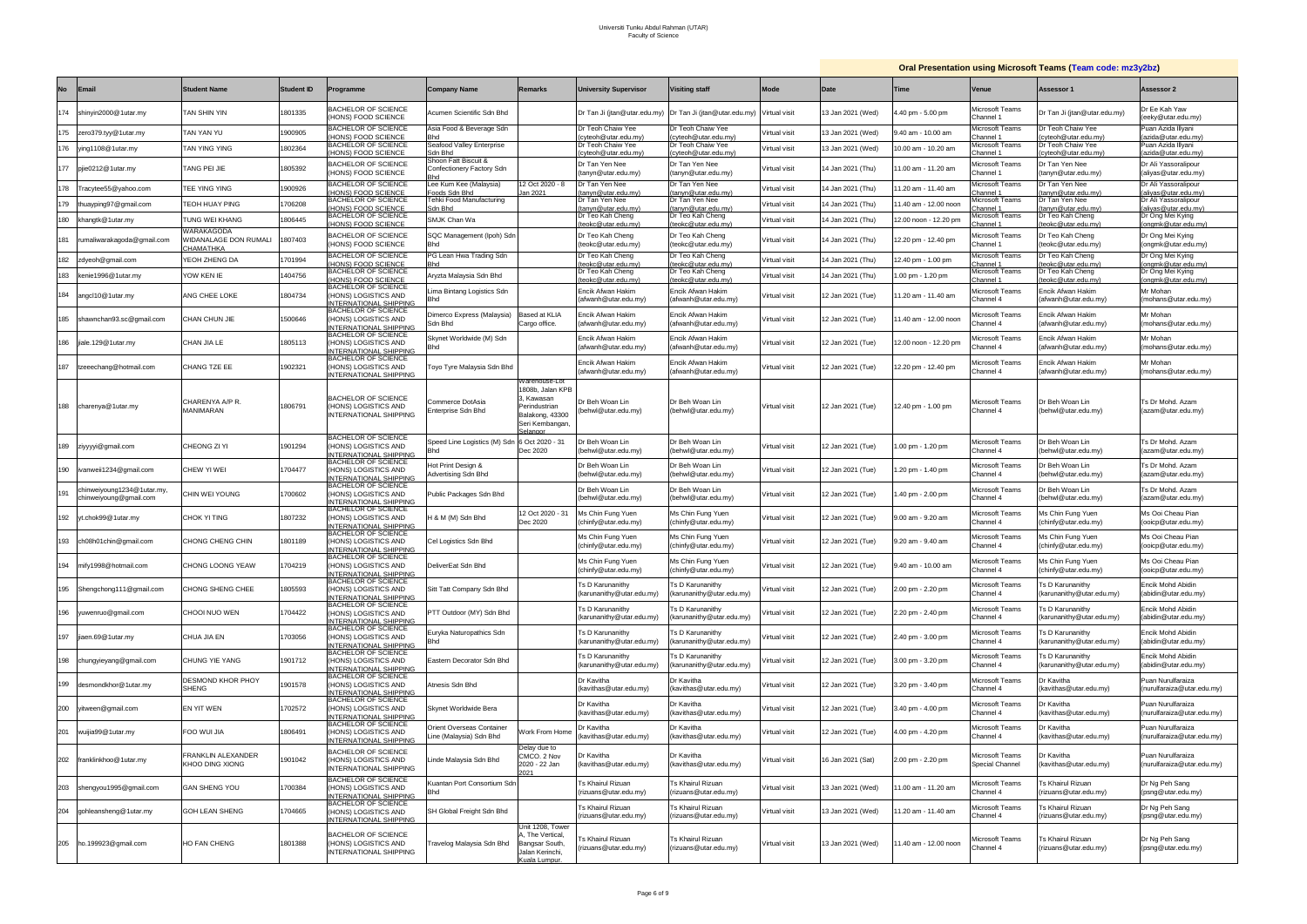|           |                               |                                   |                   |                                                                                     |                                                 |                                                       |                                                   |                                            |               | <b>Oral Presentation using Microsoft Teams (Team code: mz3y2bz)</b> |                      |                                            |                                                                                             |                                                   |
|-----------|-------------------------------|-----------------------------------|-------------------|-------------------------------------------------------------------------------------|-------------------------------------------------|-------------------------------------------------------|---------------------------------------------------|--------------------------------------------|---------------|---------------------------------------------------------------------|----------------------|--------------------------------------------|---------------------------------------------------------------------------------------------|---------------------------------------------------|
| <b>No</b> | <b>Email</b>                  | <b>Student Name</b>               | <b>Student ID</b> | Programme                                                                           | <b>Company Name</b>                             | <b>Remarks</b>                                        | <b>University Supervisor</b>                      | <b>Visiting staff</b>                      | Mode          | Date                                                                | Time                 | <b>Venue</b>                               | Assessor 1                                                                                  | <b>Assessor 2</b>                                 |
| 206       | yixuan199933.yx@gmail.com     | <b>NAUX IY OF</b>                 | 702929            | <b>BACHELOR OF SCIENCE</b><br>HONS) LOGISTICS AND<br><b>NTERNATIONAL SHIPPING</b>   | BW Global Logistics Sdn Bhd                     |                                                       | <b>Ts Khairul Rizuan</b><br>(rizuans@utar.edu.my) | Ts Khairul Rizuan<br>(rizuans@utar.edu.my) | Virtual visit | 13 Jan 2021 (Wed)                                                   | 2.00 noon - 12.20 pm | licrosoft Teams<br>Channel 4               | Ts Khairul Rizuan<br>(rizuans@utar.edu.my)                                                  | Dr Ng Peh Sang<br>(psng@utar.edu.my)              |
| 207       | ivylimmingmay@1utar.my        | <b>IVY LIM MING MAY</b>           | 1702163           | <b>BACHELOR OF SCIENCE</b><br>HONS) LOGISTICS AND<br><b>NTERNATIONAL SHIPPING</b>   | OTL Asia Sdn Bhd                                |                                                       | Ts Dr Lee How Chinh<br>leehc@utar.edu.my)         | Ts Dr Lee How Chinh<br>(leehc@utar.edu.mv) | Virtual visit | 13 Jan 2021 (Wed)                                                   | 2.20 pm - 12.40 pm   | <i>A</i> icrosoft Teams<br>Channel 4       | Ts Dr Lee How Chinh<br>(leehc@utar.edu.my)                                                  | Mr Yeoh Hong Beng<br>(yeohhb@utar.edu.my)         |
| 208       | jeremkhoo@1utar.my            | JEREMY KHOO TENG WEI              | 904042            | BACHELOR OF SCIENCE<br>HONS) LOGISTICS AND<br><b>NTERNATIONAL SHIPPING</b>          | Public Packages Sdn Bhd                         |                                                       | Ts Dr Lee How Chinh<br>(leehc@utar.edu.my)        | Ts Dr Lee How Chinh<br>(leehc@utar.edu.my) | Virtual visit | 13 Jan 2021 (Wed)                                                   | 2.40 pm - 1.00 pm    | <i>A</i> icrosoft Teams<br>Channel 4       | Ts Dr Lee How Chinh<br>(leehc@utar.edu.my)                                                  | Mr Yeoh Hong Beng<br>(yeohhb@utar.edu.my)         |
| 209       | pillayjohnpaul14@1utar.my     | JOHN PAUL PILLAY                  | 800337            | BACHELOR OF SCIENCE<br>HONS) LOGISTICS AND<br>NTERNATIONAL SHIPPING                 | MyCo Medic Sdn Bhd                              |                                                       | Ts Dr Lee How Chinh<br>(leehc@utar.edu.my)        | Ts Dr Lee How Chinh<br>(leehc@utar.edu.my) | Virtual visit | 13 Jan 2021 (Wed)                                                   | .00 pm - 1.20 pm     | Microsoft Teams<br>Channel 4               | Ts Dr Lee How Chinh<br>(leehc@utar.edu.my)                                                  | Mr Yeoh Hong Beng<br>(yeohhb@utar.edu.my)         |
| 210       | Haukhoo3@1utar.my             | KHOO KIM HAU                      | 1804081           | <b>BACHELOR OF SCIENCE</b><br>HONS) LOGISTICS AND<br>NTERNATIONAL SHIPPING          | ima Bintang Logistics Sdn                       |                                                       | Dr Lem Kong Hoong<br>(lemkh@utar.edu.my)          | Dr Lem Kong Hoong<br>(lemkh@utar.edu.my)   | Virtual visit | 13 Jan 2021 (Wed)                                                   | .20 pm - 1.40 pm     | <i>A</i> icrosoft Teams<br>Channel 4       | Dr Lem Kong Hoong<br>(lemkh@utar.edu.my)                                                    | Dr Beh Woan Lin<br>(behwl@utar.edu.my)            |
| 211       | kirubahshiniy@gmail.com       | (IRUBAHSHINIY A/P<br>BALACHANDRAN | 1705731           | BACHELOR OF SCIENCE<br>HONS) LOGISTICS AND<br><b>NTERNATIONAL SHIPPING</b>          | Hong Leong Yamaha Motor<br>Sdn Bhd              |                                                       | Dr Lem Kong Hoong<br>(lemkh@utar.edu.my)          | Dr Lem Kong Hoong<br>(lemkh@utar.edu.my)   | Virtual visit | 13 Jan 2021 (Wed)                                                   | .40 pm - 2.00 pm     | Aicrosoft Teams<br>Channel 4               | Dr Lem Kong Hoong<br>(lemkh@utar.edu.my)                                                    | Dr Beh Woan Lin<br>(behwl@utar.edu.my)            |
|           | 212 weishenglau1221@gmail.com | AU WEI SHENG                      | 1901323           | BACHELOR OF SCIENCE<br>HONS) LOGISTICS AND<br><b>NTERNATIONAL SHIPPING</b>          | egend Integrated Logistics<br>Sdn Bhd           | 26 Oct 2020 - 14<br>Jan 2021                          | Dr Lem Kong Hoong<br>lemkh@utar.edu.my)           | Dr Lem Kong Hoong<br>(lemkh@utar.edu.my)   | Virtual visit | 16 Jan 2021 (Sat)                                                   | .40 pm - 3.00 pm     | Microsoft Teams<br>Special Channel         | Dr Lem Kong Hoong<br>lemkh@utar.edu.my)                                                     | <b>Dr Kavitha</b><br>(kavithas@utar.edu.my)       |
|           | 213 law1901009@1utar.my       | LAW ENG SIONG                     | 1901009           | <b>BACHELOR OF SCIENCE</b><br>HONS) LOGISTICS AND<br>NTERNATIONAL SHIPPING          | Teguh Cemerlang (M) Sdn                         |                                                       | Mr Liew Kah Fai<br>(liewkf@utar.edu.mv)           | Mr Liew Kah Fai<br>(liewkf@utar.edu.my)    | Virtual visit | 12 Jan 2021 (Tue)                                                   | 0.20 am - 10.40 am   | licrosoft Teams<br>Channel 4               | Mr Liew Kah Fai<br>(liewkf@utar.edu.my)                                                     | Ms Song Poh Choo<br>(songpc@utar.edu.my)          |
|           | 214 liyjieyu112032@gmail.com  | LEE JIE YU                        | 802379            | <b>BACHELOR OF SCIENCE</b><br>HONS) LOGISTICS AND<br>NTERNATIONAL SHIPPING          | Natson's Personal Care<br>Stores Sdn Bhd        |                                                       | Mr Liew Kah Fai<br>(liewkf@utar.edu.my)           | Mr Liew Kah Fai<br>(liewkf@utar.edu.my)    | Virtual visit | 12 Jan 2021 (Tue)                                                   | 0.40 am - 11.00 am   | Aicrosoft Teams<br>Channel 4               | Mr Liew Kah Fai<br>(liewkf@utar.edu.my)                                                     | Ms Song Poh Choo<br>(songpc@utar.edu.my)          |
|           | 215 shuenyeanlee@gmail.com    | LEE SHUEN YEAN                    | 1801794           | BACHELOR OF SCIENCE<br>HONS) LOGISTICS AND<br><b>INTERNATIONAL SHIPPING</b>         | Fenchem (M) Sdn Bhd                             |                                                       | Mr Lim Foo Weng<br>(limfw@utar.edu.my)            | Mr Lim Foo Weng<br>(limfw@utar.edu.my)     | Virtual visit | 13 Jan 2021 (Wed)                                                   | 0.00 am - 9.20 am    | Microsoft Teams<br>Channel 4               | Mr Lim Foo Weng<br>(limfw@utar.edu.my)<br>[Represented by Ms Ooi Cheau (chinfy@utar.edu.my) | Ms Chin Fung Yuen                                 |
| 216       | Yitheng@live.com              | LEE YI THENG                      | 1807117           | <b>BACHELOR OF SCIENCE</b><br>HONS) LOGISTICS AND<br>NTERNATIONAL SHIPPING          | Eastern Decorator Sdn Bhd                       |                                                       | Mr Lim Foo Weng<br>(limfw@utar.edu.my)            | Mr Lim Foo Weng<br>(limfw@utar.edu.my)     | Virtual visit | 13 Jan 2021 (Wed)                                                   | 9.20 am - 9.40 am    | <i>l</i> licrosoft Teams<br>Channel 4      | Mr Lim Foo Weng<br>(limfw@utar.edu.my)<br>[Represented by Ms Ooi Cheau                      | Ms Chin Fung Yuen<br>(chinfy@utar.edu.my)         |
| 217       | yuangian711@gmail.com         | EE YUAN QIAN.                     | 704824            | <b>BACHELOR OF SCIENCE</b><br>HONS) LOGISTICS AND<br>NTERNATIONAL SHIPPING          | <b>lirpak Express (Ipoh) Sdn</b><br>Bhd         | 2 Oct 2020 - 12<br>Jan 2021                           | Dr Lim Huai Tein<br>(limhuait@utar.edu.my)        | Dr Lim Huai Tein<br>(limhuait@utar.edu.my) | Virtual visit | 13 Jan 2021 (Wed)                                                   | .00 pm - 2.20 pm     | <i>A</i> icrosoft Teams<br>Channel 4       | Dr Lim Huai Tein<br>(limhuait@utar.edu.my)                                                  | Ts Dr Lam Weng Hoe<br>(whlam@utar.edu.my)         |
|           | 218 zhanweilee00@1utar.my     | LEE ZHAN WEI                      | 1901129           | BACHELOR OF SCIENCE<br>HONS) LOGISTICS AND<br><b>NTERNATIONAL SHIPPING</b>          | Swift Logistics TA Sdn Bhd                      |                                                       | Dr Lim Huai Tein<br>(limhuait@utar.edu.my)        | Dr Lim Huai Tein<br>(limhuait@utar.edu.my) | Virtual visit | 13 Jan 2021 (Wed)                                                   | 2.20 pm - 2.40 pm    | Aicrosoft Teams<br>Channel 4               | Dr Lim Huai Tein<br>(limhuait@utar.edu.my)                                                  | Ts Dr Lam Weng Hoe<br>(whlam@utar.edu.my)         |
| 219       | liangxinning235@gmail.com     | LIANG XIN NING                    | 703563            | BACHELOR OF SCIENCE<br>HONS) LOGISTICS AND<br>NTERNATIONAL SHIPPING                 | Kend Sdn Bhd                                    |                                                       | Dr Lim Huai Tein<br>(limhuait@utar.edu.my)        | Dr Lim Huai Tein<br>(limhuait@utar.edu.my) | Virtual visit | 13 Jan 2021 (Wed)                                                   | .40 pm - 3.00 pm     | Microsoft Teams<br>Channel 4               | Dr Lim Huai Tein<br>limhuait@utar.edu.my)                                                   | Ts Dr Lam Weng Hoe<br>(whlam@utar.edu.my)         |
| 220       | limeetzo@1utar.my             | LIM EE TZO                        | 1804212           | BACHELOR OF SCIENCE<br>HONS) LOGISTICS AND<br>NTERNATIONAL SHIPPING                 | SH Global Freight Sdn Bhd                       |                                                       | Ms Lim Shun Jinn<br>(Isjinn@utar.edu.my)          | Ms Lim Shun Jinn<br>(Isjinn@utar.edu.my)   | Virtual visit | 13 Jan 2021 (Wed)                                                   | 0.00 am - 10.20 am   | licrosoft Teams<br>Channel 4               | Ms Lim Shun Jinn<br>(Isjinn@utar.edu.my)                                                    | Mr Liew Kah Fai<br>(liewkf@utar.edu.my)           |
| 221       | khaixhen99@gmail.com          | LIM KHAI XHEN                     | 800592            | BACHELOR OF SCIENCE<br>HONS) LOGISTICS AND<br>NTERNATIONAL SHIPPING                 | Chuan Sin Sdn Bhd                               |                                                       | Ms Lim Shun Jinn<br>(Isjinn@utar.edu.my)          | Ms Lim Shun Jinn<br>(Isjinn@utar.edu.my)   | Virtual visit | 13 Jan 2021 (Wed)                                                   | 0.20 am - 10.40 am   | <i>A</i> icrosoft Teams<br>Channel 4       | Ms Lim Shun Jinn<br>(Isjinn@utar.edu.my)                                                    | Mr Liew Kah Fai<br>(liewkf@utar.edu.my)           |
|           | 222 ballun1998@1utar.my       | <b>LIM WING LUN</b>               | 1803485           | BACHELOR OF SCIENCE<br>HONS) LOGISTICS AND<br>NTERNATIONAL SHIPPING                 | <b>Culture Berhad</b>                           |                                                       | Mr Looi Sing Yan<br>(looisy@utar.edu.my)          | Mr Looi Sing Yan<br>(looisy@utar.edu.my)   | Virtual visit | 13 Jan 2021 (Wed)                                                   | 3.00 pm - 3.20 pm    | <i>A</i> icrosoft Teams<br>Channel 4       | Mr Looi Sing Yan<br>(looisy@utar.edu.my)                                                    | Ts Dr Lam Weng Siew<br>(lamws@utar.edu.mv)        |
|           | 223 lingfangzeng@1utar.my     | LING FANG ZENG                    | 1803419           | <b>BACHELOR OF SCIENCE</b><br>(HONS) LOGISTICS AND<br><b>INTERNATIONAL SHIPPING</b> | KGW Logistics (M) Sdn Bhd                       | 12 Oct 2020 - 8<br>lan 2021                           | Mr Looi Sing Yan<br>looisy@utar.edu.my)           | Mr Looi Sing Yan<br>(looisy@utar.edu.my)   | Virtual visit | 13 Jan 2021 (Wed)                                                   | 3.20 pm - 3.40 pm    | Microsoft Teams<br>hannel 4                | Mr Looi Sing Yan<br>(looisy@utar.edu.my)                                                    | Ts Dr Lam Weng Siew<br>amws@utar.edu.my)          |
| 224       | junyou03@1utar.my             | LOW JUN WEI                       | 1901504           | <b>BACHELOR OF SCIENCE</b><br>HONS) LOGISTICS AND<br>NTERNATIONAL SHIPPING          | Eastern Decorator Sdn Bhd                       |                                                       | Mr Looi Sing Yan<br>(looisy@utar.edu.my)          | Mr Looi Sing Yan<br>(looisy@utar.edu.my)   | Virtual visit | 13 Jan 2021 (Wed)                                                   | 3.40 pm - 4.00 pm    | Microsoft Teams<br>Channel 4               | Mr Looi Sing Yan<br>(looisy@utar.edu.my)                                                    | Ts Dr Lam Weng Siew<br>(lamws@utar.edu.my)        |
| 225       | yuansheng612@outlook.com      | <b>LOW YUAN SHENG</b>             | 900975            | BACHELOR OF SCIENCE<br>HONS) LOGISTICS AND<br>NTERNATIONAL SHIPPING                 | Eastern Decorator Sdn Bhd                       |                                                       | Mr Looi Sing Yan<br>(looisy@utar.edu.my)          | Mr Looi Sing Yan<br>(looisy@utar.edu.my)   | Virtual visit | 13 Jan 2021 (Wed)                                                   | 00 pm - 4.20 pm      | Microsoft Teams<br>Channel 4               | Mr Looi Sing Yan<br>(looisy@utar.edu.my)                                                    | Ts Dr Lam Weng Siew<br>(lamws@utar.edu.my)        |
| 226       | jiawei8885@hotmail.my         | NG JIA WEI                        | 1702603           | <b>BACHELOR OF SCIENCE</b><br>HONS) LOGISTICS AND<br>NTERNATIONAL SHIPPING          | KGW Logistics (M) Sdn Bhd                       |                                                       | Ts Dr Lam Weng Hoe<br>(whlam@utar.edu.my)         | Ts Dr Lam Weng Hoe<br>(whlam@utar.edu.my)  | Virtual visit | 14 Jan 2021 (Thu)                                                   | 2.00 pm - 2.20 pm    | Microsoft Teams<br>Channel 4               | Ts Dr Lam Weng Hoe<br>(whlam@utar.edu.my)                                                   | Dr Lim Huai Tein<br>(limhuait@utar.edu.my)        |
| 227       | nyw1904393@1utar.my           | NG YUET WAI                       | 1904393           | <b>BACHELOR OF SCIENCE</b><br>HONS) LOGISTICS AND<br><b>NTERNATIONAL SHIPPING</b>   | Eastern Decorator Sdn Bhd                       |                                                       | Ts Dr Lam Weng Hoe<br>(whlam@utar.edu.my)         | Ts Dr Lam Weng Hoe<br>(whlam@utar.edu.my)  | Virtual visit | 14 Jan 2021 (Thu)                                                   | 2.20 pm - 2.40 pm    | Microsoft Teams<br>Channel 4               | Ts Dr Lam Weng Hoe<br>whlam@utar.edu.my)                                                    | Dr Lim Huai Tein<br>(limhuait@utar.edu.my)        |
| 228       | jingkai322@outlook.com        | <b>OH JING KAI</b>                | 702771            | BACHELOR OF SCIENCE<br>HONS) LOGISTICS AND<br>NTERNATIONAL SHIPPING                 | Linde Malaysia Sdn Bhd                          | 2 Oct 2020 - 3<br>Dec 2020                            | 's Dr Lam Weng Hoe<br>(whlam@utar.edu.my)         | Ts Dr Lam Weng Hoe<br>(whlam@utar.edu.my)  | Virtual visit | 14 Jan 2021 (Thu)                                                   | 2.40 pm - 3.00 pm    | Aicrosoft Teams<br>Channel 4               | Ts Dr Lam Weng Hoe<br>(whlam@utar.edu.my)                                                   | Dr Lim Huai Tein<br>(limhuait@utar.edu.my)        |
|           | 229 weiwei0115@1utar.my       | ONG WEI WEI                       | 1901208           | BACHELOR OF SCIENCE<br>HONS) LOGISTICS AND<br>NTERNATIONAL SHIPPING                 | inde Malaysia Sdn Bhd                           | 12 Oct 2020 - 31<br>Dec 2020                          | Ts Dr Lam Weng Hoe<br>(whlam@utar.edu.my)         | Ts Dr Lam Weng Hoe<br>(whlam@utar.edu.my)  | Virtual visit | 14 Jan 2021 (Thu)                                                   | 3.00 pm - 3.20 pm    | Microsoft Teams<br>Channel 4               | Ts Dr Lam Weng Hoe<br>(whlam@utar.edu.my)                                                   | Dr Lim Huai Tein<br>(limhuait@utar.edu.my)        |
| 230       | vanness17ong@gmail.com        | ONG YONG HOOI                     | 1901095           | BACHELOR OF SCIENCE<br>HONS) LOGISTICS AND<br>NTERNATIONAL SHIPPING                 | CCL (Pacific) Sdn Bhd                           | Delay due to<br>CMCO. 26 Oct<br>2020 - 16 Jan<br>2021 | Ts Dr Lam Weng Siew<br>(lamws@utar.edu.my)        | Ts Dr Lam Weng Siew<br>(lamws@utar.edu.my) | Virtual visit | 16 Jan 2021 (Sat)                                                   | 3.20 pm - 3.40 pm    | Microsoft Teams<br><b>Special Channel</b>  | Ts Dr Lam Weng Siew<br>(lamws@utar.edu.my)                                                  | <b>Ts Khairul Rizuan</b><br>(rizuans@utar.edu.my) |
| 231       | guansiong25@gmail.com         | OOI GUAN SIONG                    | 806816            | <b>BACHELOR OF SCIENCE</b><br>HONS) LOGISTICS AND<br>NTERNATIONAL SHIPPING          | Teik Senn (Malaysia) Sdn<br><b>Bhd</b>          |                                                       | Ts Dr Lam Weng Siew<br>(lamws@utar.edu.my)        | Ts Dr Lam Weng Siew<br>(lamws@utar.edu.my) | Virtual visit | 14 Jan 2021 (Thu)                                                   | 2.20 pm - 12.40 pm   | Microsoft Teams<br>Channel 4               | Ts Dr Lam Weng Siew<br>(lamws@utar.edu.my)                                                  | Ts Khairul Rizuan<br>rizuans@utar.edu.my)         |
| 232       | pngxiang100@1utar.my          | PANG JIN XIANG                    | 1901008           | <b>BACHELOR OF SCIENCE</b><br>HONS) LOGISTICS AND<br>NTERNATIONAL SHIPPING          | Quanterm Logistics Sdn Bho                      | 12 Oct 2020 - 9<br>Jan 2021                           | <b>Fs Dr Lam Weng Siew</b><br>(lamws@utar.edu.my) | Ts Dr Lam Weng Siew<br>(lamws@utar.edu.my) | Virtual visit | 14 Jan 2021 (Thu)                                                   | 2.40 pm - 1.00 pm    | Microsoft Teams<br>Channel 4               | Ts Dr Lam Weng Siew<br>(lamws@utar.edu.my)                                                  | Ts Khairul Rizuan<br>(rizuans@utar.edu.my)        |
|           | 233 plheng1999@gmail.com      | POONG LI HENG                     | 701269            | BACHELOR OF SCIENCE<br>HONS) LOGISTICS AND<br>NTERNATIONAL SHIPPING                 | DeliverEat Sdn Bhd                              |                                                       | Ts Dr Lam Weng Siew<br>(lamws@utar.edu.my)        | Ts Dr Lam Weng Siew<br>(lamws@utar.edu.my) | Virtual visit | 14 Jan 2021 (Thu)                                                   | .00 pm - 1.20 pm     | Microsoft Teams<br>Channel 4               | Ts Dr Lam Weng Siew<br>(lamws@utar.edu.my)                                                  | Ts Khairul Rizuan<br>(rizuans@utar.edu.my)        |
| 234       | xinyi814@gmail.com            | POONG XIN YI                      | 1702747           | BACHELOR OF SCIENCE<br>HONS) LOGISTICS AND<br><b>NTERNATIONAL SHIPPING</b>          | Chan Soon Transport &<br><b>Trading Sdn Bhd</b> |                                                       | Mr Mohan<br>mohans@utar.edu.my)                   | Mr Mohan<br>(mohans@utar.edu.my)           | Virtual visit | 14 Jan 2021 (Thu)                                                   | .20 pm - 1.40 pm     | Microsoft Teams<br>Channel 4               | Mr Mohan<br>mohans@utar.edu.my)                                                             | Encik Afwan Hakim<br>(afwanh@utar.edu.my)         |
| 235       | joanziqi@1utar.my             | PUA ZI QI                         | 1902908           | <b>BACHELOR OF SCIENCE</b><br>HONS) LOGISTICS AND<br><b>NTERNATIONAL SHIPPING</b>   | egend Integrated Logistics<br>Sdn Bhd           | 26 Oct 2020 - 16<br>Jan 2021                          | Mr Mohan<br>mohans@utar.edu.my)                   | Mr Mohan<br>(mohans@utar.edu.my)           | Virtual visit | 16 Jan 2021 (Sat)                                                   | 3.40 pm - 4.00 pm    | <i>A</i> icrosoft Teams<br>Special Channel | Mr Mohan<br>(mohans@utar.edu.my)                                                            | Encik Afwan Hakim<br>(afwanh@utar.edu.my)         |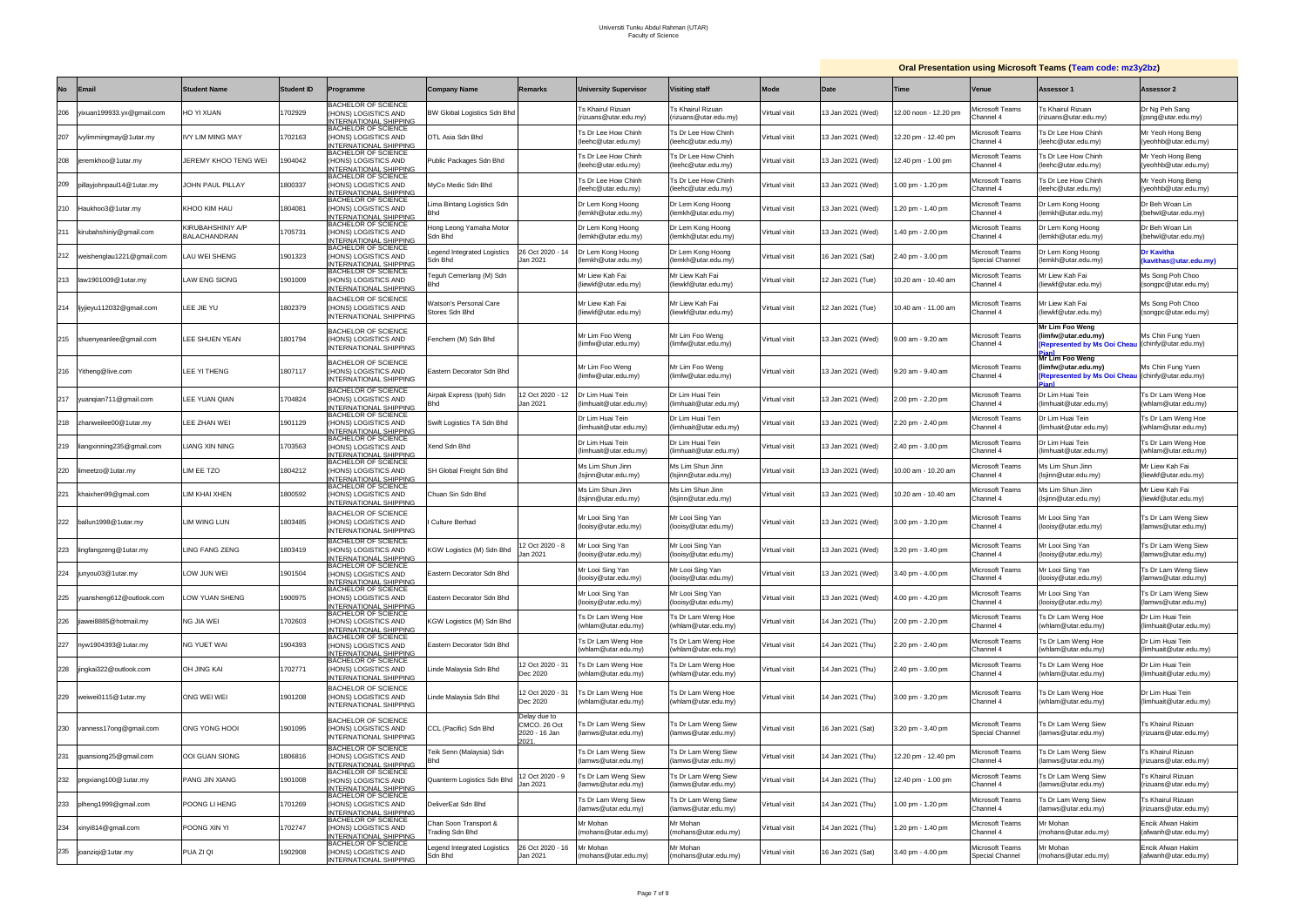|           |                                                  |                                      |                   |                                                                                    |                                                                      |                                                                          |                                                  |                                                  |               |                   |                                    |                                             | <b>Oral Presentation using Microsoft Teams (Team code: mz3y2bz)</b> |                                               |
|-----------|--------------------------------------------------|--------------------------------------|-------------------|------------------------------------------------------------------------------------|----------------------------------------------------------------------|--------------------------------------------------------------------------|--------------------------------------------------|--------------------------------------------------|---------------|-------------------|------------------------------------|---------------------------------------------|---------------------------------------------------------------------|-----------------------------------------------|
| <b>No</b> | Email                                            | <b>Student Name</b>                  | <b>Student ID</b> | rogramme                                                                           | <b>Company Name</b>                                                  | <b>Remarks</b>                                                           | <b>University Supervisor</b>                     | <b>Visiting staff</b>                            | <b>Mode</b>   | Date              | Time                               | <b>Venue</b>                                | <b>Assessor 1</b>                                                   | <b>Assessor 2</b>                             |
| 236       | rashvini@1utar.my                                | RASHVINI PRIYA A/P<br><b>KALIDAS</b> | 800207            | <b>BACHELOR OF SCIENCE</b><br>HONS) LOGISTICS AND<br>NTERNATIONAL SHIPPING         | Commerce DotAsia<br>Interprise Sdn Bhd                               |                                                                          | Mr Mohan<br>(mohans@utar.edu.my)                 | Mr Mohan<br>(mohans@utar.edu.mv)                 | Virtual visit | 14 Jan 2021 (Thu) | .40 pm - 2.00 pm                   | Microsoft Teams<br>Channel 4                | Mr Mohan<br>mohans@utar.edu.my)                                     | Encik Afwan Hakim<br>(afwanh@utar.edu.my)     |
| 237       | saif.harara95@gmail.com,<br>saifhararah@1utar.my | SEIFADDIN ZEYAD<br>MAHMOUD HARARAH   | 706630            | <b>BACHELOR OF SCIENCE</b><br>HONS) LOGISTICS AND<br>NTERNATIONAL SHIPPING         | egend Integrated Logistics<br>Sdn Bhd                                | Delay due to<br><b>CMCO. Relocated</b><br>to Johor                       | Ir Mohan<br>mohans@utar.edu.my)                  | Mr Mohan<br>(mohans@utar.edu.my)                 | Virtual visit | 16 Jan 2021 (Sat) | 4.00 pm - 4.20 pm                  | <i>l</i> licrosoft Teams<br>Special Channel | <i>I</i> r Mohan<br>mohans@utar.edu.my)                             | Encik Afwan Hakim<br>(afwanh@utar.edu.my)     |
| 238       | shusikjun@1utar.my                               | SHU SIK JUN                          | 1805070           | <b>BACHELOR OF SCIENCE</b><br>HONS) LOGISTICS AND<br>NTERNATIONAL SHIPPING         | Eastern Decorator Sdn Bhd                                            |                                                                          | Encik Mohd Abidin<br>(abidin@utar.edu.my)        | Encik Mohd Abidin<br>(abidin@utar.edu.my)        | Virtual visit | 14 Jan 2021 (Thu) | 1.00 am - 11.20 am                 | licrosoft Teams<br>hannel 4                 | Encik Mohd Abidin<br>abidin@utar.edu.my)                            | Ts D Karunanithy<br>(karunanithy@utar.edu.my) |
| 239       | shubitrarajasagaran@gmail.con                    | SHUBITRA A/P RAJA<br>SAGARAN         | 800574            | <b>BACHELOR OF SCIENCE</b><br>(HONS) LOGISTICS AND<br>NTERNATIONAL SHIPPING        | Commerce DotAsia<br>Interprise Sdn Bhd                               |                                                                          | <b>Encik Mohd Abidin</b><br>(abidin@utar.edu.my) | <b>Encik Mohd Abidin</b><br>(abidin@utar.edu.my) | Virtual visit | 4 Jan 2021 (Thu)  | 1.20 am - 11.40 am                 | <i>l</i> licrosoft Teams<br>hannel 4        | Encik Mohd Abidin<br>abidin@utar.edu.my)                            | Ts D Karunanithy<br>(karunanithy@utar.edu.my) |
| 240       | jingrou1119@1utar.my                             | SHUM JING ROU                        | 805023            | <b>BACHELOR OF SCIENCE</b><br>HONS) LOGISTICS AND<br>NTERNATIONAL SHIPPING         | CJ Century Logistics Sdn Bhd                                         |                                                                          | Encik Mohd Abidin<br>(abidin@utar.edu.my)        | <b>Encik Mohd Abidin</b><br>(abidin@utar.edu.my) | Virtual visit | 4 Jan 2021 (Thu)  | 1.40 am - 12.00 noon               | licrosoft Teams<br>`hannel 4                | Encik Mohd Abidin<br>abidin@utar.edu.my)                            | Ts D Karunanithy<br>(karunanithy@utar.edu.my) |
| 241       | simqian@1utar.my                                 | <b>SIM QIAN QIAN</b>                 | 1901060           | <b>BACHELOR OF SCIENCE</b><br>HONS) LOGISTICS AND<br><b>NTERNATIONAL SHIPPING</b>  | Sarcargo Agencies Sdn Bhd                                            |                                                                          | Encik Mohd Abidin<br>(abidin@utar.edu.my)        | <b>Encik Mohd Abidin</b><br>(abidin@utar.edu.my  | Virtual visit | 14 Jan 2021 (Thu) | 2.00 noon - 12.20 pm               | licrosoft Teams<br>hannel 4:                | Encik Mohd Abidin<br>(abidin@utar.edu.my)                           | Ts D Karunanithy<br>(karunanithy@utar.edu.my) |
| 242       | fionatai1223@gmail.com                           | TAI ZI WEI                           | 702602            | <b>BACHELOR OF SCIENCE</b><br>HONS) LOGISTICS AND<br>NTERNATIONAL SHIPPING         | RCI Lime Sdn Bhd                                                     |                                                                          | Ts Dr Mohd. Azam<br>(azam@utar.edu.my)           | Ts Dr Mohd. Azam<br>(azam@utar.edu.my)           | Virtual visit | 14 Jan 2021 (Thu) | 3.20 pm - 3.40 pm                  | <i>l</i> licrosoft Teams<br>Channel 4       | Ts Dr Mohd. Azam<br>azam@utar.edu.my)                               | Dr Lem Kong Hoong<br>(lemkh@utar.edu.my)      |
|           | 243 971003@1utar.my                              | TAN HUI SAN                          | 1701704           | <b>BACHELOR OF SCIENCE</b><br>HONS) LOGISTICS AND<br>NTERNATIONAL SHIPPING         | <b>Tigers Global Logistics (M)</b><br>Sdn Bhd                        | Delayed. 2 Nov<br>2020 - 15 Jan<br>2021 + assignmen                      | 's Dr Mohd. Azam<br>(azam@utar.edu.my)           | Ts Dr Mohd. Azam<br>(azam@utar.edu.my)           | Virtual visit | 16 Jan 2021 (Sat) | 3.00 pm - 3.20 pm                  | <i>l</i> licrosoft Teams<br>Special Channel | <b>Ts Dr Mohd. Azam</b><br>azam@utar.edu.my)                        | Dr Lem Kong Hoong<br>(lemkh@utar.edu.my)      |
| 244       | tanjiafeng1111@1utar.my                          | TAN JIA FENG                         | 1703302           | <b>BACHELOR OF SCIENCE</b><br>HONS) LOGISTICS AND<br>NTERNATIONAL SHIPPING         | H & M (M) Sdn Bhd                                                    | 12 Oct 2020 - 31<br>Dec 2020                                             | 's Dr Mohd. Azam<br>(azam@utar.edu.my)           | Ts Dr Mohd. Azam<br>(azam@utar.edu.mv)           | Virtual visit | 14 Jan 2021 (Thu) | 3.40 pm - 4.00 pm                  | licrosoft Teams<br>Channel 4                | 's Dr Mohd. Azam<br>azam@utar.edu.my)                               | Dr Lem Kong Hoong<br>(lemkh@utar.edu.my)      |
| 245       | TJiaWei1999@gmail.com                            | TAN JIA WEI                          | 806653            | <b>BACHELOR OF SCIENCE</b><br>HONS) LOGISTICS AND<br>NTERNATIONAL SHIPPING         | Eastern Decorator Sdn Bhd                                            |                                                                          | Ts Dr Mohd. Azam<br>(azam@utar.edu.my)           | Ts Dr Mohd. Azam<br>(azam@utar.edu.my)           | Virtual visit | 14 Jan 2021 (Thu) | 1.00 pm - 4.20 pm                  | <i>l</i> licrosoft Teams<br>Channel 4       | <b>Ts Dr Mohd. Azam</b><br>azam@utar.edu.my)                        | Dr Lem Kong Hoong<br>(lemkh@utar.edu.my)      |
| 246       | owentan99.ot@gmail.com                           | TAN JUN YANG                         | 706032            | <b>BACHELOR OF SCIENCE</b><br>HONS) LOGISTICS AND<br><b>INTERNATIONAL SHIPPING</b> | Kirim Parcel Services                                                | 5 Oct 2020 - 5 Jan<br>2021                                               | Dr Ng Peh Sang<br>(psng@utar.edu.my)             | Dr Ng Peh Sang<br>(psng@utar.edu.my)             | Virtual visit | 4 Jan 2021 (Thu)  | $.20 \text{ pm} - 1.40 \text{ pm}$ | <i>l</i> licrosoft Teams<br>Channel 3       | Dr Ng Peh Sang<br>psng@utar.edu.my)                                 | Mr Looi Sing Yan<br>(looisy@utar.edu.my)      |
| 247       | tishuangtan@1utar.my                             | TAN LE SHUANG                        | 1701384           | <b>BACHELOR OF SCIENCE</b><br>HONS) LOGISTICS AND<br>NTERNATIONAL SHIPPING         | JJ Express Services Sdn Bho                                          | 8 Oct 2020 - 2 Jan                                                       | Dr Ng Peh Sang<br>(psng@utar.edu.my)             | Dr Ng Peh Sang<br>(psng@utar.edu.my)             | Virtual visit | 14 Jan 2021 (Thu) | .40 pm - 2.00 pm                   | <i>l</i> licrosoft Teams<br>Channel 3       | Dr Ng Peh Sang<br>(psng@utar.edu.my)                                | Mr Looi Sing Yan<br>(looisy@utar.edu.my)      |
| 248       | lindatan818@gmail.com                            | TAN PEI SIANG                        | 805662            | <b>BACHELOR OF SCIENCE</b><br>HONS) LOGISTICS AND<br>NTERNATIONAL SHIPPING         | 'unda International Sdn Bho                                          |                                                                          | Dr Ng Peh Sang<br>(psng@utar.edu.my)             | Dr Ng Peh Sang<br>(psng@utar.edu.my)             | Virtual visit | 4 Jan 2021 (Thu)  | .00 pm - 2.20 pm                   | <i>l</i> licrosoft Teams<br>Channel 3       | Dr Ng Peh Sang<br>psng@utar.edu.my)                                 | Mr Looi Sing Yan<br>(looisy@utar.edu.my)      |
| 249       | tws990624@gmail.com                              | TAN WEI SIANG                        | 805330            | <b>BACHELOR OF SCIENCE</b><br>HONS) LOGISTICS AND<br>NTERNATIONAL SHIPPING         | <b>/LSC Group Enterprise</b>                                         |                                                                          | Dr Ng Peh Sang<br>$(psnq@$ utar.edu.my           | Dr Ng Peh Sang<br>(psng@utar.edu.my)             | Virtual visit | 14 Jan 2021 (Thu) | 2.20 pm - 2.40 pm                  | licrosoft Teams<br>Channel 3                | Dr Ng Peh Sang<br>(psng@utar.edu.my)                                | Mr Looi Sing Yan<br>(looisy@utar.edu.my)      |
| 250       | yeething0725@gmail.com                           | TAN YEE THING                        | 703061            | <b>BACHELOR OF SCIENCE</b><br>(HONS) LOGISTICS AND<br>NTERNATIONAL SHIPPING        | Sankyu (Malaysia) Sdn Bhd                                            |                                                                          | Puan Nurulfaraiza<br>(nurulfaraiza@utar.edu.my)  | Puan Nurulfaraiza<br>(nurulfaraiza@utar.edu.mv)  | Virtual visit | 14 Jan 2021 (Thu) | 2.40 pm - 3.00 pm                  | <i>l</i> licrosoft Teams<br>Channel 3       | Puan Nurulfaraiza<br>nurulfaraiza@utar.edu.my)                      | Dr Beh Woan Lin<br>(behwl@utar.edu.my)        |
| 251       | tengzheng1@1utar.my                              | TENG ZHENG                           | 804519            | BACHELOR OF SCIENCE<br>HONS) LOGISTICS AND<br>NTERNATIONAL SHIPPING                | .S Industry Berhad                                                   | 26 Oct 2020 - 16<br>Jan 2021                                             | Puan Nurulfaraiza<br>nurulfaraiza@utar.edu.mv    | Puan Nurulfaraiza<br>(nurulfaraiza@utar.edu.my)  | Virtual visit | 16 Jan 2021 (Sat) | 2.20 pm - 2.40 pm                  | Aicrosoft Teams<br>Special Channel          | Puan Nurulfaraiza<br>nurulfaraiza@utar.edu.my                       | Dr Kavitha<br>(kavithas@utar.edu.my)          |
| 252       | teoearn@gmail.com                                | TEO EARN                             | 1703460           | <b>BACHELOR OF SCIENCE</b><br>HONS) LOGISTICS AND<br>NTERNATIONAL SHIPPING         | Franklab Malaysia Sdn Bhd                                            |                                                                          | Puan Nurulfaraiza<br>(nurulfaraiza@utar.edu.my)  | Puan Nurulfaraiza<br>(nurulfaraiza@utar.edu.my)  | Virtual visit | 14 Jan 2021 (Thu) | 3.00 pm - 3.20 pm                  | <i>l</i> licrosoft Teams<br>Channel 3       | Puan Nurulfaraiza<br>nurulfaraiza@utar.edu.my)                      | Dr Kavitha<br>(kavithas@utar.edu.my)          |
| 253       | kaitokid709@gmail.com                            | THONG HAO YUAN                       | 700806            | <b>BACHELOR OF SCIENCE</b><br>HONS) LOGISTICS AND<br>NTERNATIONAL SHIPPING         | <b>Maximus Solutions</b>                                             |                                                                          | Ms Ooi Cheau Pian<br>(ooicp@utar.edu.mv)         | Ms Ooi Cheau Pian<br>(ooicp@utar.edu.my)         | Virtual visit | 14 Jan 2021 (Thu) | 3.00 am - 9.20 am                  | <i>l</i> licrosoft Teams<br>Channel 4       | <i>l</i> ls Ooi Cheau Pian<br>ooicp@utar.edu.mv)                    | Mr Lim Foo Weng<br>(limfw@utar.edu.my)        |
| 254       | cheongyeowwai@gmail.com                          | WAI CHEONG YEOW                      | 1702986           | AUNELUR UF SUIENUE<br>(HONS) LOGISTICS AND<br><b>INTERNATIONAL SHIPPING</b>        | Yunda Express (Ipoh) Sdn<br>Bhd                                      |                                                                          | Ms Ooi Cheau Pian<br>(ooicp@utar.edu.my)         | Ms Ooi Cheau Pian<br>(ooicp@utar.edu.my)         | Virtual visit | 4 Jan 2021 (Thu)  | 9.20 am - 9.40 am                  | Microsoft Teams<br>Channel 4                | Ms Ooi Cheau Pian<br>(ooicp@utar.edu.my)                            | Mr Lim Foo Weng<br>(limfw@utar.edu.my)        |
| 255       | xuan2928@gmail.com                               | <b>WONG CHEN XUAN</b>                | 802916            | <b>BACHELOR OF SCIENCE</b><br>HONS) LOGISTICS AND<br><b>INTERNATIONAL SHIPPING</b> | <b>Natson's Personal Care</b><br>Stores Sdn Bhd                      |                                                                          | Ms Ooi Cheau Pian<br>(ooicp@utar.edu.my)         | Ms Ooi Cheau Pian<br>(ooicp@utar.edu.my)         | Virtual visit | 14 Jan 2021 (Thu) | 9.40 am - 10.00 am                 | Microsoft Teams<br>Channel 4                | Ms Ooi Cheau Pian<br>ooicp@utar.edu.my)                             | Mr Lim Foo Weng<br>(limfw@utar.edu.my)        |
| 256       | wonghuiyin@1utar.my                              | WONG HUI YIN                         | 902143            | <b>BACHELOR OF SCIENCE</b><br>HONS) LOGISTICS AND<br><b>INTERNATIONAL SHIPPING</b> | CCL (Pacific) Sdn Bhd                                                | Delay due to<br>CMCO. 26 Oct<br>2020 - 16 Jan<br>021                     | Ms Song Poh Choo<br>(songpc@utar.edu.my)         | Ms Song Poh Choo<br>(songpc@utar.edu.my)         | Virtual visit | 16 Jan 2021 (Sat) | 4.20 pm - 4.40 pm                  | Microsoft Teams<br>Special Channel          | Ms Song Poh Choo<br>songpc@utar.edu.my)                             | Ms Lim Shun Jinn<br>(Isjinn@utar.edu.my)      |
| 257       | wongkaiying0813@gmail.com                        | <b>NONG KAI YING</b>                 | 806708            | <b>BACHELOR OF SCIENCE</b><br>HONS) LOGISTICS AND<br>NTERNATIONAL SHIPPING         | /inderr Marketing (M) Sdn<br>Bhd                                     |                                                                          | Ms Song Poh Choo<br>(songpc@utar.edu.my)         | Ms Song Poh Choo<br>(songpc@utar.edu.my)         | Virtual visit | 4 Jan 2021 (Thu)  | 0.20 am - 10.40 am                 | Aicrosoft Teams<br>Channel 4                | Ms Song Poh Choo<br>songpc@utar.edu.my)                             | Ms Lim Shun Jinn<br>(Isjinn@utar.edu.my)      |
| 258       | estherwongky9708@gmail.com                       | NONG KING YING                       | 905056            | <b>BACHELOR OF SCIENCE</b><br>HONS) LOGISTICS AND<br>INTERNATIONAL SHIPPING        | Infinity Logistics and<br>Fransport Sdn Bhd                          | Delay due to<br>CMCO. 26 Oct<br>2020 - 16 Jan<br>2021                    | Ms Song Poh Choo<br>(songpc@utar.edu.my)         | Ms Song Poh Choo<br>(songpc@utar.edu.my)         | Virtual visit | 16 Jan 2021 (Sat) | 4.40 pm - 5.00 pm                  | <b>Microsoft Teams</b><br>Special Channel   | Ms Song Poh Choo<br>(songpc@utar.edu.my)                            | Ms Lim Shun Jinn<br>(Isjinn@utar.edu.my)      |
| 259       | ixiangwong@gmail.com,<br>lixiangwong@1utar.my    | WONG LI XIANG                        | 1801308           | <b>BACHELOR OF SCIENCE</b><br>(HONS) LOGISTICS AND<br>NTERNATIONAL SHIPPING        | <b>Smiths Detection Malaysia</b><br>Sdn Bhd                          | 2 Oct 2020 - 31<br>Dec 2020                                              | Mr Yeoh Hong Beng<br>yeohhb@utar.edu.my)         | Mr Yeoh Hong Beng<br>(yeohhb@utar.edu.my)        | Virtual visit | 14 Jan 2021 (Thu) | 3.20 pm - 3.40 pm                  | Aicrosoft Teams<br>Channel 3                | Mr Yeoh Hong Beng<br>yeohhb@utar.edu.my)                            | Ts Dr Lee How Chinh<br>(leehc@utar.edu.my)    |
| 260       | wongwanqi99@gmail.com                            | WONG WAN QI                          | 702383            | <b>BACHELOR OF SCIENCE</b><br>HONS) LOGISTICS AND<br><b>INTERNATIONAL SHIPPING</b> | Boba Tea Sdn Bhd                                                     |                                                                          | Mr Yeoh Hong Beng<br>yeohhb@utar.edu.my)         | Mr Yeoh Hong Beng<br>(yeohhb@utar.edu.my)        | Virtual visit | 4 Jan 2021 (Thu)  | 3.40 pm - 4.00 pm                  | Microsoft Teams<br>Channel 3                | Mr Yeoh Hong Beng<br>yeohhb@utar.edu.my)                            | Ts Dr Lee How Chinh<br>(leehc@utar.edu.my)    |
| 261       | xinyee990406@gmail.com                           | YEW XIN YEE                          | 1703447           | <b>BACHELOR OF SCIENCE</b><br>(HONS) LOGISTICS AND<br>NTERNATIONAL SHIPPING        | DeliverEat Sdn Bhd                                                   |                                                                          | Mr Yeoh Hong Beng<br>(yeohhb@utar.edu.my)        | Mr Yeoh Hong Beng<br>(yeohhb@utar.edu.my)        | Virtual visit | 14 Jan 2021 (Thu) | 4.00 pm - 4.20 pm                  | Microsoft Teams<br>Channel 3                | Mr Yeoh Hong Beng<br>yeohhb@utar.edu.my)                            | Ts Dr Lee How Chinh<br>(leehc@utar.edu.my)    |
| 262       | yiwqingyi2000@1utar.my                           | YIW QING YI                          | 1903401           | <b>BACHELOR OF SCIENCE</b><br>(HONS) LOGISTICS AND<br>NTERNATIONAL SHIPPING        | <b>JW Express</b>                                                    |                                                                          | Mr Yeoh Hong Beng<br>yeohhb@utar.edu.my)         | Mr Yeoh Hong Beng<br>(yeohhb@utar.edu.my)        | Virtual visit | 14 Jan 2021 (Thu) | 4.20 pm - 4.40 pm                  | Microsoft Teams<br>Channel 3                | Mr Yeoh Hong Beng<br>yeohhb@utar.edu.my)                            | Ts Dr Lee How Chinh<br>(leehc@utar.edu.my)    |
| 263       | anhongxuan0824@gmail.com                         | AN HONGXUAN                          | 900387            | <b>BACHELOR OF SCIENCE</b><br><b>HONS) MICROBIOLOGY</b>                            | MY CO2 (KL) Sdn Bhd                                                  |                                                                          | Puan Norliza<br>norliza@utar.edu.my)             | Puan Norliza<br>(norliza@utar.edu.my)            | Virtual visit | 3 Jan 2021 (Wed)  | 12.20 pm - 12.40 pm                | Microsoft Teams<br>hannel 3                 | Puan Norliza<br>norliza@utar.edu.my)                                | Dr Shit Chong Seng<br>(scseng@utar.edu.my)    |
| 264       | brandon031998@1utar.my                           | BRANDON TAN EE SEN                   | 806132            | <b>BACHELOR OF SCIENCE</b><br>HONS) MICROBIOLOGY                                   | Eurofins NM Laboratory Sdn<br><b>Bhd</b>                             | Delay due to<br>quarantine. 26 Oct Puan Norliza<br>2020 - 16 Jan<br>2021 | (norliza@utar.edu.my)                            | Puan Norliza<br>(norliza@utar.edu.my)            | Virtual visit | 16 Jan 2021 (Sat) | 12.40 pm - 1.00 pm                 | <b>Microsoft Teams</b><br>Special Channel   | Puan Norliza<br>norliza@utar.edu.my)                                | Dr Shit Chong Seng<br>(scseng@utar.edu.my)    |
| 265       | darrenatechai93@gmail.com                        | CHAI CHUAN YU                        | 1701391           | <b>BACHELOR OF SCIENCE</b><br>HONS) MICROBIOLOGY                                   | Higher Colleges of<br>Technology, Abu Dhabi<br><b>Nomen Colleges</b> | Work From Home                                                           | Dr Shit Chong Seng<br>(scseng@utar.edu.my)       | Dr Shit Chong Seng<br>(scseng@utar.edu.my)       | Virtual visit | 12 Jan 2021 (Tue) | 2.20 pm - 2.40 pm                  | Microsoft Teams<br>Channel 3                | Dr Shit Chong Seng<br>(scseng@utar.edu.my)                          | Puan Norliza<br>(norliza@utar.edu.my)         |